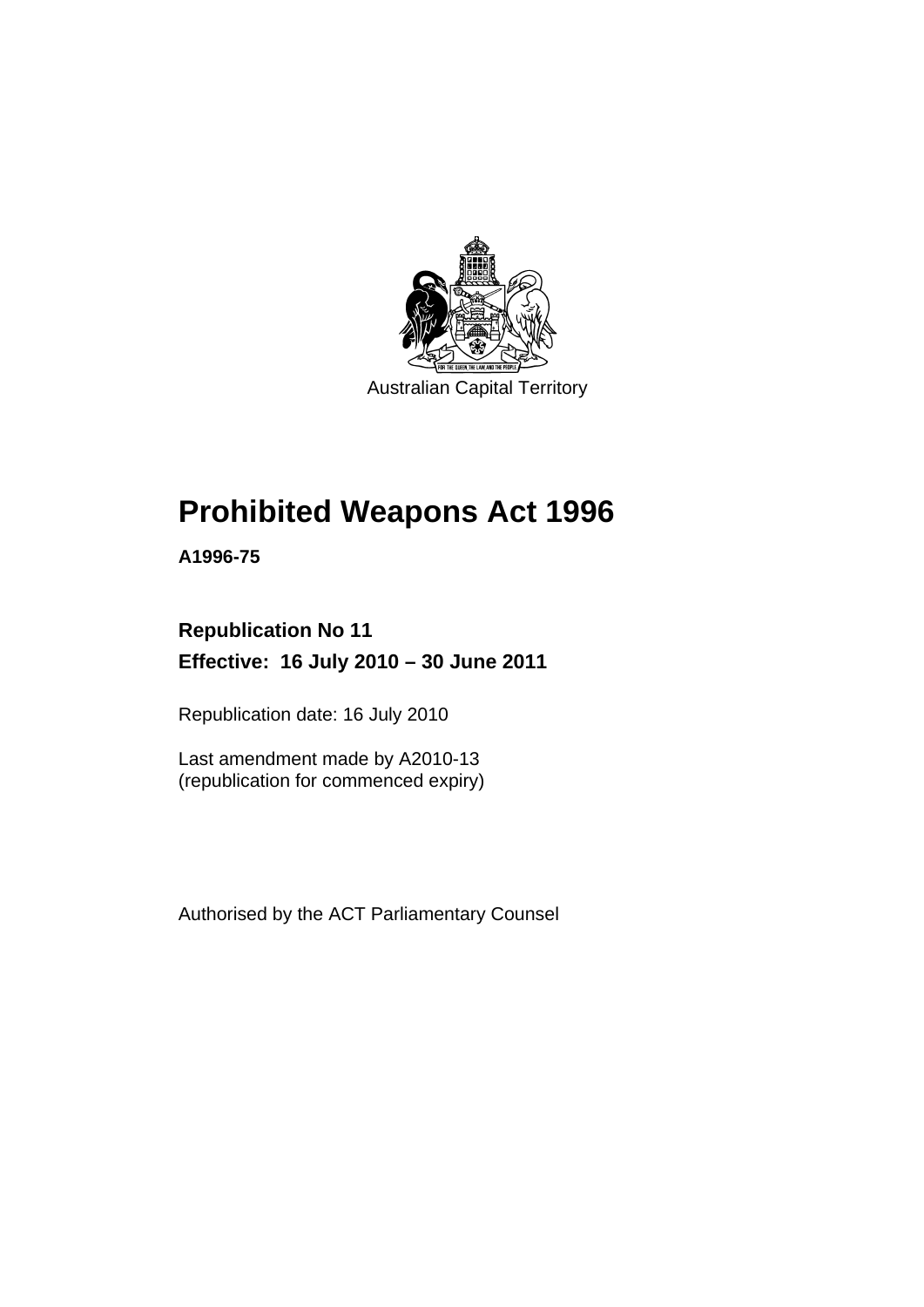#### **About this republication**

#### **The republished law**

This is a republication of the *Prohibited Weapons Act 1996* (including any amendment made under the *Legislation Act 2001*, part 11.3 (Editorial changes)) as in force on 16 July 2010*.* It also includes any amendment, repeal or expiry affecting the republished law to 16 July 2010.

The legislation history and amendment history of the republished law are set out in endnotes 3 and 4.

#### **Kinds of republications**

The Parliamentary Counsel's Office prepares 2 kinds of republications of ACT laws (see the ACT legislation register at www.legislation.act.gov.au):

- authorised republications to which the *Legislation Act 2001* applies
- unauthorised republications.

The status of this republication appears on the bottom of each page.

#### **Editorial changes**

The *Legislation Act 2001*, part 11.3 authorises the Parliamentary Counsel to make editorial amendments and other changes of a formal nature when preparing a law for republication. Editorial changes do not change the effect of the law, but have effect as if they had been made by an Act commencing on the republication date (see *Legislation Act 2001*, s 115 and s 117). The changes are made if the Parliamentary Counsel considers they are desirable to bring the law into line, or more closely into line, with current legislative drafting practice.

This republication does not include amendments made under part 11.3 (see endnote 1).

#### **Uncommenced provisions and amendments**

If a provision of the republished law has not commenced or is affected by an uncommenced amendment, the symbol  $\mathbf{U}$  appears immediately before the provision heading. The text of the uncommenced provision or amendment appears only in the last endnote.

#### **Modifications**

If a provision of the republished law is affected by a current modification, the symbol  $\mathbf{M}$ appears immediately before the provision heading. The text of the modifying provision appears in the endnotes. For the legal status of modifications, see *Legislation Act 2001*, section 95.

#### **Penalties**

At the republication date, the value of a penalty unit for an offence against this law is \$110 for an individual and \$550 for a corporation (see *Legislation Act 2001*, s 133).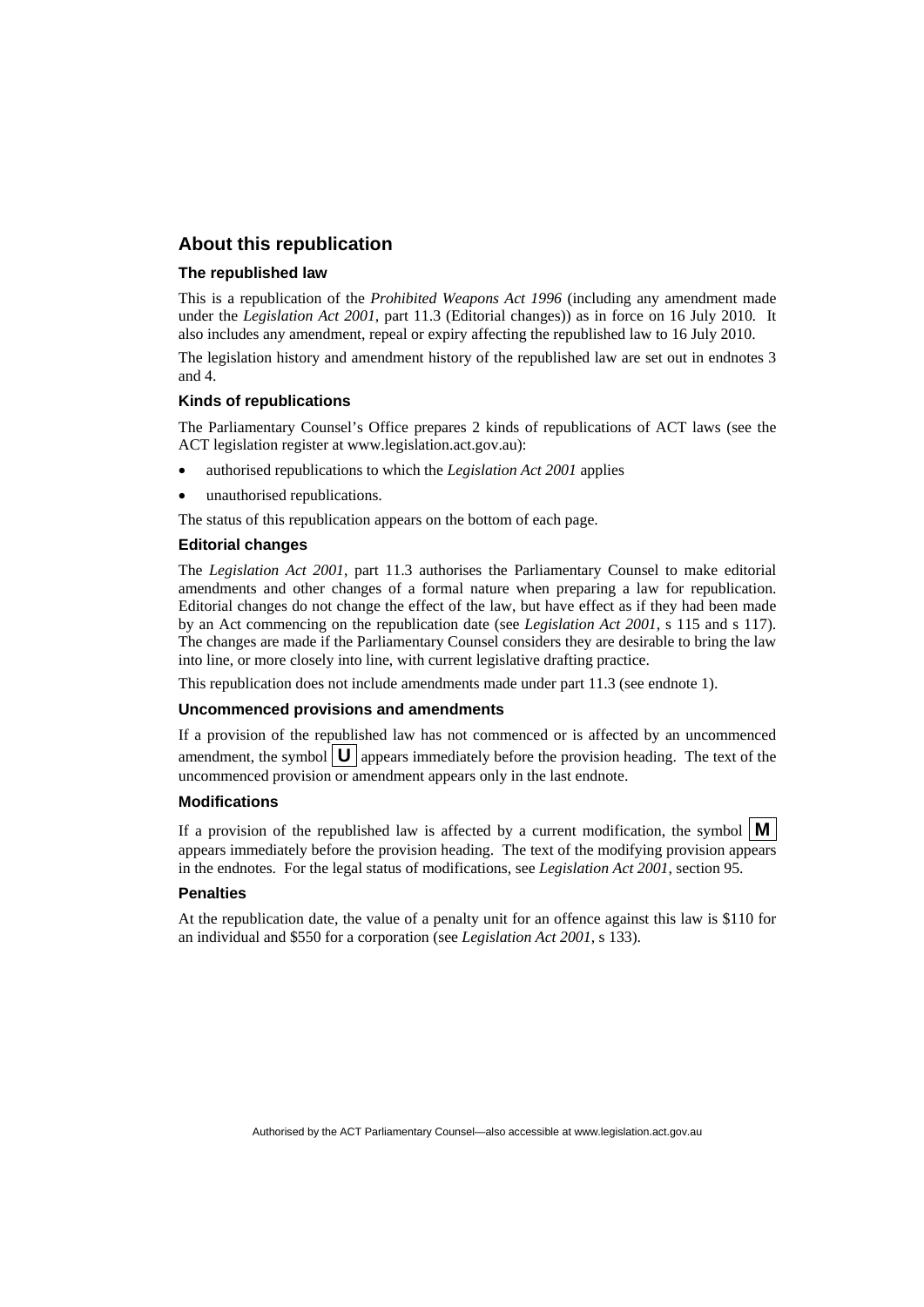

# **Prohibited Weapons Act 1996**

## **Contents**

16/07/10

| Part 1          | <b>Preliminary</b>                                                                    |                |
|-----------------|---------------------------------------------------------------------------------------|----------------|
| 1               | Name of Act                                                                           | 2              |
| 2               | Dictionary                                                                            | 2              |
| 2A              | <b>Notes</b>                                                                          | 2              |
| 2B              | Offences against Act—application of Criminal Code etc                                 | 2              |
| 3               | Meaning of possession-Act                                                             | 3              |
| 3A              | Evidence of possession-prohibited weapons or articles at premises                     | 4              |
| 3B              | Evidence of possession-care, control or management of prohibited<br>weapon or article | 4              |
| 4               | Application of Act                                                                    | 5              |
| Part 1A         | <b>Important concepts</b>                                                             |                |
| 4A              | Meaning of <i>prohibited</i> weapon-Act                                               | $\overline{7}$ |
| 4B              | Meaning of <i>prohibited</i> article-Act                                              | 7              |
|                 |                                                                                       |                |
| R <sub>11</sub> | Prohibited Weapons Act 1996                                                           | contents 1     |

Authorised by the ACT Parliamentary Counsel—also accessible at www.legislation.act.gov.au

Effective: 16/07/10-30/06/11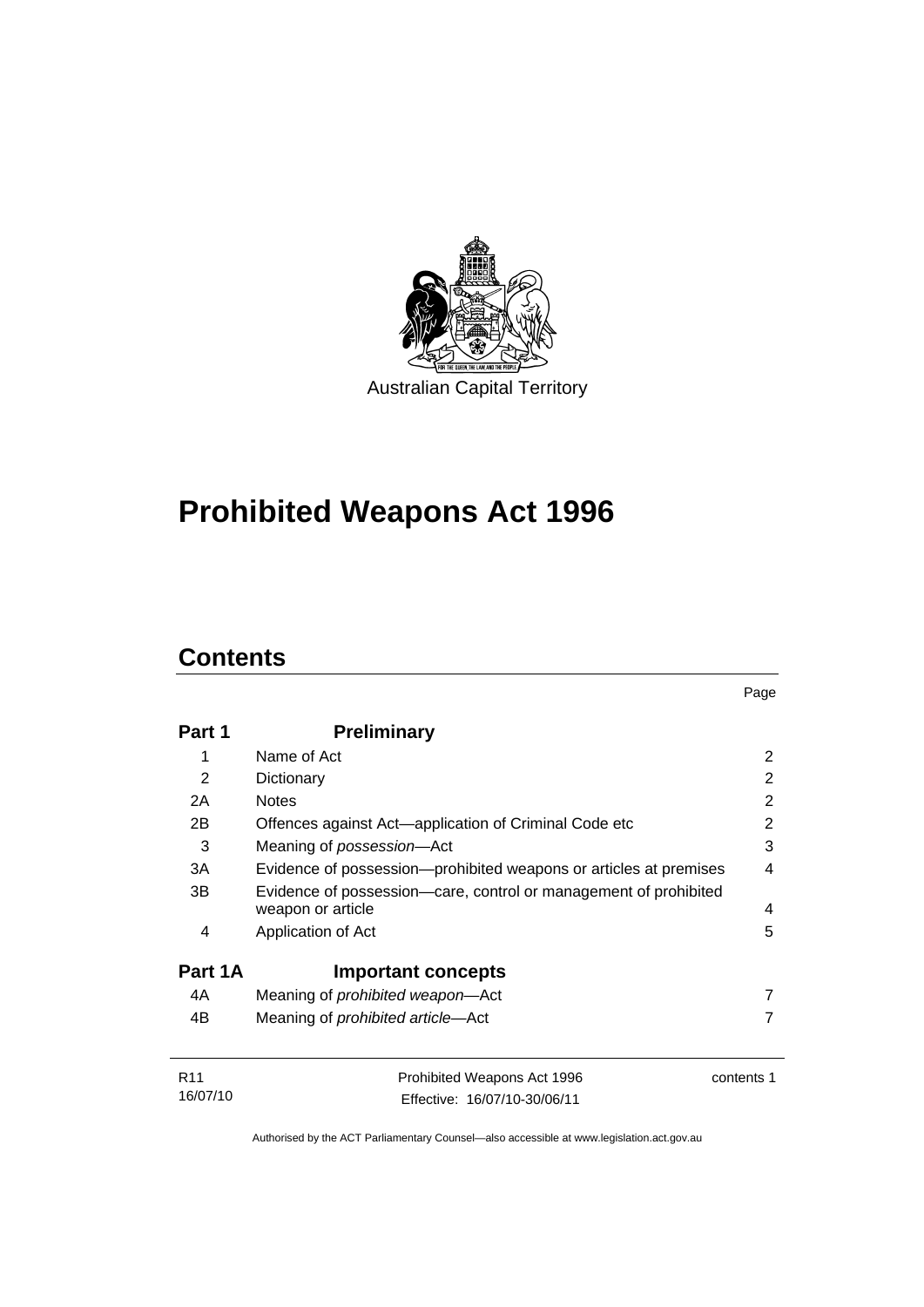#### **Contents**

| Part 1B        | <b>Unregulated weapons</b>                                                     |                 |
|----------------|--------------------------------------------------------------------------------|-----------------|
| 4C             | Meaning of unregulated weapon-Act                                              | 9               |
| 4CA            | Meaning of connected-pt 1B                                                     | 9               |
| 4D             | Unregulated weapons-seizure by police                                          | 9               |
| 4E             | Unregulated weapons-receipt for seizure                                        | 10              |
| 4F             | Unregulated weapons-examination                                                | 10              |
| 4G             | Unregulated weapons-access to things seized                                    | 11              |
| 4H             | Unregulated weapons-review of decision to seize                                | 11              |
| 4 <sub>l</sub> | Unregulated weapons-forfeiture                                                 | 12              |
| Part 1C        | <b>Minister's guidelines</b>                                                   |                 |
| 4K             | Minister's guidelines                                                          | 13              |
| Part 1D        | Declarations about prohibited articles and                                     |                 |
|                | weapons                                                                        |                 |
| 4L             | Prohibited articles and weapons declarations by registrar                      | 14              |
| 4M             | Effect of certain declarations                                                 | 14              |
| Part 2         | <b>Offences</b>                                                                |                 |
| 5              | Offence-unauthorised possession or use of prohibited weapons                   | 15              |
| 6              | Offence-unauthorised possession or use of prohibited articles                  | 15              |
| 6A             | Declarations about authorised possession and use of laser pointers             | 16              |
| 6B             | Guidelines for declarations under section 6A                                   | 16              |
| $\overline{7}$ | Inspection of prohibited weapons or articles by police                         | 17              |
| 8              | Offence—disposal of prohibited weapons and articles by unauthorised<br>holders | 17              |
| Part 3         | <b>Permits</b>                                                                 |                 |
| 9              | Permits                                                                        | 19              |
| 11             | Contravention of conditions                                                    | 19              |
| 12             | Production of permit                                                           | 19              |
| 13             | Surrender of cancelled permit                                                  | 20              |
| Part 3A        | <b>Notification and review of decisions</b>                                    |                 |
| 14             | Meaning of reviewable decision-pt 3A                                           | 21              |
| contents 2     | Prohibited Weapons Act 1996                                                    | R <sub>11</sub> |
|                | Effective: 16/07/10-30/06/11                                                   | 16/07/10        |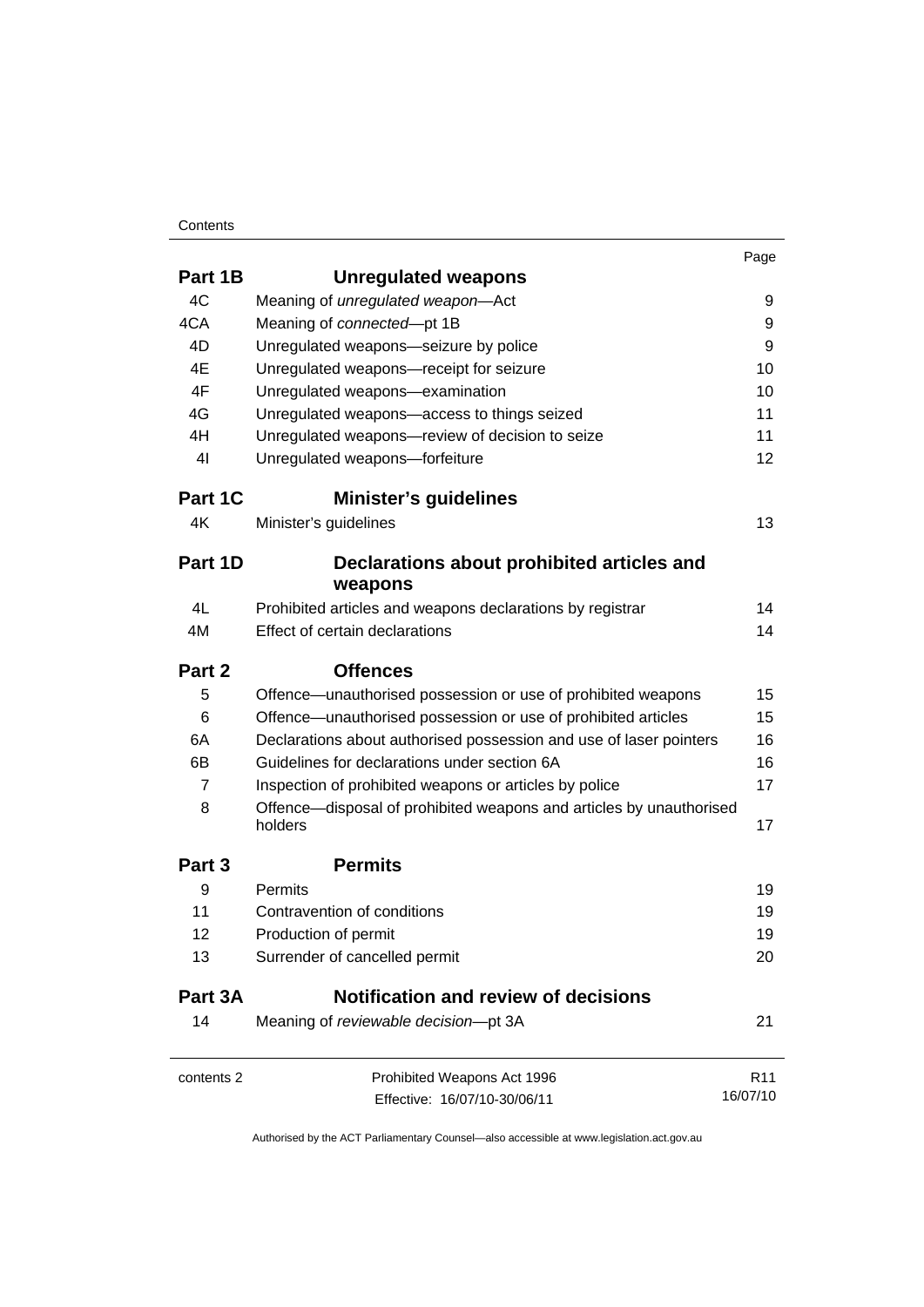|                             |                                                                                | Contents   |  |
|-----------------------------|--------------------------------------------------------------------------------|------------|--|
|                             |                                                                                | Page       |  |
| 14A                         | Reviewable decision notices                                                    | 21         |  |
| 14B                         | Applications for review                                                        | 21         |  |
| Part 4                      | <b>Miscellaneous</b>                                                           |            |  |
| 15                          | Information to be supplied                                                     | 22         |  |
| 16                          | Disposal of surrendered or seized prohibited weapons or prohibited<br>articles |            |  |
| 17                          | Evidentiary provisions                                                         | 23         |  |
| 17A                         | Determination of fees                                                          | 23         |  |
| 18                          | Approved forms                                                                 | 23         |  |
| 19                          | Regulation-making power                                                        | 24         |  |
| <b>Schedule 1</b>           | <b>Prohibited weapons</b>                                                      | 25         |  |
| <b>Part 1.1</b>             | <b>Prohibited bladed weapons</b>                                               | 25         |  |
| <b>Part 1.2</b>             | <b>Prohibited hand weapons</b>                                                 | 28         |  |
| <b>Part 1.3</b>             | <b>Prohibited missile weapons</b>                                              | 30         |  |
| <b>Part 1.4</b>             | Other prohibited weapons                                                       | 31         |  |
| <b>Schedule 2</b>           | <b>Prohibited articles</b>                                                     | 33         |  |
| <b>Schedule 3</b>           | <b>Reviewable decisions</b>                                                    | 34         |  |
| <b>Dictionary</b>           |                                                                                | 35         |  |
| <b>Endnotes</b>             |                                                                                |            |  |
| 1                           | About the endnotes                                                             | 37         |  |
| $\overline{2}$              | Abbreviation key                                                               |            |  |
| 3                           | Legislation history<br>Amendment history<br>4<br>Earlier republications<br>5   |            |  |
|                             |                                                                                |            |  |
|                             |                                                                                |            |  |
| R <sub>11</sub><br>16/07/10 | Prohibited Weapons Act 1996<br>Effective: 16/07/10-30/06/11                    | contents 3 |  |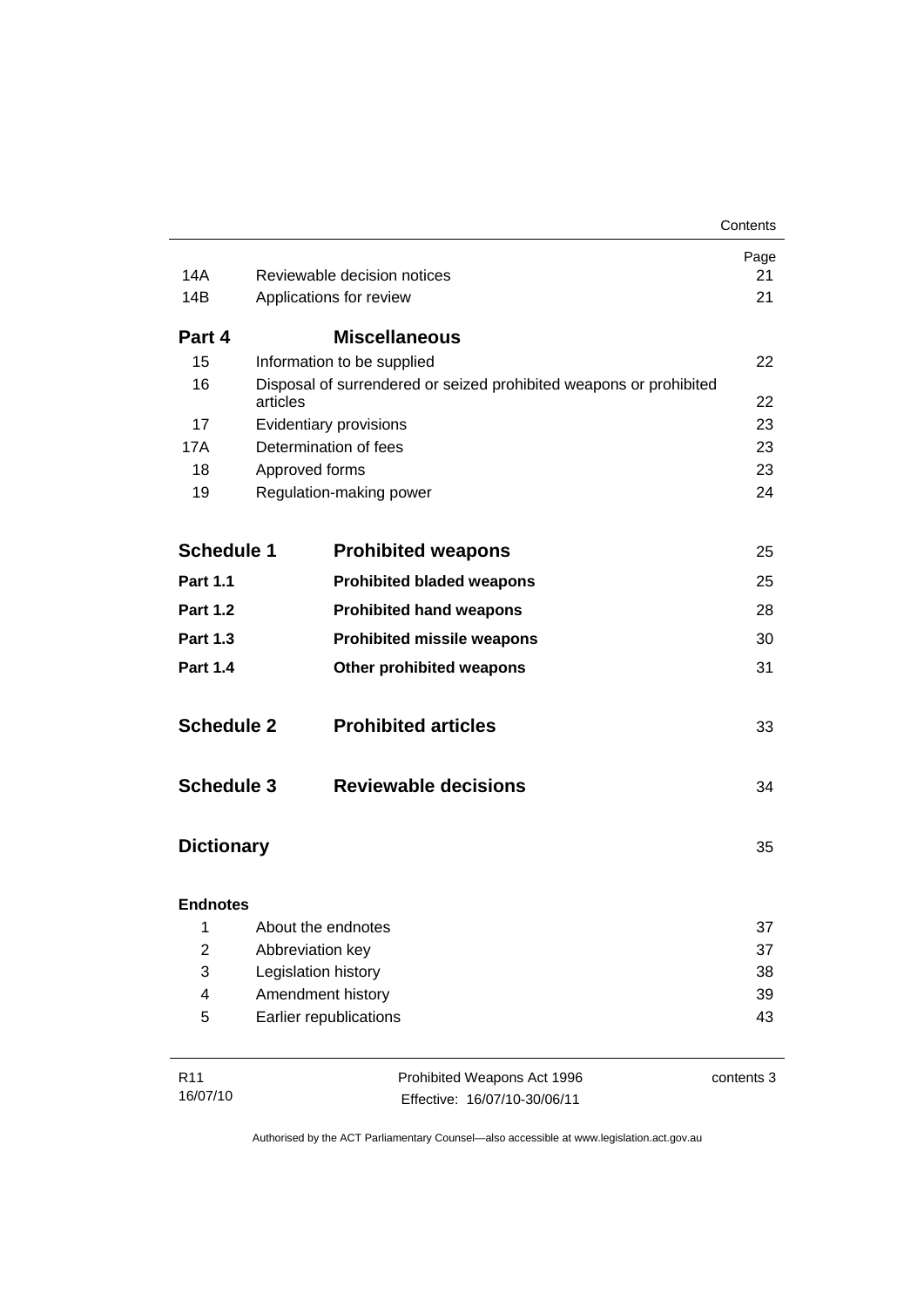**Contents** 

Page

contents 4 Prohibited Weapons Act 1996 Effective: 16/07/10-30/06/11

R11 16/07/10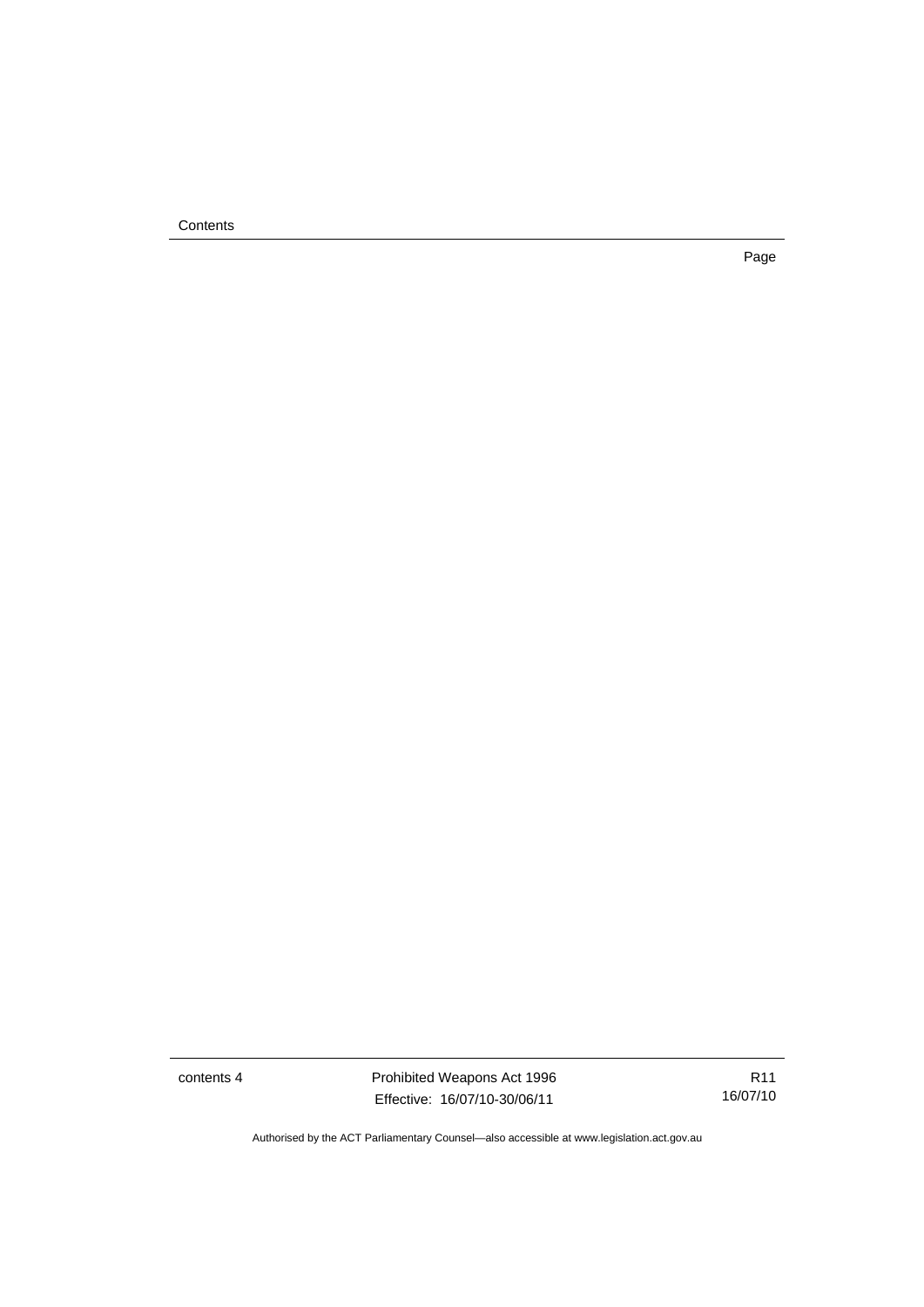

# **Prohibited Weapons Act 1996**

An Act to prohibit the possession of certain dangerous weapons and other articles, and for related purposes

R11 16/07/10

Ī

Prohibited Weapons Act 1996 Effective: 16/07/10-30/06/11

page 1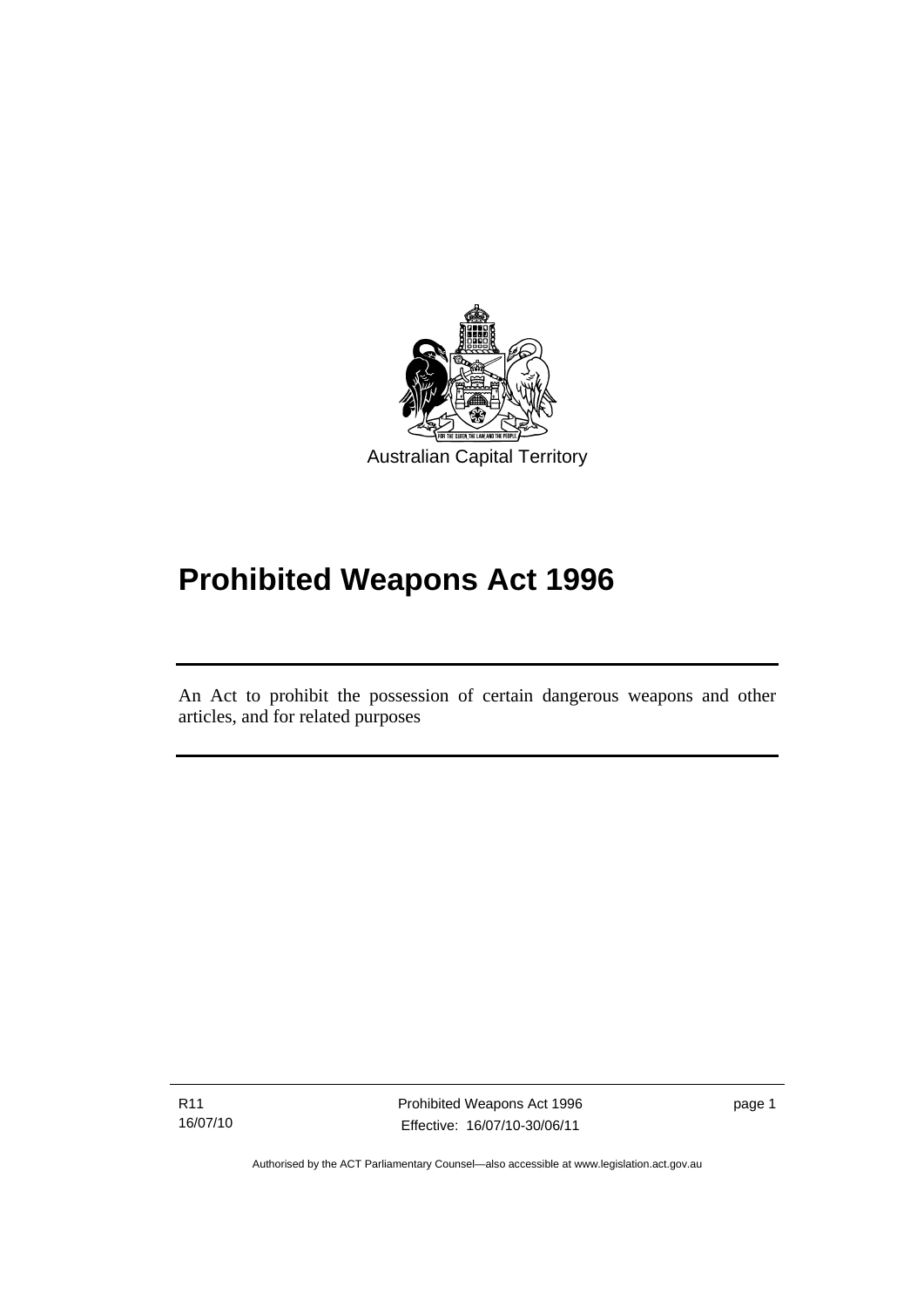#### Part 1 **Preliminary**

Section 1

## <span id="page-7-0"></span>**Part 1** Preliminary

#### <span id="page-7-1"></span>**1 Name of Act**

This Act is the *Prohibited Weapons Act 1996*.

#### <span id="page-7-2"></span>**2 Dictionary**

The dictionary at the end of this Act is part of this Act.

*Note 1* The dictionary at the end of this Act defines certain terms used in this Act, and includes references (*signpost definitions*) to other terms defined elsewhere.

> For example, the signpost definition, '*firearm*—see the *Firearms Act 1996*, section 6.' means that the term 'firearm' is defined in that section and the definition applies to this Act.

*Note 2* A definition in the dictionary (including a signpost definition) applies to the entire Act unless the definition, or another provision of the Act, provides otherwise or the contrary intention otherwise appears (see Legislation Act, s 155 and s 156 (1)).

#### <span id="page-7-3"></span>**2A Notes**

A note included in this Act is explanatory and is not part of this Act.

*Note* See the Legislation Act, s 127 (1), (4) and (5) for the legal status of notes.

#### <span id="page-7-4"></span>**2B Offences against Act—application of Criminal Code etc**

Other legislation applies in relation to offences against this Act.

*Note 1 Criminal Code*

The Criminal Code, ch 2 applies to the following offences against this Act (see Code, pt 2.1):

- s 5 (Offence—unauthorised possession or use of prohibited weapons)
- s 6 (Offence—unauthorised possession or use of prohibited articles)
- s 8 (Offence—disposal of prohibited weapons and articles by unauthorised holders).

| page 2 | Prohibited Weapons Act 1996  | R <sub>11</sub> |
|--------|------------------------------|-----------------|
|        | Effective: 16/07/10-30/06/11 | 16/07/10        |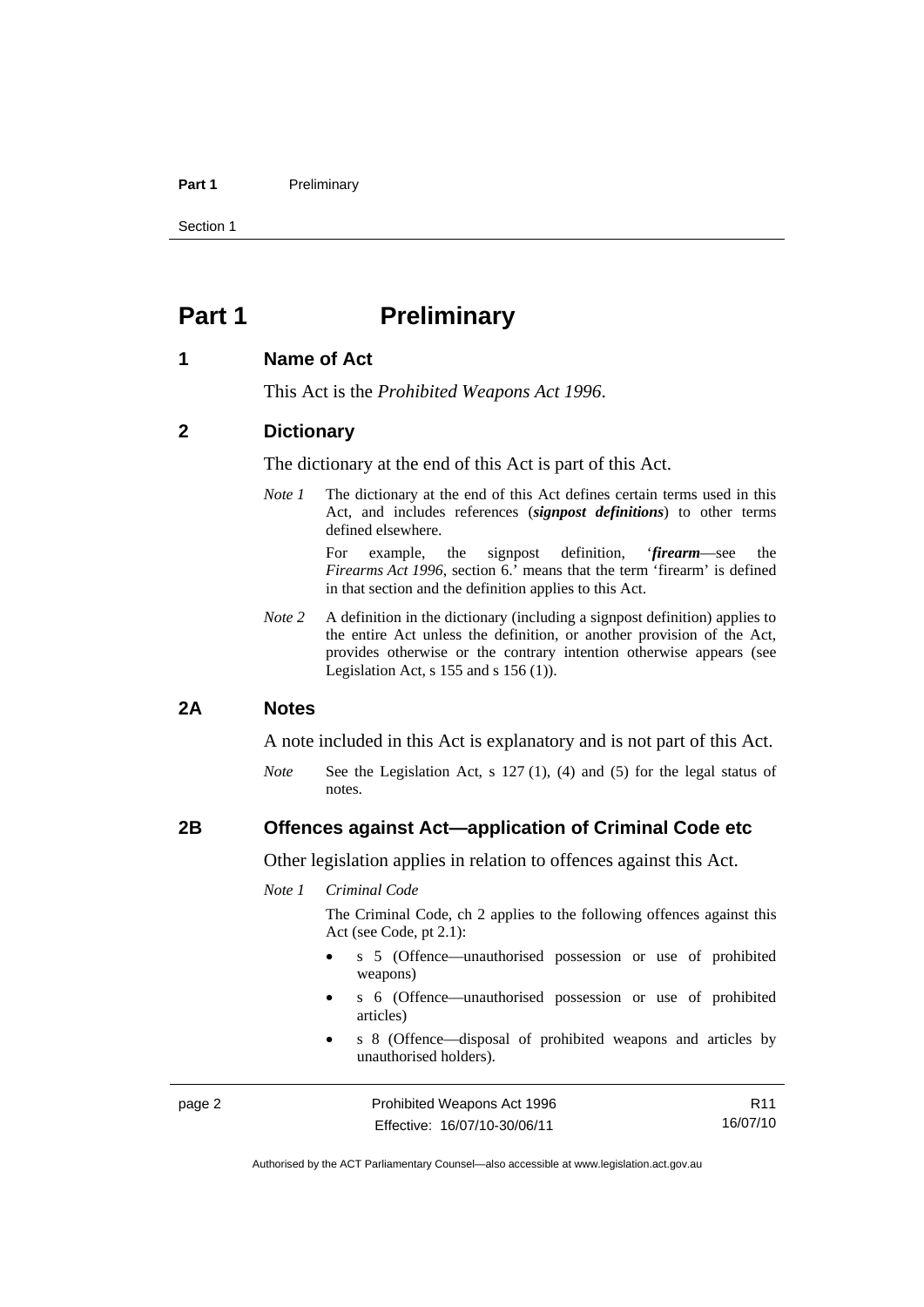The chapter sets out the general principles of criminal responsibility (including burdens of proof and general defences), and defines terms used for offences to which the Code applies (eg *conduct*, *intention*, *recklessness* and *strict liability*).

*Note 2 Penalty units* 

The Legislation Act, s 133 deals with the meaning of offence penalties that are expressed in penalty units.

### <span id="page-8-0"></span>**3 Meaning of** *possession***—Act**

- (1) For this Act, a person has *possession* of a prohibited weapon or prohibited article if the person—
	- (a) has the weapon or article on his or her person, including in something carried or worn by the person (*physical possession*); or
	- (b) has the weapon or article at premises owned, leased or occupied by the person; or
	- (c) otherwise has the care, control or management of the firearm.
- (2) Also, for this Act, a person has *possession* of a prohibited weapon or prohibited article if—
	- (a) part of the weapon or article is in the person's possession; and
	- (b) other parts of the weapon or article are in the possession of 1 or more other people; and
	- (c) at least 1 of the other people is in possession of the other part or parts for an agreed purpose with the person; and
	- (d) the parts would make up the weapon or article if fitted together.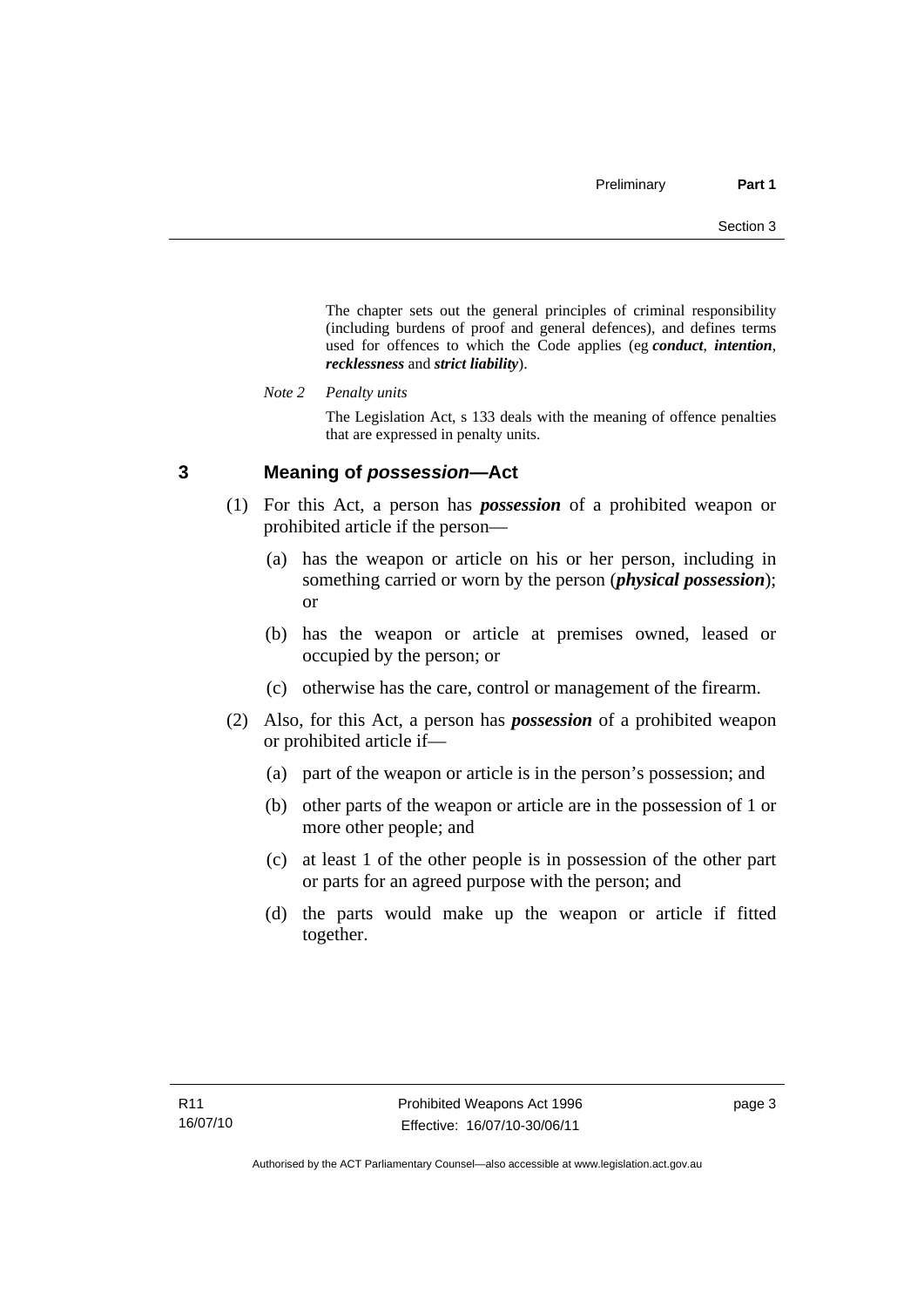### <span id="page-9-0"></span>**3A Evidence of possession—prohibited weapons or articles at premises**

- (1) For this Act, a person is not taken to have possession of a prohibited weapon or prohibited article only because the weapon or article is at premises owned, leased or occupied by the person if—
	- (a) the person does not know that the weapon or article is at the premises; or
	- (b) someone else who is authorised to possess the weapon or article—
		- (i) is also at the premises; or
		- (ii) has the care, control or management of the weapon or article; or
	- (c) someone else who is not authorised to possess the weapon or article has the care, control or management of the weapon or article; or
	- (d) the trier of fact is otherwise satisfied that the person was not in possession of the weapon or article.
- (2) To remove any doubt, a defendant to a prosecution for an offence against this Act who wishes to rely on a matter mentioned in subsection (1) has the evidential burden in relation to the matter.

### <span id="page-9-1"></span>**3B Evidence of possession—care, control or management of prohibited weapon or article**

- (1) To work out whether a person has the care, control or management of a prohibited weapon or prohibited article for this Act, each of the following must be considered:
	- (a) whether the person knows about the weapon or article;
	- (b) whether the person can use or dispose of the weapon or article;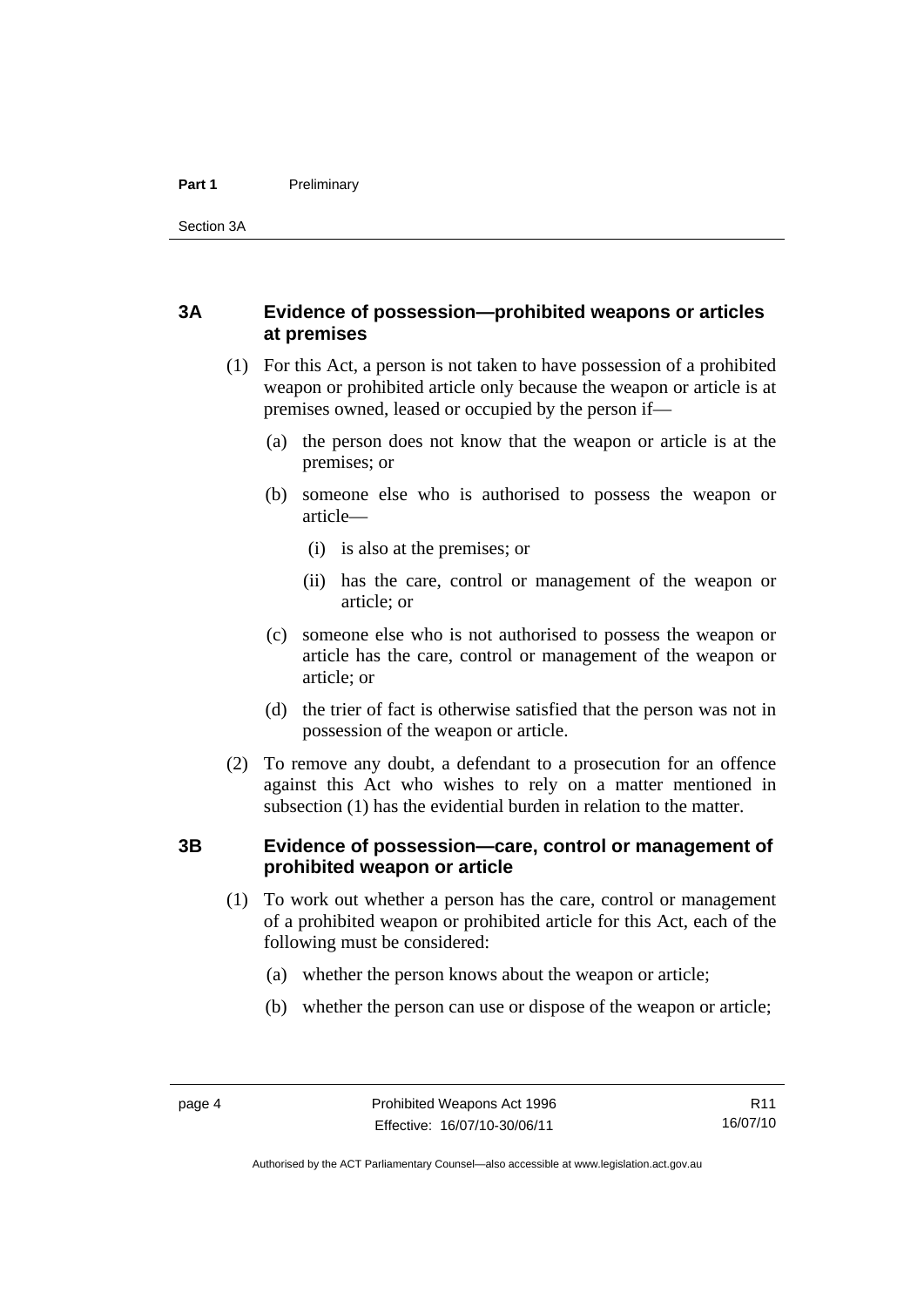- (c) whether the person can control or prevent someone else from using or having physical possession of the weapon or article.
- (2) In this section:

*physical possession*—see section 3 (1) (a).

## <span id="page-10-0"></span>**4 Application of Act**

- (1) A person does not commit an offence against this Act only because of something done by the person in the exercise of the person's functions as a member of—
	- (a) the Australian Federal Police or a police force of a State or another Territory; or
	- (b) a police service or force of a foreign country required to possess or use a prohibited weapon or prohibited article for taking part in a training activity—
		- (i) conducted by the Australian Federal Police; and
		- (ii) carried out in the ACT; or
	- (c) the Defence Force; or
	- (d) a visiting force within the meaning of the *Defence (Visiting Forces) Act 1963* (Cwlth); or
	- (e) the Australian Cadet Corps established under the *Defence Act 1903* (Cwlth); or
	- (f) the council of the Australian War Memorial or of the staff of the memorial who, in the exercise of his or her functions and duties in accordance with the *Australian War Memorial Act 1980* (Cwlth), has in his or her possession a prohibited weapon, forming part of the memorial collection within the meaning of that Act; or
	- (g) the council of the National Museum of Australia or of the staff of the museum who, in the exercise of his or her functions and

page 5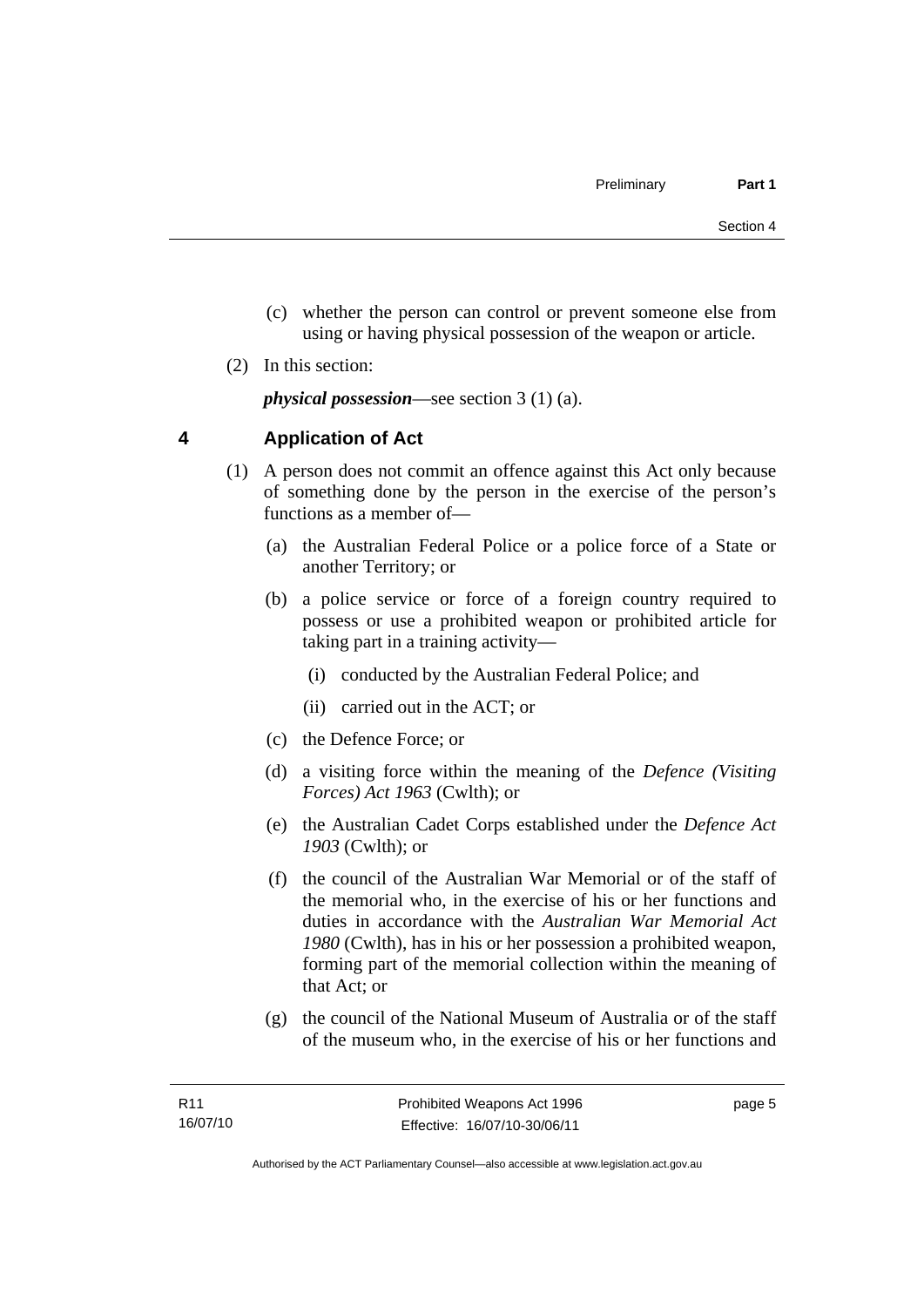Section 4

duties in accordance with the *National Museum of Australia Act 1980* (Cwlth), has in his or her possession a prohibited weapon forming part of the memorial collection under that Act.

- *Note* A reference to an Act includes a reference to the statutory instruments made or in force under the Act, including regulations and permits (see *Legislation Act 2001*, s 104).
- (2) A corrections officer does not commit an offence against this Act only because of something done by the officer in the exercise of the officer's functions.
	- *Note Corrections officer*, *exercise* and *function* are defined in the Legislation Act, dict, pt 1.

page 6 **Prohibited Weapons Act 1996** Effective: 16/07/10-30/06/11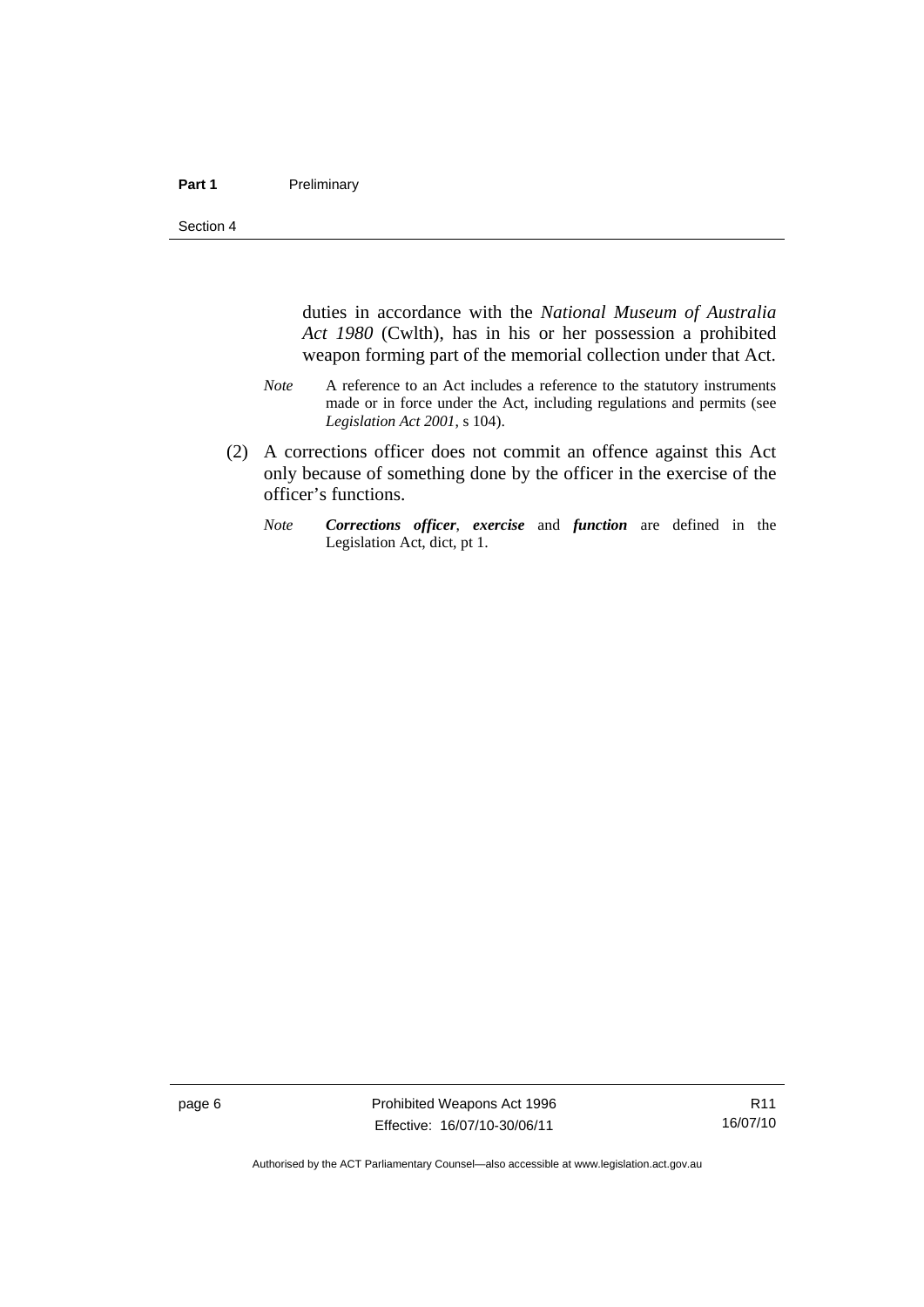## <span id="page-12-0"></span>**Part 1A Important concepts**

### <span id="page-12-1"></span>**4A Meaning of** *prohibited weapon***—Act**

(1) In this Act:

*prohibited weapon*—

- (a) means—
	- (i) a weapon or thing described in schedule 1; and
	- (ii) a weapon or thing prescribed by regulation; and
	- (iii) something declared to be a prohibited weapon under section 4L; and
- (b) includes a modified prohibited weapon.
- (2) However, *prohibited weapon* does not include something declared not to be a prohibited weapon under section 4L.
- (3) A regulation may amend schedule 1—
	- (a) by adding the name or description of a weapon or thing; or
	- (b) by amending a name or description of a prohibited weapon to more accurately describe the weapon; or
	- (c) by omitting the name and description of a prohibited weapon.
- (4) In this section:

*modified prohibited weapon* means a weapon or thing that would be a prohibited weapon if—

- (a) it did not have something missing from it, or a defect or obstruction; or
- (b) something had not been added to it.

<span id="page-12-2"></span>**4B Meaning of** *prohibited article***—Act**

(1) In this Act: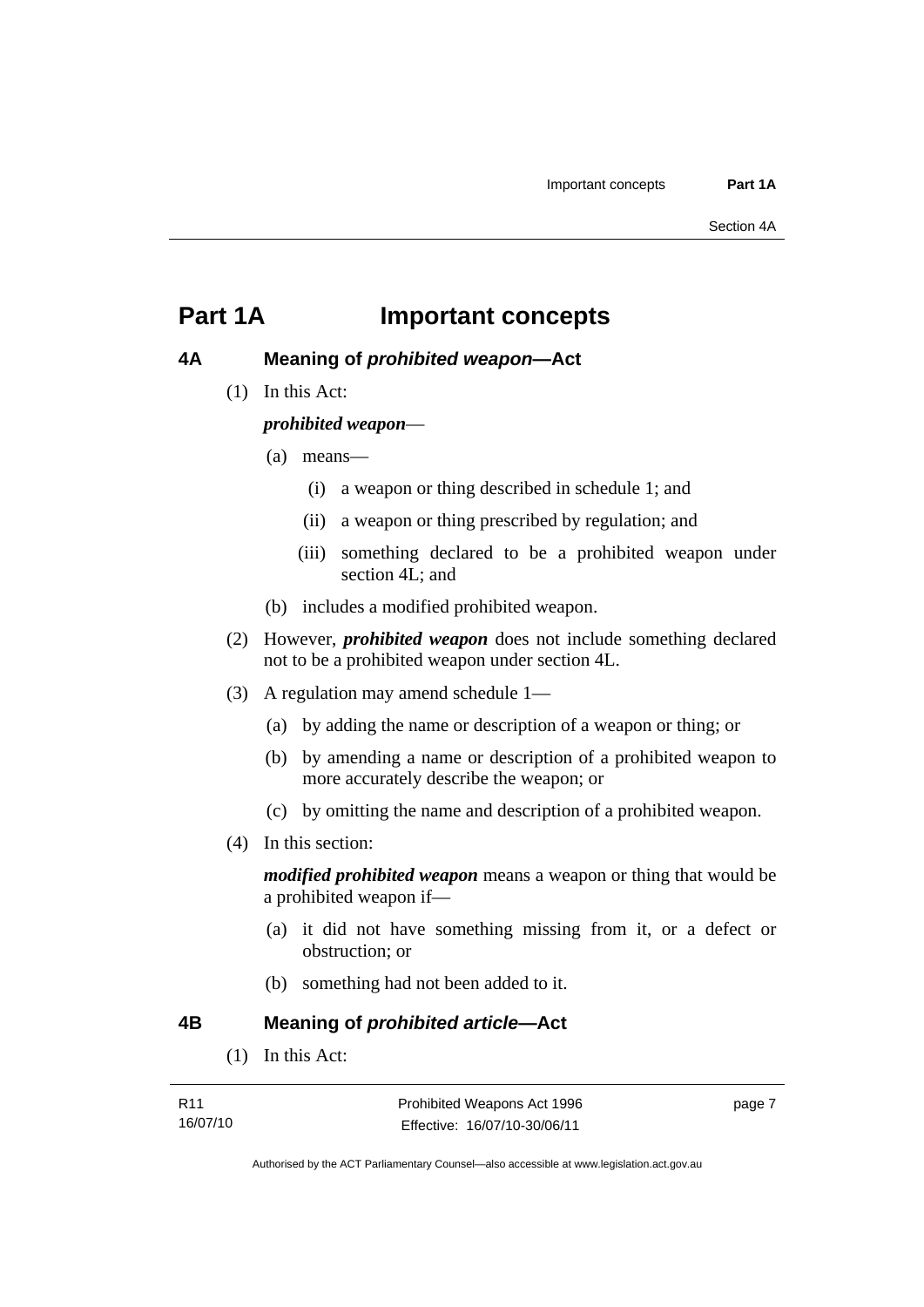#### *prohibited article*—

- (a) means—
	- (i) an article described in schedule 2; and
	- (ii) an article prescribed by regulation; and
	- (iii) something declared to be a prohibited article under section 4L; and
- (b) includes a modified prohibited article.
- (2) However, *prohibited article* does not include something declared not to be a prohibited article under section 4L.
- (3) A regulation may amend schedule 2—
	- (a) by adding the name or description of an article; or
	- (b) by amending a name or description of a prohibited article to more accurately describe the article; or
	- (c) by omitting the name and description of a prohibited article.

#### (4) In this section:

*modified prohibited article* means an article that would be a prohibited article if—

- (a) it did not have something missing from it, or a defect or obstruction; or
- (b) something had not been added to it.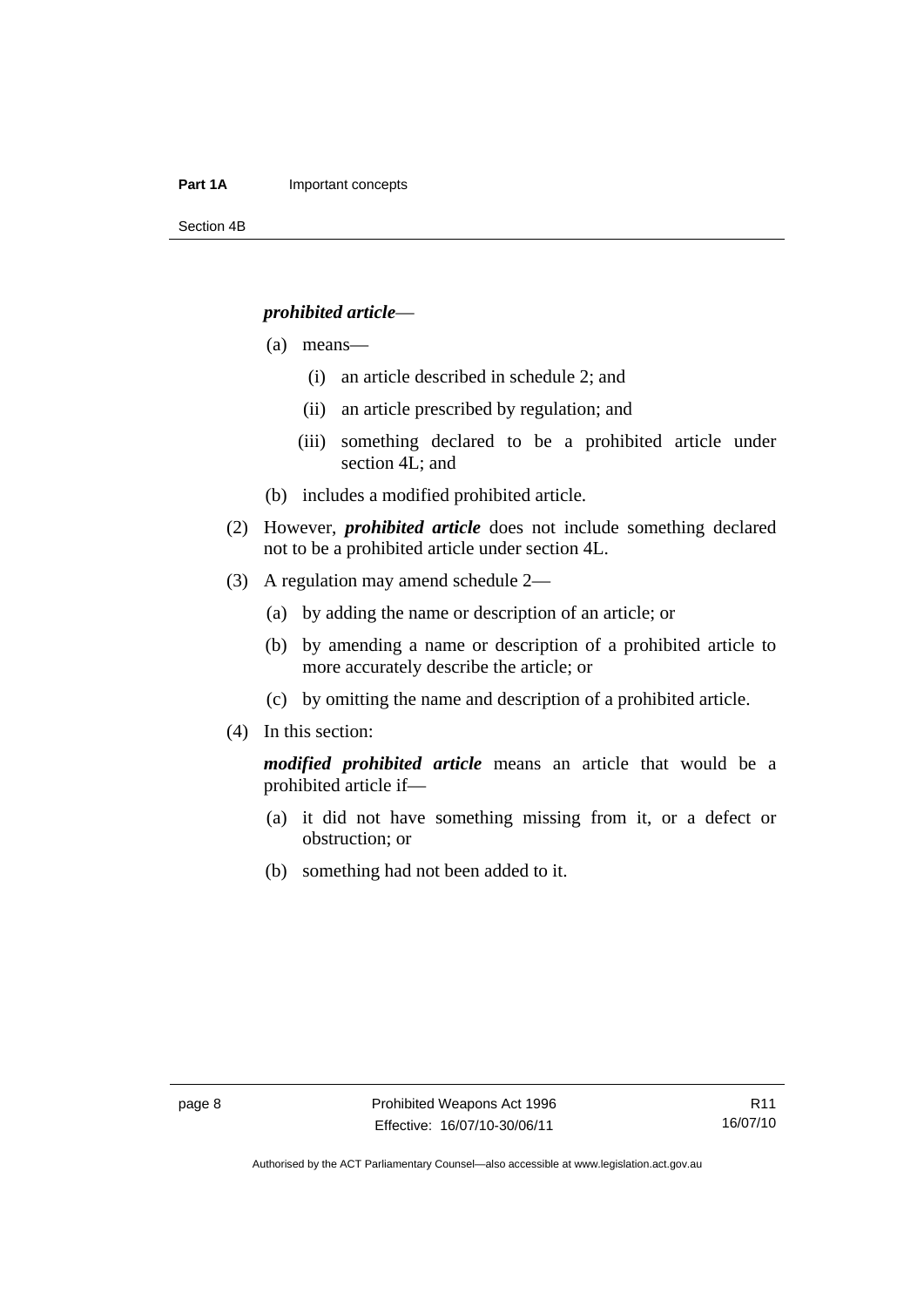# <span id="page-14-0"></span>**Part 1B Unregulated weapons**

## <span id="page-14-1"></span>**4C Meaning of** *unregulated weapon***—Act**

In this Act:

*unregulated weapon*—a thing is an *unregulated weapon* if—

- (a) the thing is designed, made or altered to be used as a weapon; and
- (b) the only practical use of the thing is as a weapon; and
- (c) the thing is not a prohibited weapon; and
- (d) the possession or use of the thing is not authorised under this Act.

### <span id="page-14-2"></span>**4CA Meaning of** *connected***—pt 1B**

In this part:

*connected*—a thing is *connected* with an offence if—

- (a) the offence has been committed in relation to it; or
- (b) it will provide evidence of the commission of the offence; or
- (c) it was used, is being used, or is intended to be used, to commit the offence.

#### <span id="page-14-3"></span>**4D Unregulated weapons—seizure by police**

A police officer may seize a thing if the police officer believes on reasonable grounds that the thing is an unregulated weapon and that the seizure is necessary—

- (a) because the thing would pose a risk to the safety of anyone if used; and
- (b) to prevent the thing from being used or concealed, lost or destroyed.

page 9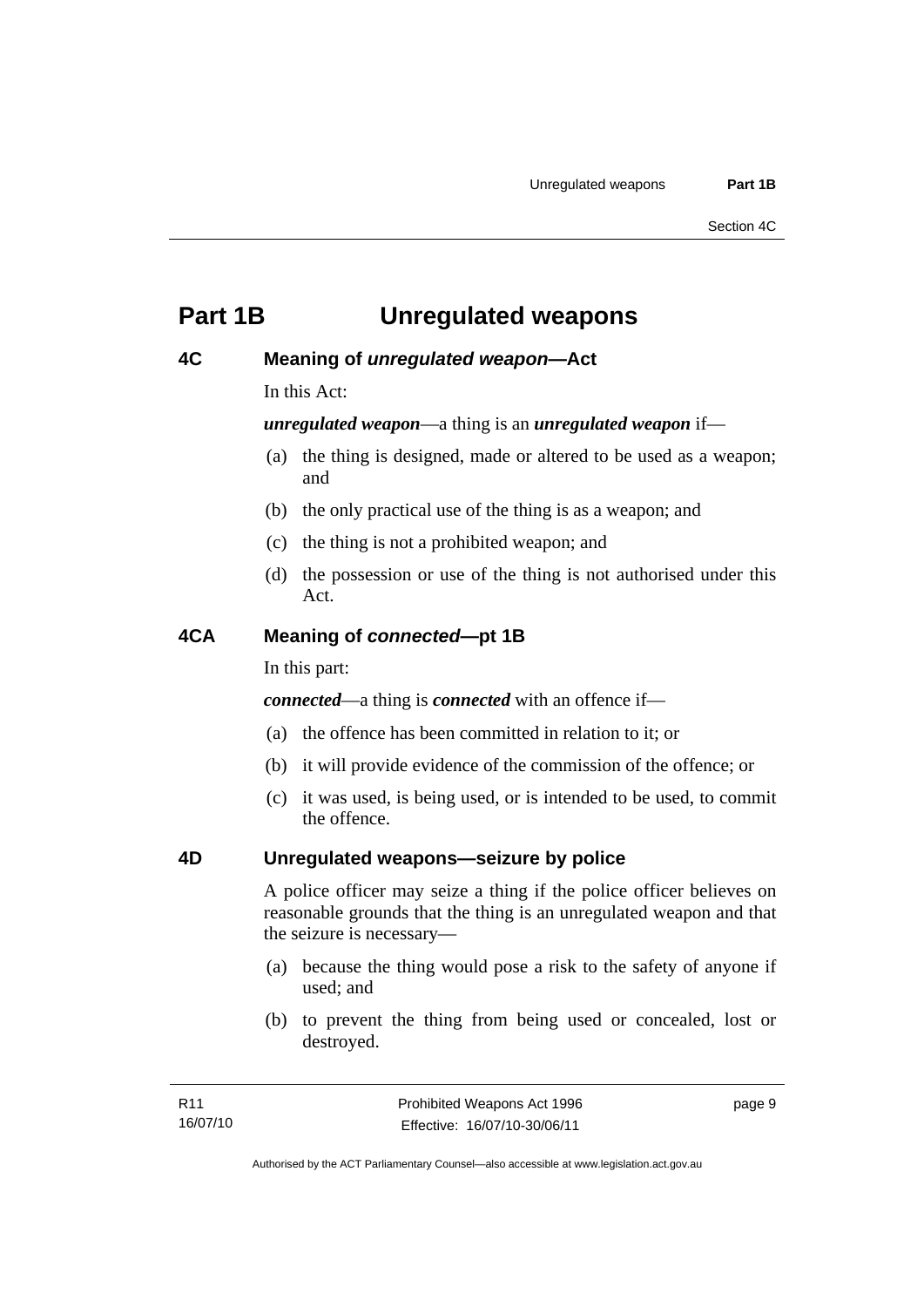#### **Part 1B** Unregulated weapons

Section 4E

#### <span id="page-15-0"></span>**4E Unregulated weapons—receipt for seizure**

- (1) A police officer who seizes a thing under section 4D must give a receipt for the thing to the person from whom it was seized.
- (2) If, for any reason, it is not practicable to comply with subsection (1), the police officer must leave the receipt, secured conspicuously, at the premises where it was seized (the *place of seizure*).
- (3) The receipt must include the following:
	- (a) a description of the thing seized;
	- (b) an explanation of why the thing was seized;
	- (c) the police officer's name, and how to contact the officer;
	- (d) if the thing is removed from the place of seizure under section 4F—the address of the place to which the thing is removed.

#### <span id="page-15-1"></span>**4F Unregulated weapons—examination**

- (1) A police officer who seizes a thing under section 4D (Unregulated weapons—seizure by police) may remove the thing from the premises where it was seized to another place for examination or processing, for not longer than 7 days (the *7-day period*).
- (2) A police officer may apply to the Magistrates Court for an extension of the 7-day period if the officer believes on reasonable grounds that the thing cannot be examined or processed within that time.
- (3) The police officer must, if practicable, give notice of the application to the person from whom the thing was seized, and the person is entitled to be heard on the application.
- (4) The court may order the extension if satisfied on reasonable grounds that the thing cannot be examined or processed within the 7-day period.

R11 16/07/10

Authorised by the ACT Parliamentary Counsel—also accessible at www.legislation.act.gov.au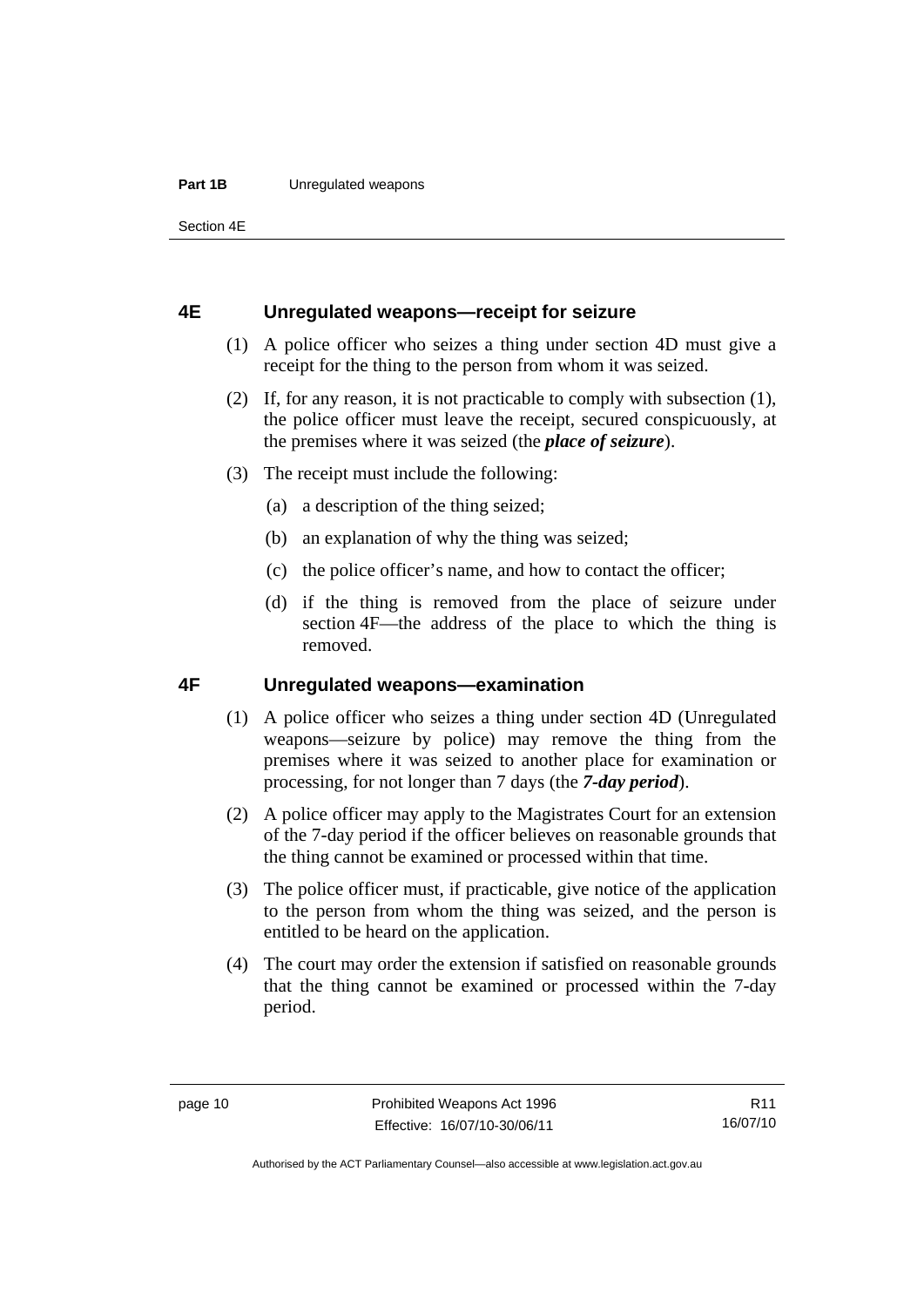(5) If a thing is moved to another place under this section, the police officer must, if practicable, tell the person from whom the thing was seized (or the person's representative) the results of the examination or processing.

#### <span id="page-16-0"></span>**4G Unregulated weapons—access to things seized**

A person who would, apart from the seizure, be entitled to inspect a thing seized under section 4D (Unregulated weapons—seizure by police) may inspect it.

#### <span id="page-16-1"></span>**4H Unregulated weapons—review of decision to seize**

- (1) The registrar must review each seizure under section 4D (Unregulated weapons—seizure by police) and order the return of the thing to the person from whom it was seized if—
	- (a) when seized, the thing was not—
		- (i) an unregulated weapon; or
		- (ii) a prohibited weapon; or
	- (b) within 30 days after the day of seizure, the thing is not a prohibited weapon; or
	- (c) the registrar has no reasonable grounds to believe that the thing is connected with an offence against any of the following:
		- (i) this Act;
		- (ii) the *Firearms Act 1996*;
		- (iii) the *Crimes Act 1900;*
		- (iv) the Criminal Code;
		- (v) another law prescribed by regulation.
- (2) If a thing is ordered to be returned under subsection (1) to the person from whom it was seized, but it cannot be returned, the Territory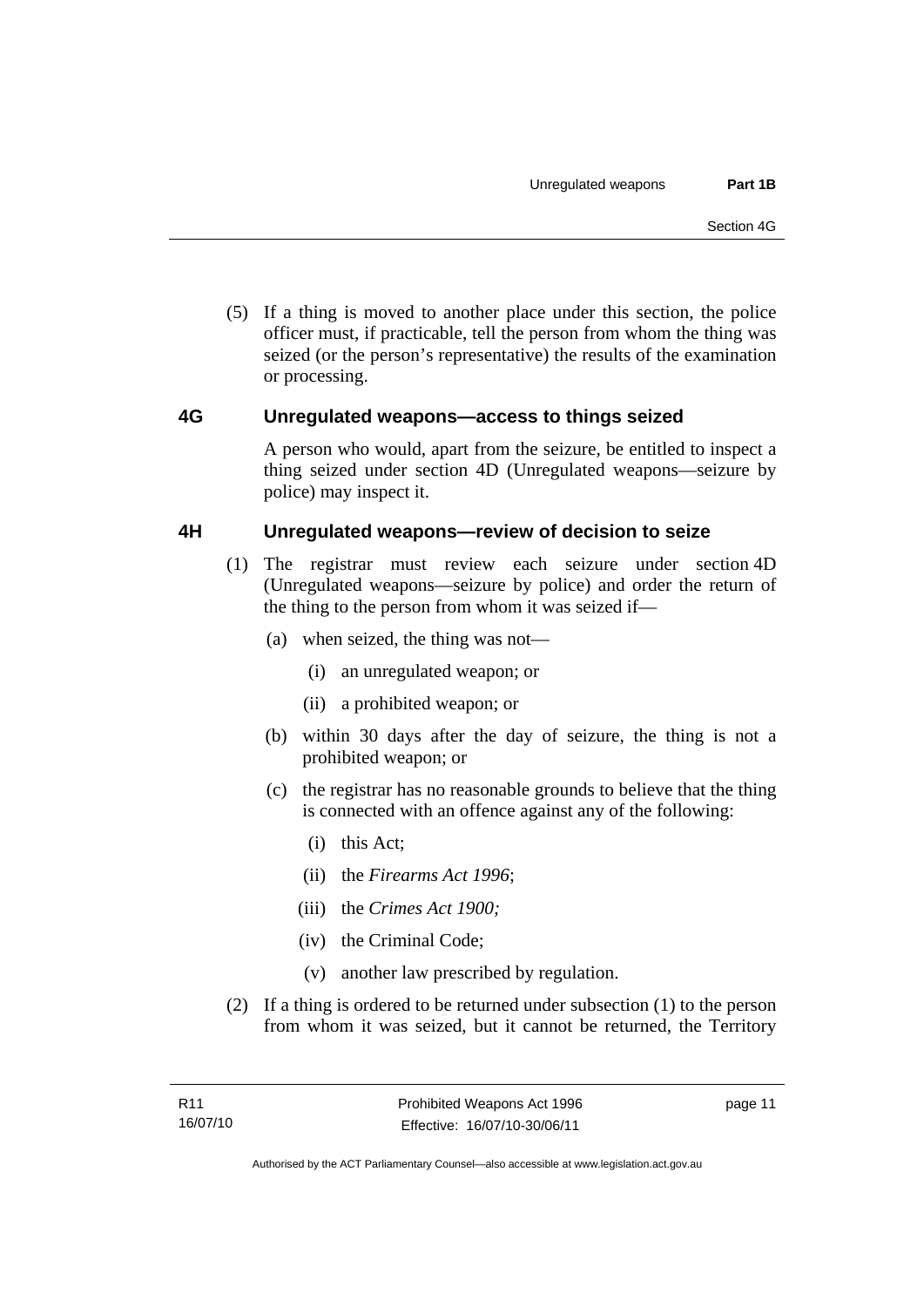#### **Part 1B** Unregulated weapons

Section 4I

must pay reasonable compensation to the owner of the thing for its loss.

(3) In this section:

*offence* includes an offence that there are reasonable grounds for believing has been, is being or will be, committed.

#### <span id="page-17-0"></span>**4I Unregulated weapons—forfeiture**

- (1) A thing seized under section 4D (Unregulated weapons—seizure by police) is forfeited to the Territory if there is no requirement under section 4H—
	- (a) to return the thing to the person from whom it was seized; or
	- (b) to pay compensation for the thing.
- (2) A thing forfeited to the Territory may be destroyed or otherwise disposed of as the chief executive directs.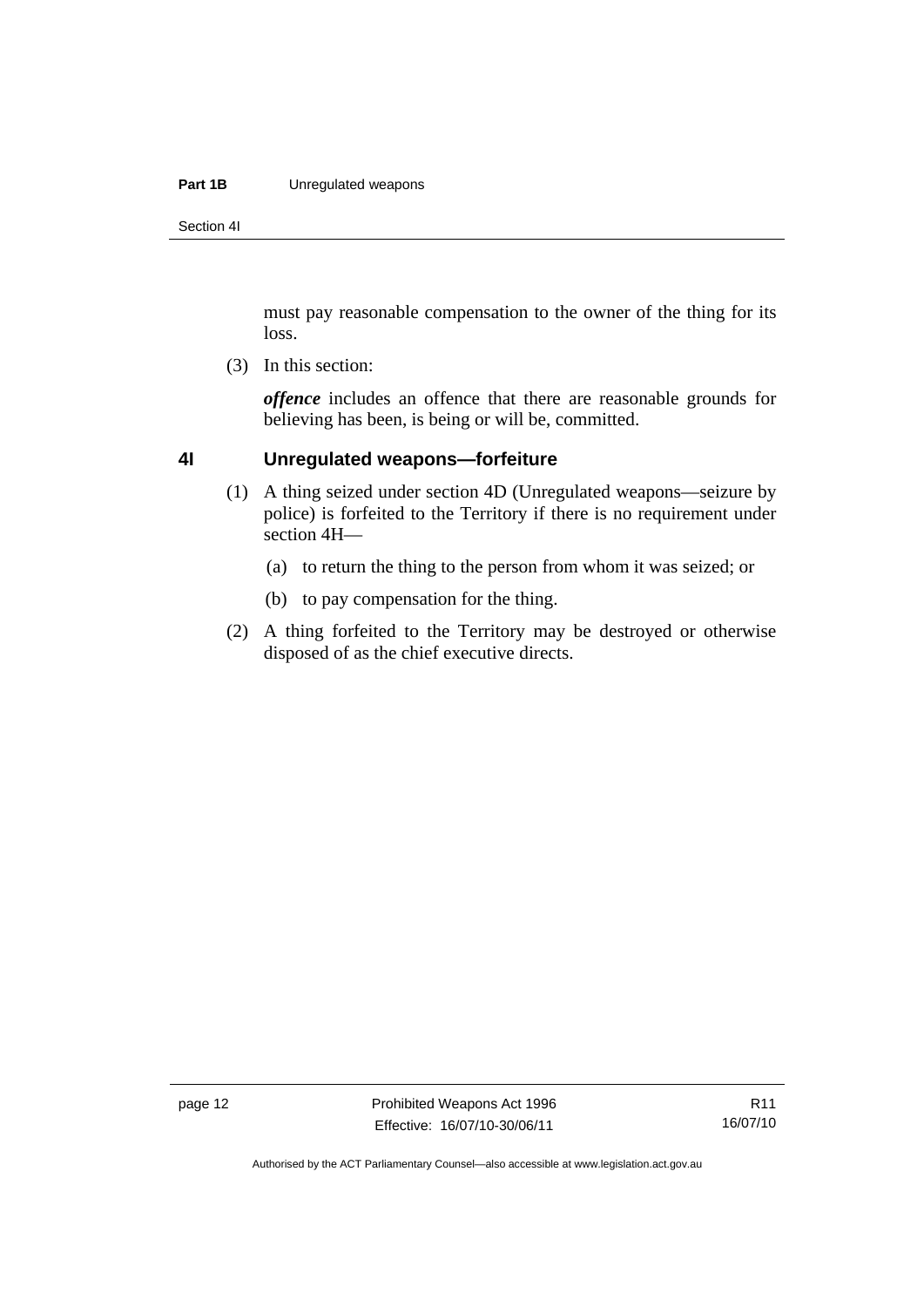## <span id="page-18-0"></span>**Part 1C Minister's guidelines**

### <span id="page-18-1"></span>**4K Minister's guidelines**

- (1) The Minister may make guidelines about the making of a decision by the registrar under section 4L.
- (2) The registrar must comply with any guidelines under this section.
- (3) A guideline is a disallowable instrument.
	- *Note* A disallowable instrument must be notified, and presented to the Legislative Assembly, under the Legislation Act.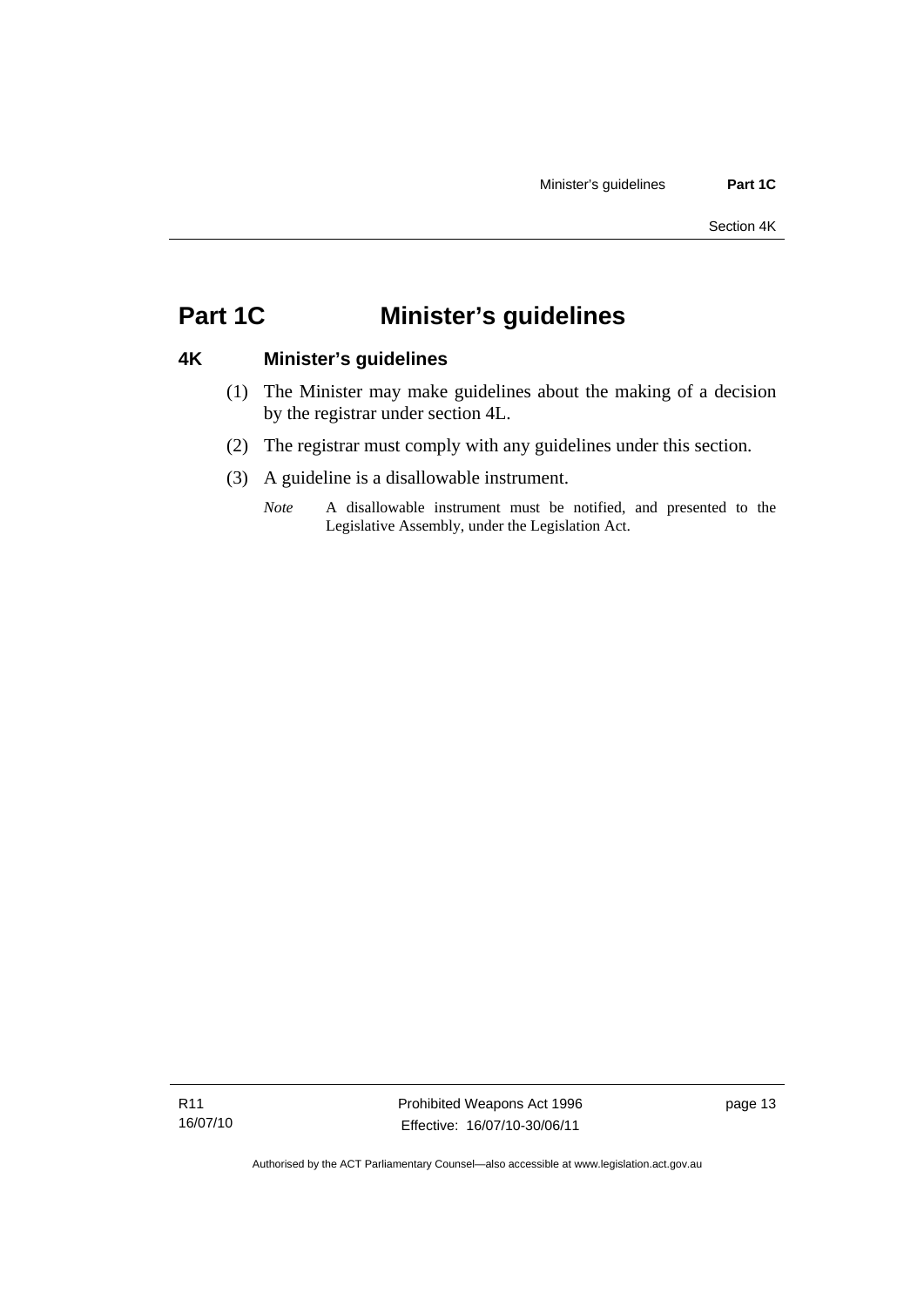Section 4L

## <span id="page-19-0"></span>**Part 1D Declarations about prohibited articles and weapons**

#### <span id="page-19-1"></span>**4L Prohibited articles and weapons declarations by registrar**

- (1) The registrar may, in accordance with any guidelines under section 4K (Minister's guidelines), do any of the following:
	- (a) declare something to be a prohibited article;
	- (b) declare an unregulated weapon to be a prohibited weapon;
	- (c) declare that something is not a prohibited article or prohibited weapon.
- (2) A declaration remains in force for 3 months beginning on the day after the day the declaration is notified under the Legislation Act.
- (3) A declaration is a disallowable instrument.

*Note* A disallowable instrument must be notified, and presented to the Legislative Assembly, under the Legislation Act.

(4) The registrar must also publish the declaration in a daily newspaper.

*Note Daily newspaper*—see the Legislation Act, dictionary, pt 1.

#### <span id="page-19-2"></span>**4M Effect of certain declarations**

A person does not commit an offence against this Act in relation to the possession or use of a thing that is the subject of a declaration under section 4L (1) (a) or (b) if the elements of the offence happen less than 2 days after the day the declaration is notified under the Legislation Act.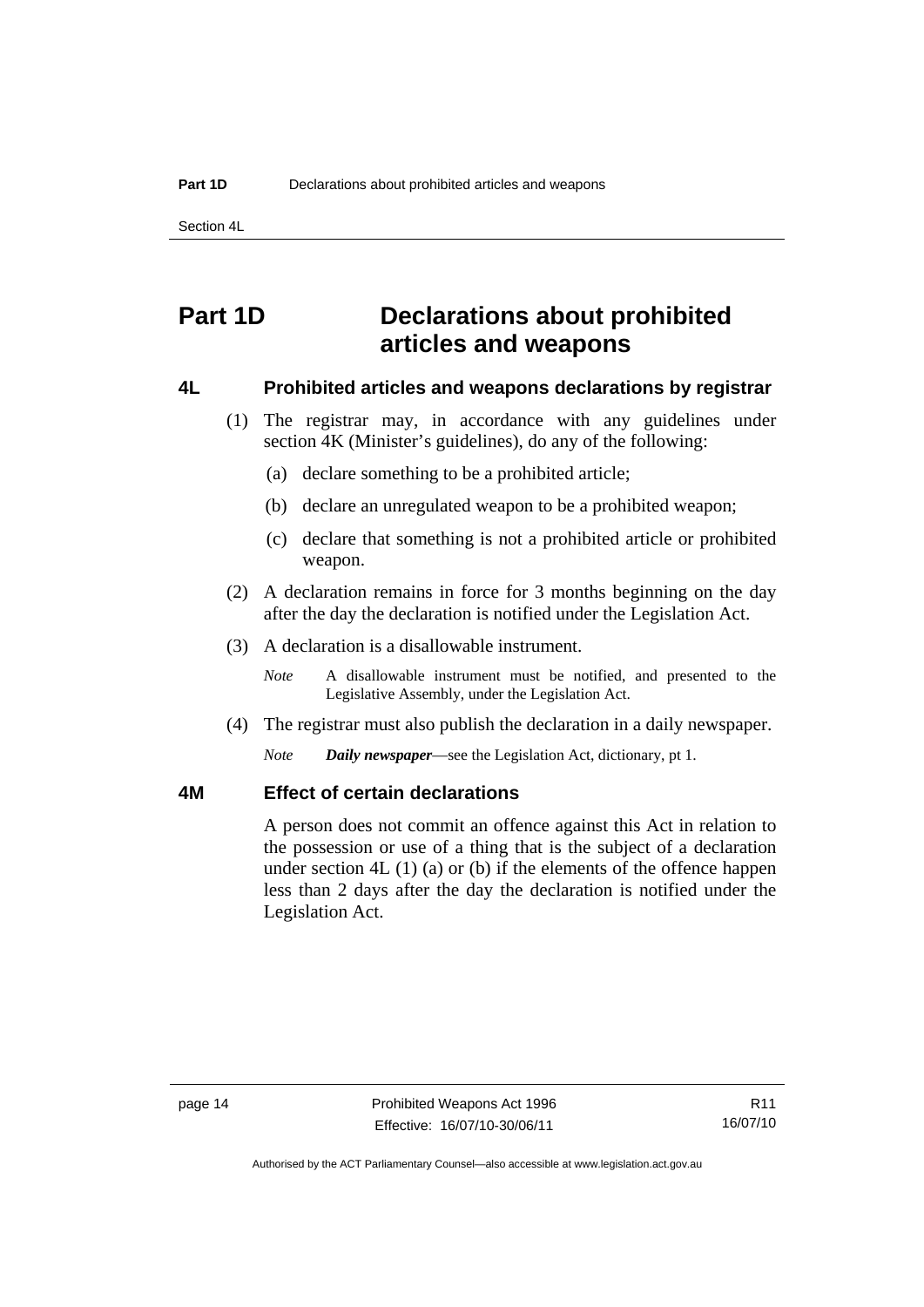## <span id="page-20-0"></span>**Part 2 Offences**

## <span id="page-20-1"></span>**5 Offence—unauthorised possession or use of prohibited weapons**

A person commits an offence if the person—

- (a) possesses or uses a prohibited weapon; and
- (b) is not authorised by a permit, or otherwise under this Act, to possess or use the weapon.

Maximum penalty: 500 penalty units, imprisonment for 5 years or both.

*Note* A reference to an Act includes a reference to the statutory instruments made or in force under the Act, including any regulation (see Legislation Act, s 104).

#### <span id="page-20-2"></span>**6 Offence—unauthorised possession or use of prohibited articles**

A person commits an offence if the person—

- (a) possesses or uses a prohibited article; and
- (b) is not authorised by a permit, or otherwise under this Act, to possess or use the article.

Maximum penalty: 200 penalty units, imprisonment for 2 years or both.

*Note* A reference to an Act includes a reference to the statutory instruments made or in force under the Act, including any regulation (see Legislation Act, s 104).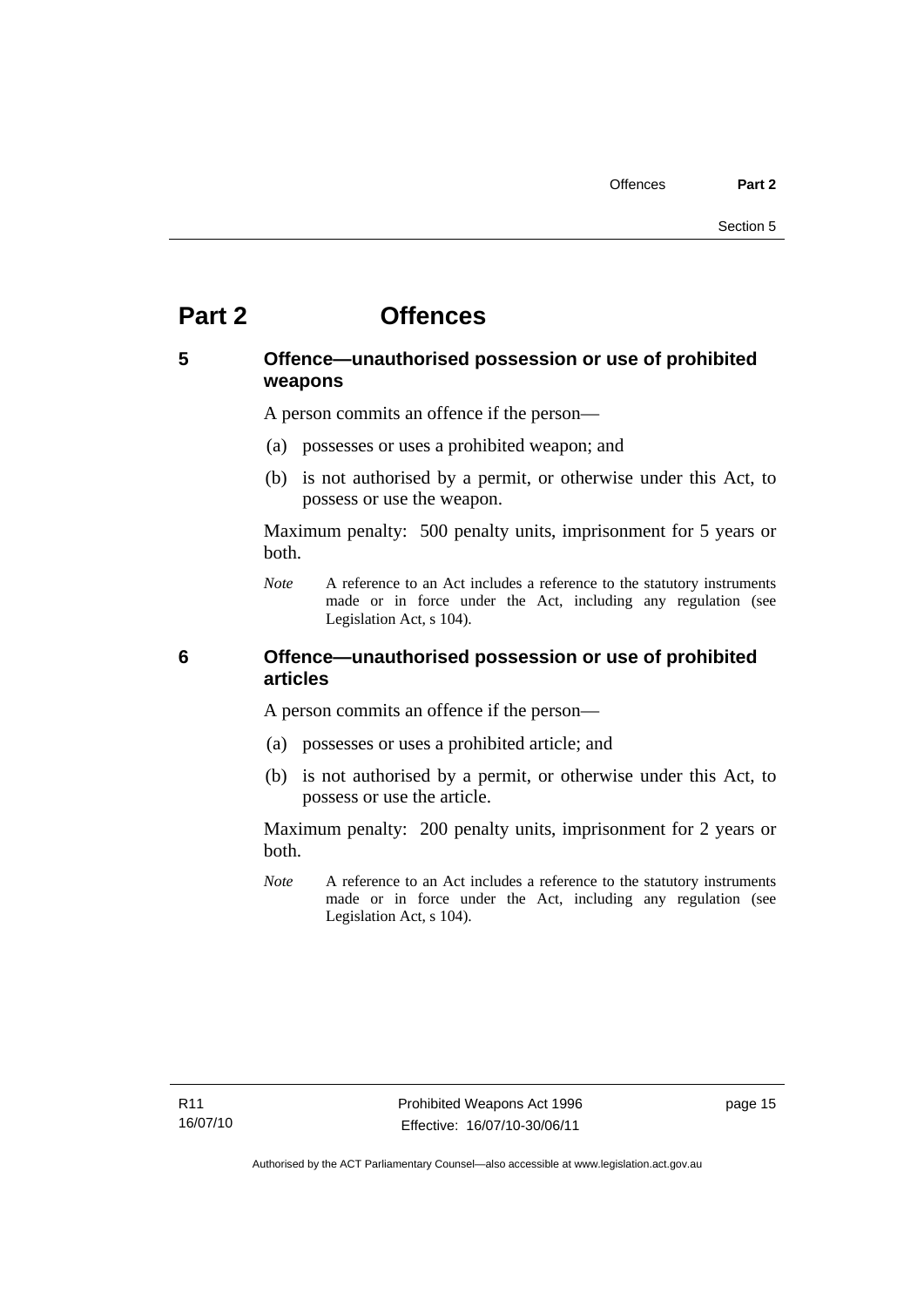#### <span id="page-21-0"></span>**6A Declarations about authorised possession and use of laser pointers**

- (1) The registrar may, in accordance with any guidelines under section 6B, declare that the possession or use of a laser pointer is authorised.
	- *Note 1* A power to make a statutory instrument includes power to make different provision in relation to different matters or different classes of matters (see Legislation Act, s 48.)
	- *Note* 2 A reference to an Act includes a reference to a provision of an Act (see Legislation Act, s 7 (3)).
- (2) A declaration may provide for the authorisation—
	- (a) to apply generally or in a particular case; or
	- (b) to be conditional.
- (3) A declaration is a disallowable instrument.

*Note* A disallowable instrument must be notified, and presented to the Legislative Assembly, under the Legislation Act.

(4) In this section:

*laser pointer* means a prohibited weapon that is a hand-held article, commonly known as a laser pointer, designed or adapted to emit a laser beam with an accessible emission level of greater than 1mW.

### <span id="page-21-1"></span>**6B Guidelines for declarations under section 6A**

- (1) The Minister may make guidelines about the making of a declaration under section 6A.
- (2) The registrar must comply with any guidelines under this section.
- (3) A guideline is a disallowable instrument.
	- *Note* A disallowable instrument must be notified, and presented to the Legislative Assembly, under the Legislation Act.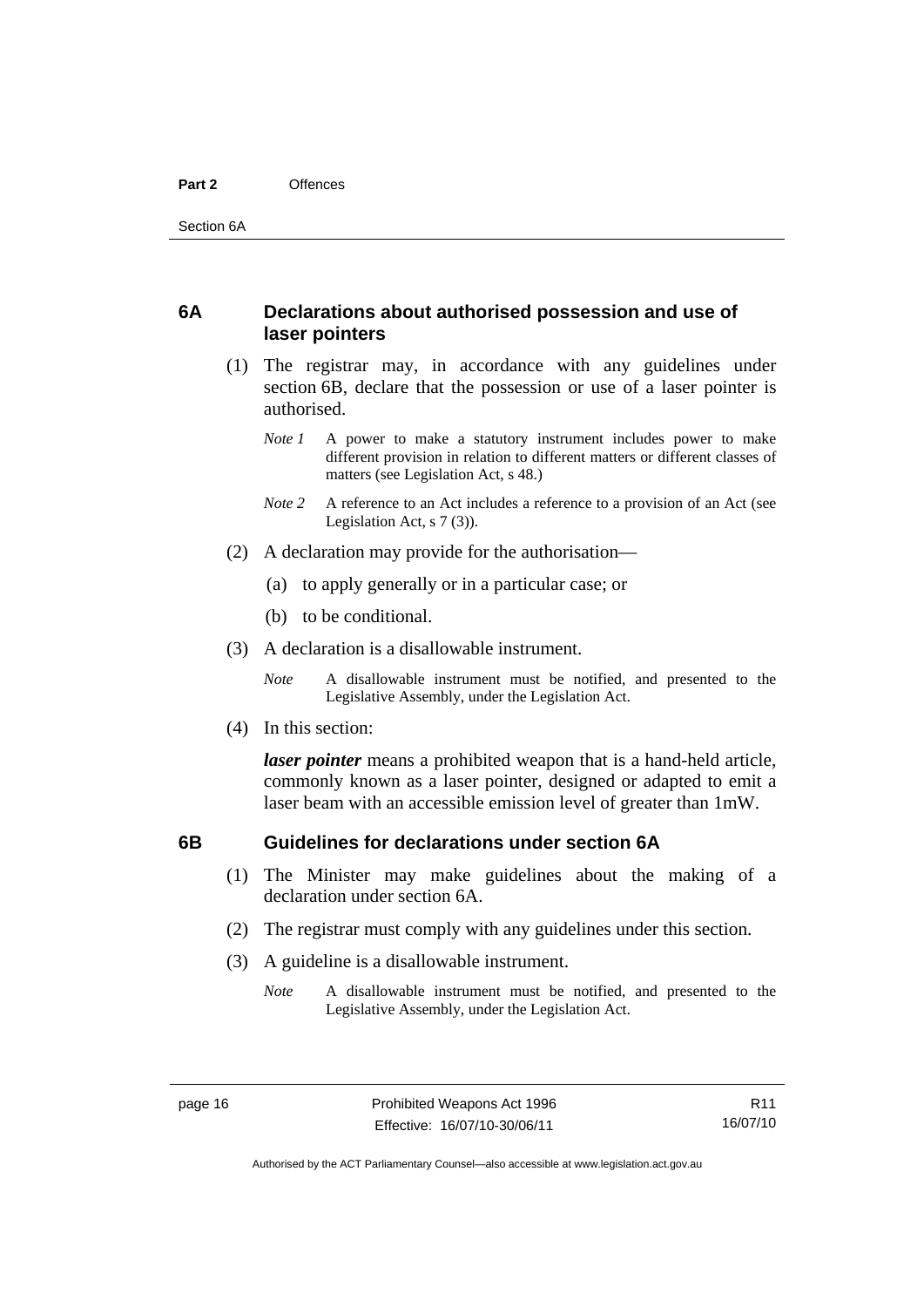### <span id="page-22-0"></span>**7 Inspection of prohibited weapons or articles by police**

- (1) A person who possesses a prohibited weapon or prohibited article shall, on demand made by a police officer at any time, produce for inspection by that officer—
	- (a) the weapon or article; and
	- (b) any permit that authorises the person to possess the weapon or article.

Maximum penalty: 50 penalty units.

- (2) A person commits an offence against subsection (1) only if the police officer, when making the demand, explains to the person that failure to comply with the demand is an offence against this Act.
- (3) In subsection (1), a reference to a *prohibited weapon* or a *prohibited article* includes a reference to a part of a prohibited weapon or a prohibited article.

## <span id="page-22-1"></span>**8 Offence—disposal of prohibited weapons and articles by unauthorised holders**

- (1) A person commits an offence if—
	- (a) the person has possession of a prohibited weapon or prohibited article; and
	- (b) the person is not, or is no longer, authorised by a permit or otherwise under this Act to possess the weapon or article; and
	- (c) within 7 days after the day the person comes into possession of, or is no longer authorised to possess, the weapon or article, the person fails—
		- (i) to surrender the weapon or article to a police officer; or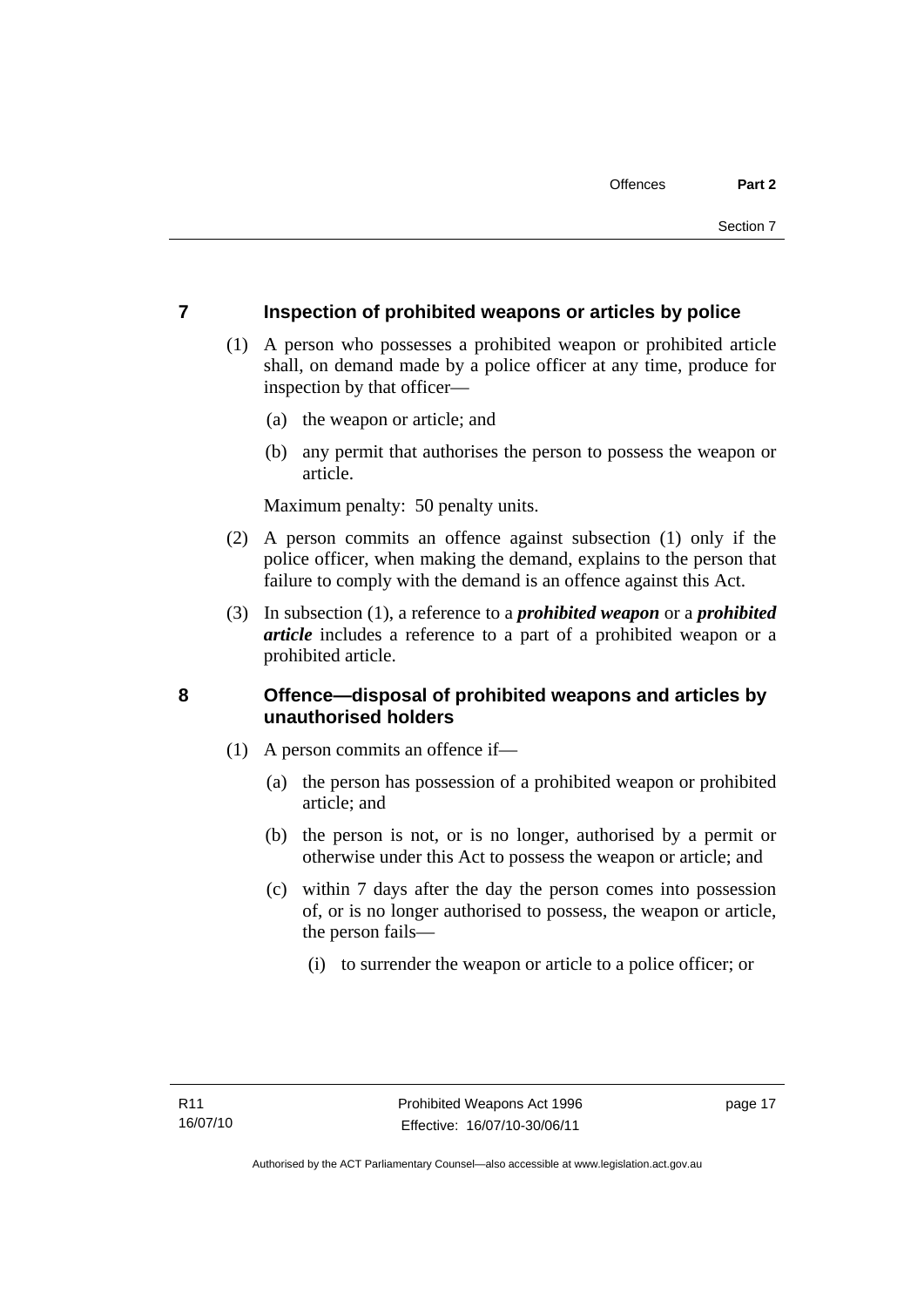(ii) to dispose of the weapon or article to someone who is authorised by a permit to possess it.

Maximum penalty: 50 penalty units, imprisonment for 6 months or both.

- (2) A person does not contravene any other provision of this Act because the person—
	- (a) disposed of or surrendered a prohibited weapon or prohibited article in accordance with this section; or
	- (b) accepted a prohibited weapon or prohibited article under this section.

page 18 **Prohibited Weapons Act 1996** Effective: 16/07/10-30/06/11

R11 16/07/10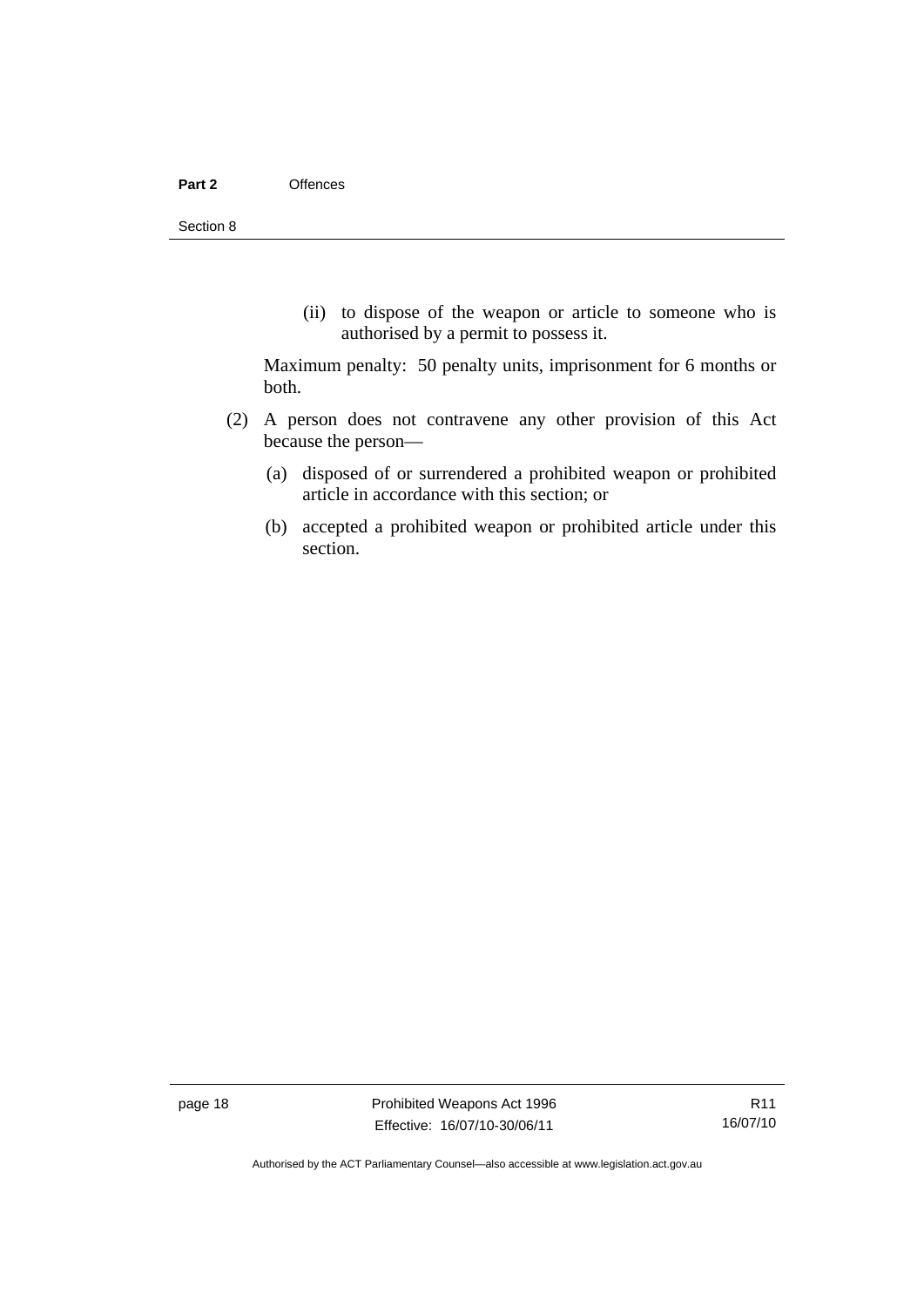# <span id="page-24-0"></span>**Part 3 Permits**

### <span id="page-24-1"></span>**9 Permits**

- (1) The registrar may issue a permit authorising—
	- (a) the possession or the possession and use of a prohibited weapon; or
	- (b) the possession of a prohibited article.
- (2) The regulations may provide for mandatory or discretionary grounds for refusing the issue of a permit.
- (3) A permit may be issued subject to conditions.
- (4) The conditions may provide for the expiration of the permit, limit the authority it confers and impose requirements on the person to whom the permit is issued.
- (5) The registrar may, for any reason the registrar considers sufficient, cancel a permit by causing written notice of its cancellation to be served on the person to whom the permit was issued.
- (6) A person to whom a permit was issued may surrender the permit for cancellation.

## <span id="page-24-2"></span>**11 Contravention of conditions**

A person to whom a permit is issued shall not contravene any requirement made by the conditions of a permit.

Maximum penalty: 50 penalty units.

## <span id="page-24-3"></span>**12 Production of permit**

- (1) A person to whom a permit is issued shall, on demand of a police officer at any time—
	- (a) produce the permit for inspection by the police officer if the person has the permit in his or her possession; or

page 19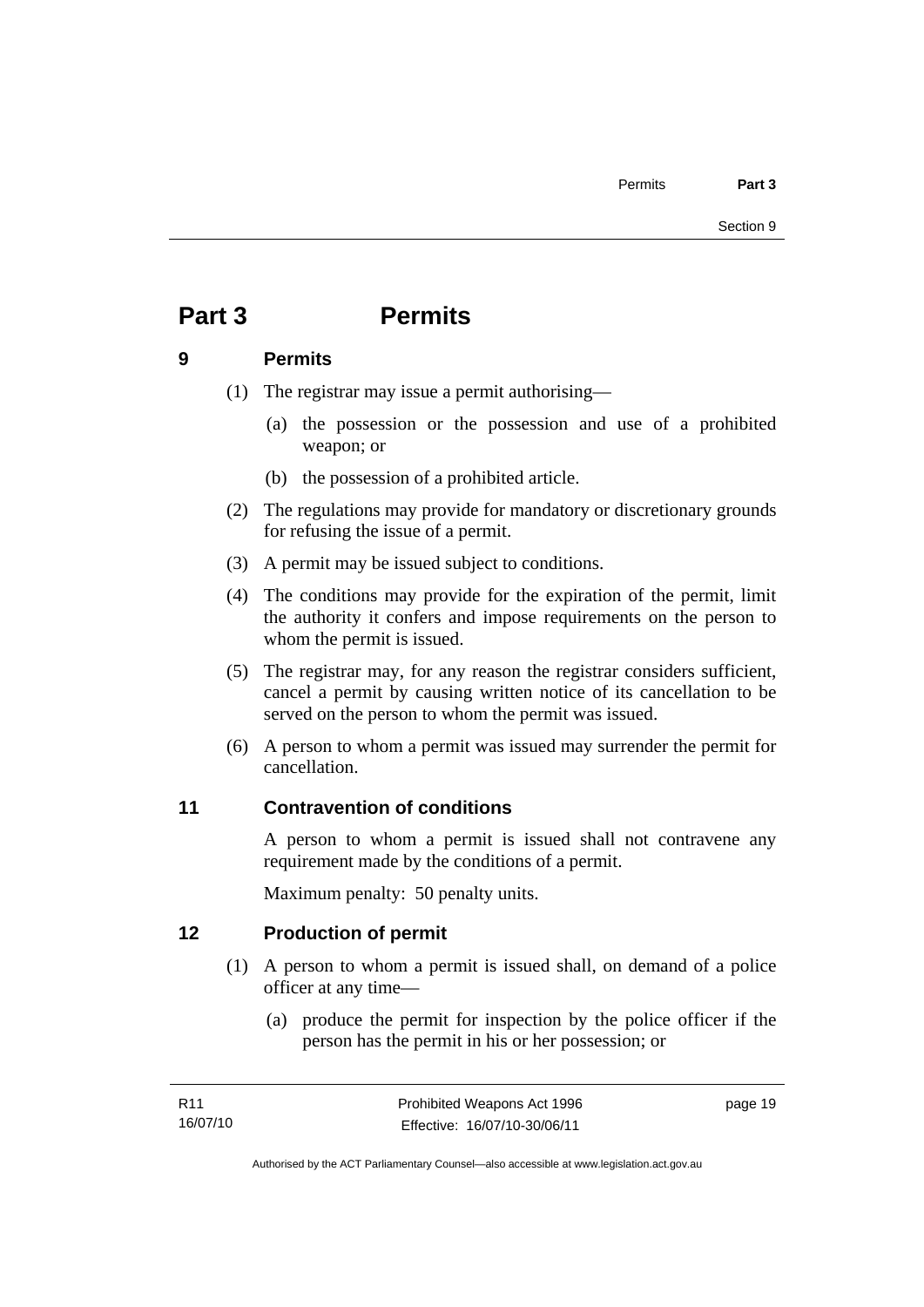(b) state the person's full name and usual place of residence to the police officer.

Maximum penalty: 50 penalty units, imprisonment for 6 months or both.

 (2) A person commits an offence against subsection (1) only if the police officer, when making the demand, explains to the person that failure to comply with the demand is an offence against this Act.

## <span id="page-25-0"></span>**13 Surrender of cancelled permit**

If a permit is cancelled or expires, the person to whom it was issued shall within 7 days of that cancellation or expiry, surrender it to the registrar.

Maximum penalty: 50 penalty units, imprisonment for 6 months or both.

page 20 **Prohibited Weapons Act 1996** Effective: 16/07/10-30/06/11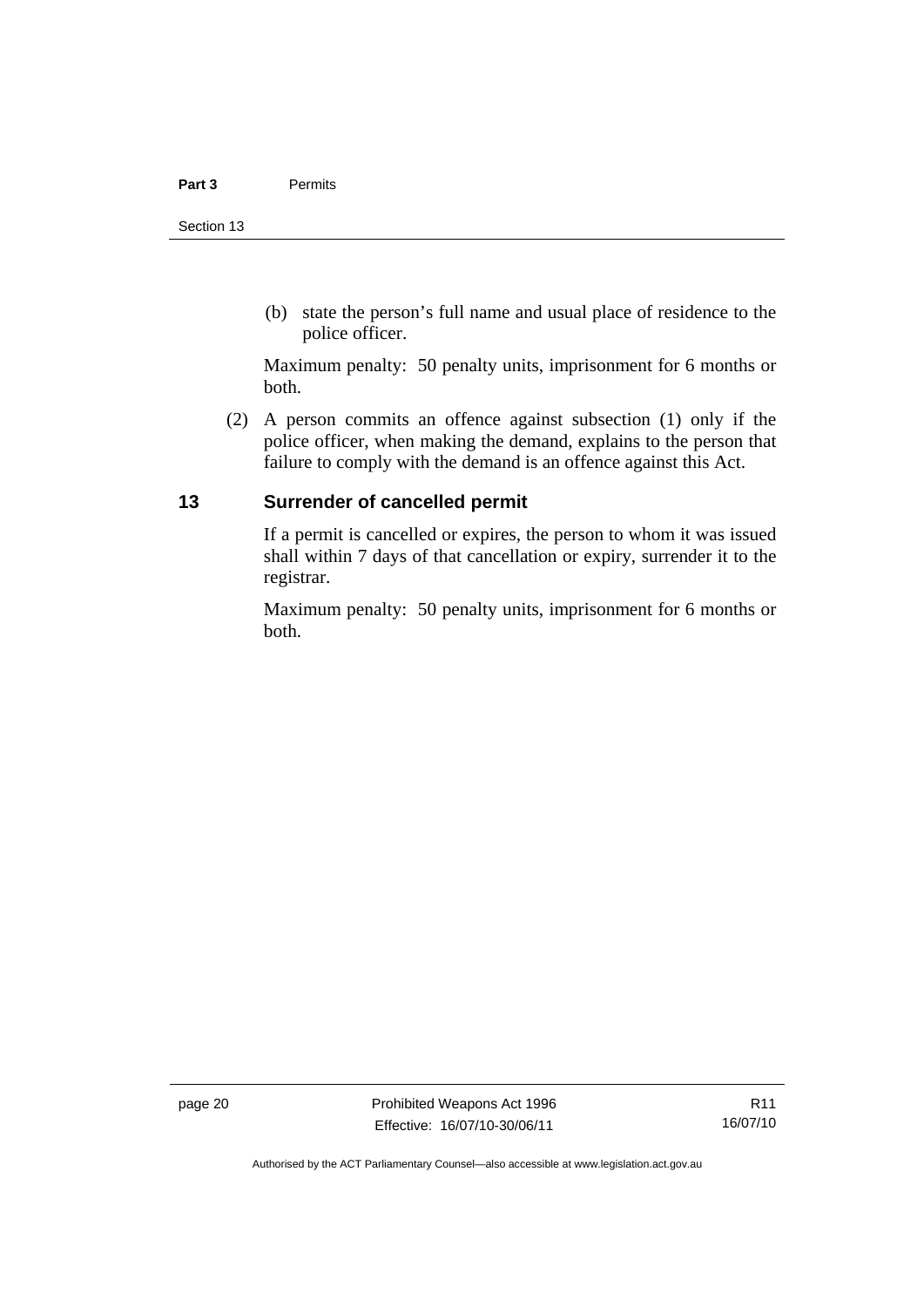# <span id="page-26-0"></span>**Part 3A Notification and review of decisions**

#### <span id="page-26-1"></span>**14 Meaning of** *reviewable decision—***pt 3A**

In this part:

*reviewable decision* means a decision mentioned in schedule 3, column 3 under a provision of this Act mentioned in column 2 in relation to the decision.

#### <span id="page-26-2"></span>**14A Reviewable decision notices**

If a person makes a reviewable decision, the person must give a reviewable decision notice to each entity mentioned in schedule 3, column 4 in relation to the decision.

- *Note 1* The person must also take reasonable steps to give a reviewable decision notice to any other person whose interests are affected by the decision (see *ACT Civil and Administrative Tribunal Act 2008*, s 67A).
- *Note 2* The requirements for reviewable decision notices are prescribed under the *ACT Civil and Administrative Tribunal Act 2008*.

### <span id="page-26-3"></span>**14B Applications for review**

The following may apply to the ACAT for a review of a reviewable decision:

- (a) an entity mentioned in schedule 3, column 4 in relation to the decision;
- (b) any other person whose interests are affected by the decision.
- *Note* If a form is approved under the *ACT Civil and Administrative Tribunal Act 2008* for the application, the form must be used.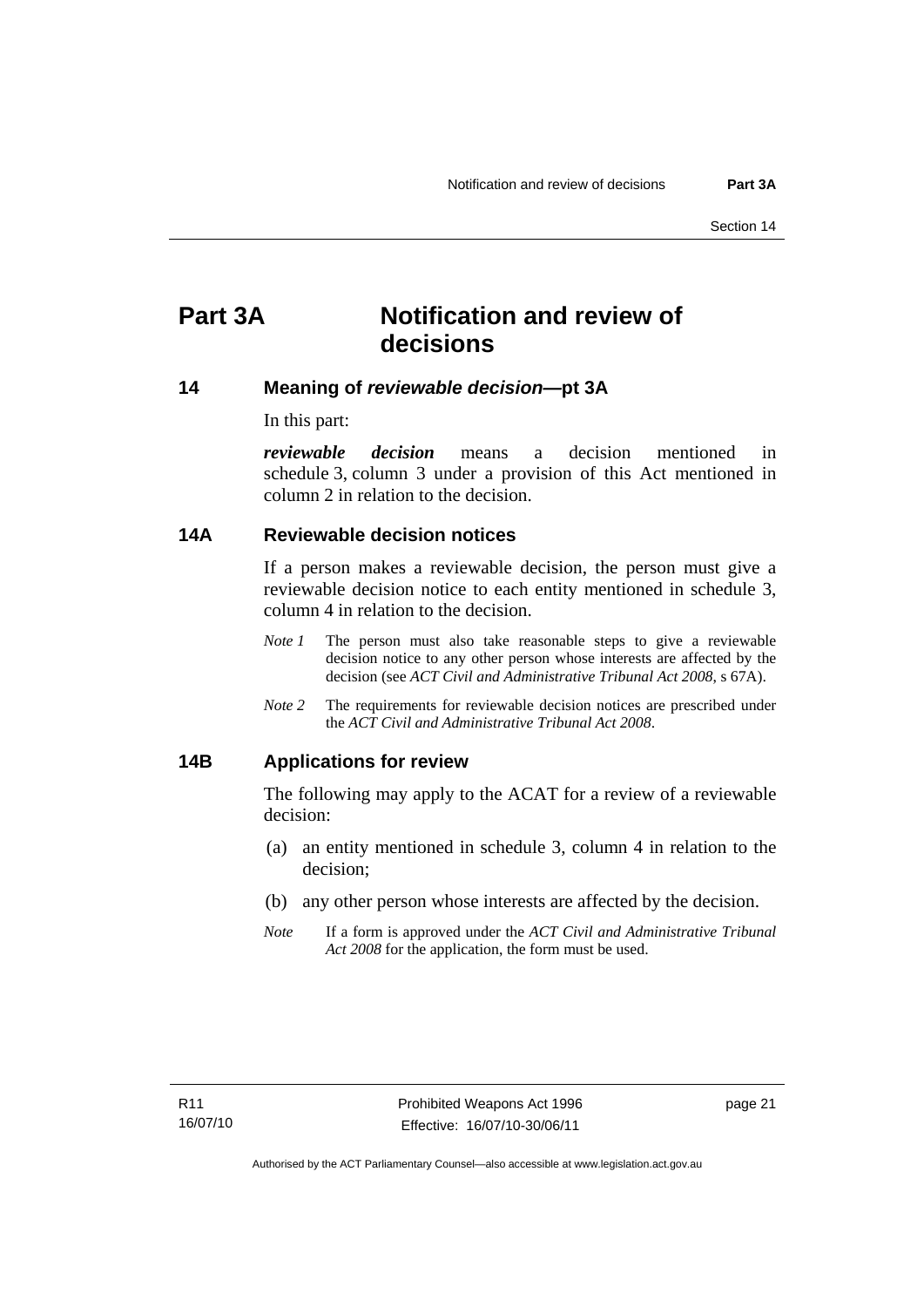#### **Part 4** Miscellaneous

Section 15

## <span id="page-27-0"></span>**Part 4 Miscellaneous**

#### <span id="page-27-1"></span>**15 Information to be supplied**

A person who has possession of a prohibited weapon or prohibited article acquired from another person shall, on demand made by a police officer at any time, inform the police officer of—

- (a) the name and address of the person from whom the weapon or article was acquired; and
- (b) the date on which it was acquired.

Maximum penalty: 50 penalty units.

#### <span id="page-27-2"></span>**16 Disposal of surrendered or seized prohibited weapons or prohibited articles**

- (1) A magistrate may, on application by a police officer or by any person who claims to be the owner of a prohibited weapon or prohibited article surrendered to or seized by a police officer in accordance with this Act, order that the weapon or article—
	- (a) be forfeited to the Territory; or
	- (b) be returned to the person claiming to be the owner of the weapon or article; or
	- (c) be otherwise disposed of in such manner as the court thinks fit.
- (2) If a person is found guilty of an offence against this Act and a weapon or article has been seized by a police officer in connection with the offence, the court which makes the finding of guilt is taken to have ordered that the weapon or article be forfeited to the Territory.
- (3) A weapon or article forfeited under subsection (2) may be destroyed.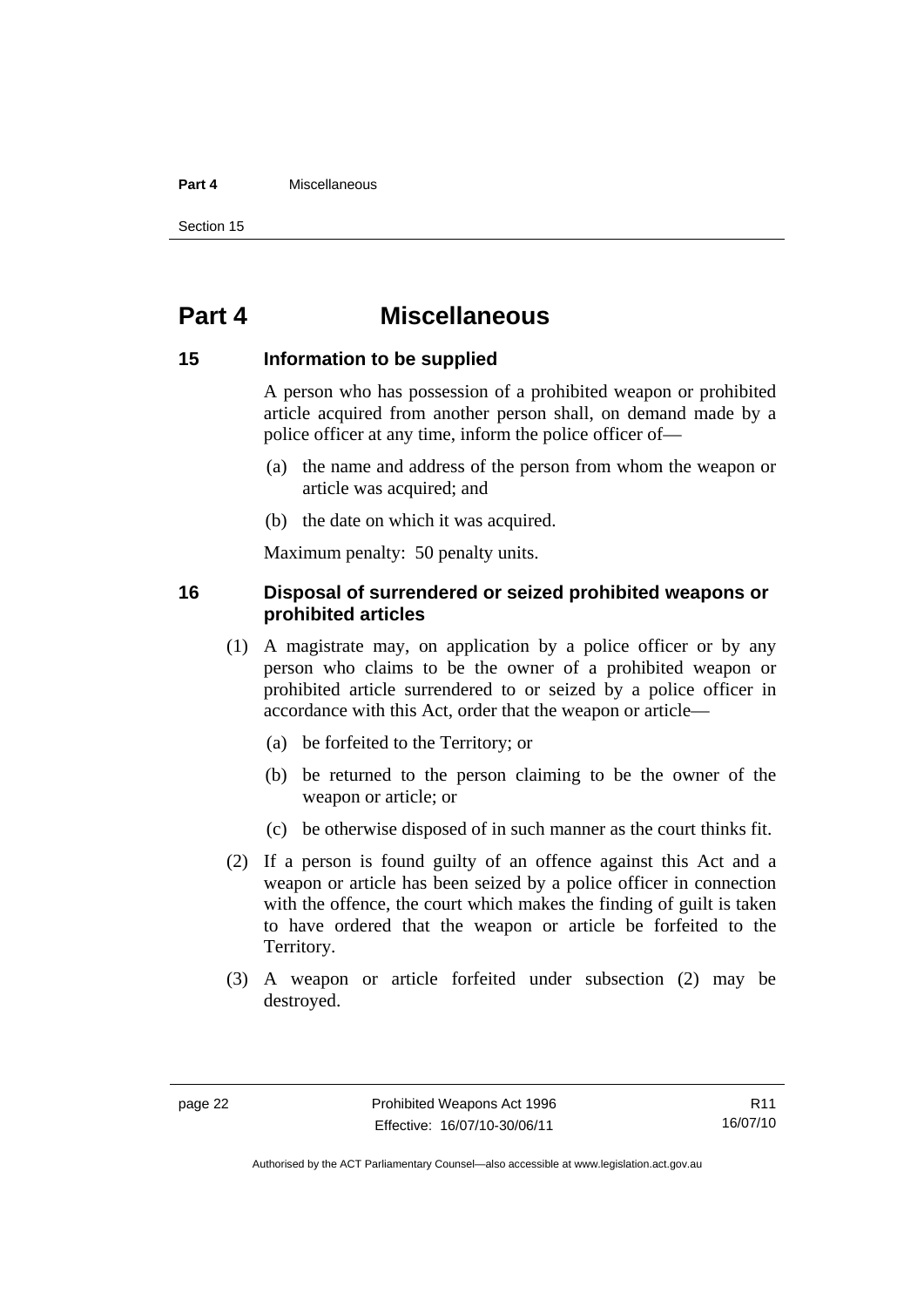## <span id="page-28-0"></span>**17 Evidentiary provisions**

A certificate signed by the registrar stating the following is evidence of the matter stated:

- (a) at a stated time or during a stated period, a stated person was, or was not, the holder of a stated permit (or of a permit for a stated prohibited weapon or prohibited article);
- (b) a permit was or was not, on a day or during a stated period, subject to a stated condition.

### <span id="page-28-1"></span>**17A Determination of fees**

- (1) The Minister may determine fees for this Act.
	- *Note* The Legislation Act contains provisions about the making of determinations and regulations relating to fees (see pt 6.3).
- (2) A determination is a disallowable instrument.
	- *Note* A disallowable instrument must be notified, and presented to the Legislative Assembly, under the Legislation Act.

## <span id="page-28-2"></span>**18 Approved forms**

- (1) The registrar may, in writing, approve forms for this Act.
- (2) If the registrar approves a form for a particular purpose, the approved form must be used for that purpose.
- (3) An approved form is a notifiable instrument.
	- *Note* A notifiable instrument must be notified under the *Legislation Act 2001*.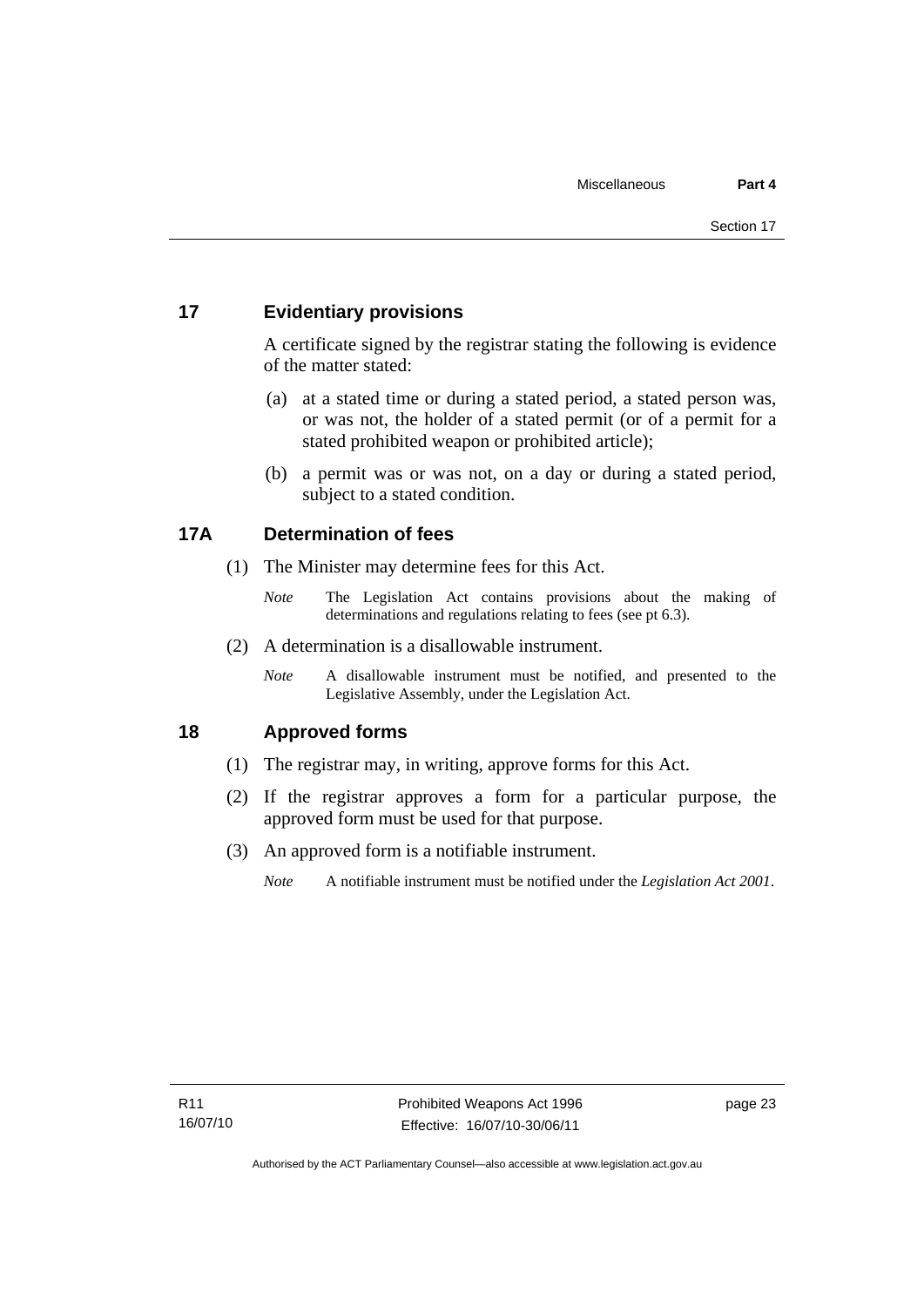#### **Part 4** Miscellaneous

## <span id="page-29-0"></span>**19 Regulation-making power**

- (1) The Executive may make regulations for this Act.
	- *Note* Regulations must be notified, and presented to the Legislative Assembly, under the *Legislation Act 2001*.
- (2) The regulations may prescribe offences for contraventions of the regulations and prescribe maximum penalties of not more than 10 penalty units for offences against the regulations.

page 24 **Prohibited Weapons Act 1996** Effective: 16/07/10-30/06/11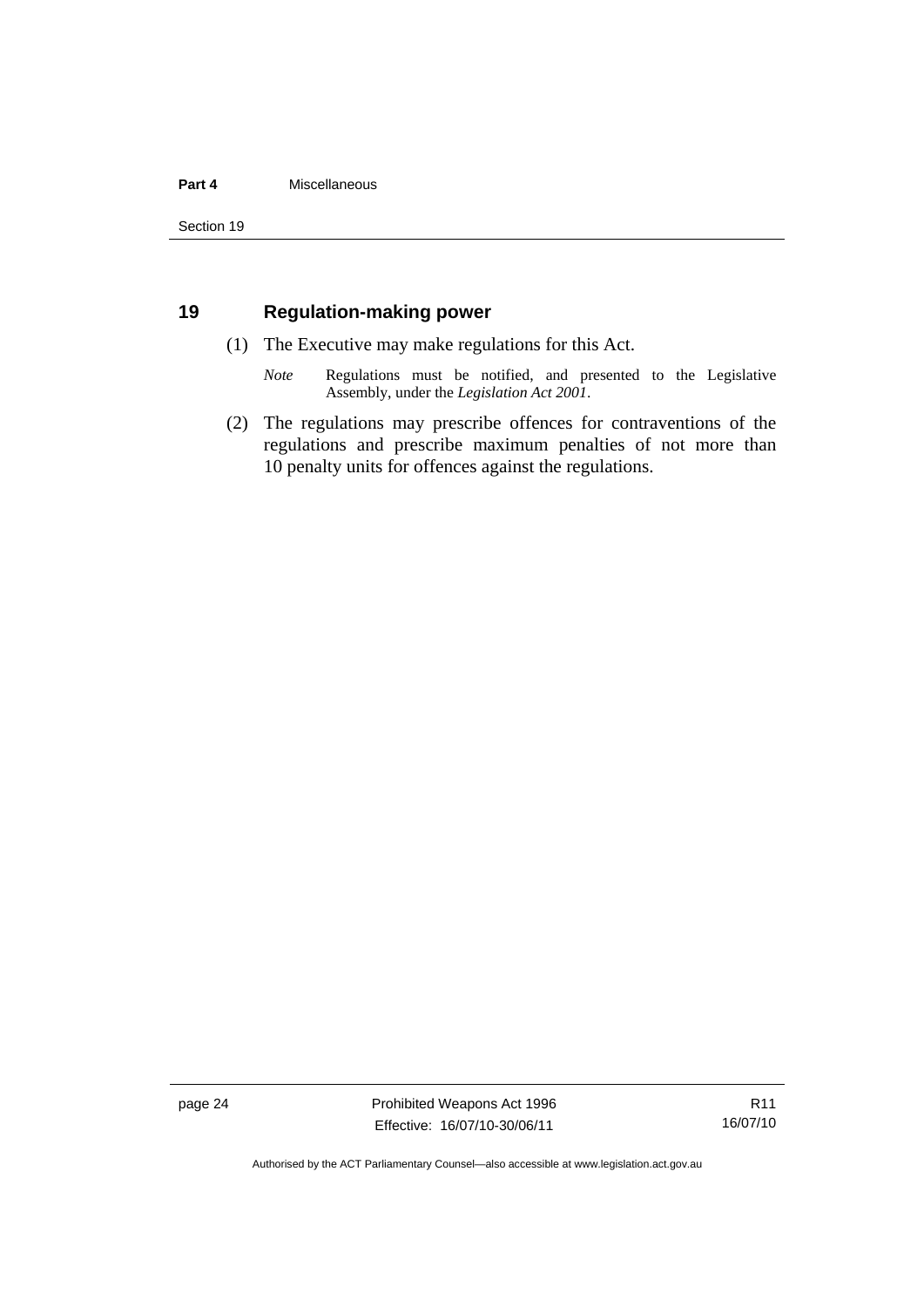# <span id="page-30-0"></span>**Schedule 1 Prohibited weapons**

(see s 4A)

# <span id="page-30-1"></span>Part 1.1 **Prohibited bladed weapons**

| column 1<br>item | column 2<br>description                                                                                                    |  |
|------------------|----------------------------------------------------------------------------------------------------------------------------|--|
|                  | a flick knife or other similar device that has a blade folded or<br>recessed into the handle which opens automatically by— |  |
|                  | gravity or centrifugal force; or<br>(a)                                                                                    |  |
|                  | pressure applied to a button, spring or device in or attached<br>(b)<br>to the handle of the device                        |  |
|                  | a sheath knife or other similar device that has a sheath that<br>withdraws into the handle by—                             |  |
|                  | gravity or centrifugal force; or<br>(a)                                                                                    |  |
|                  | pressure applied to a button, spring or device in or attached<br>(b)<br>to the handle of the device                        |  |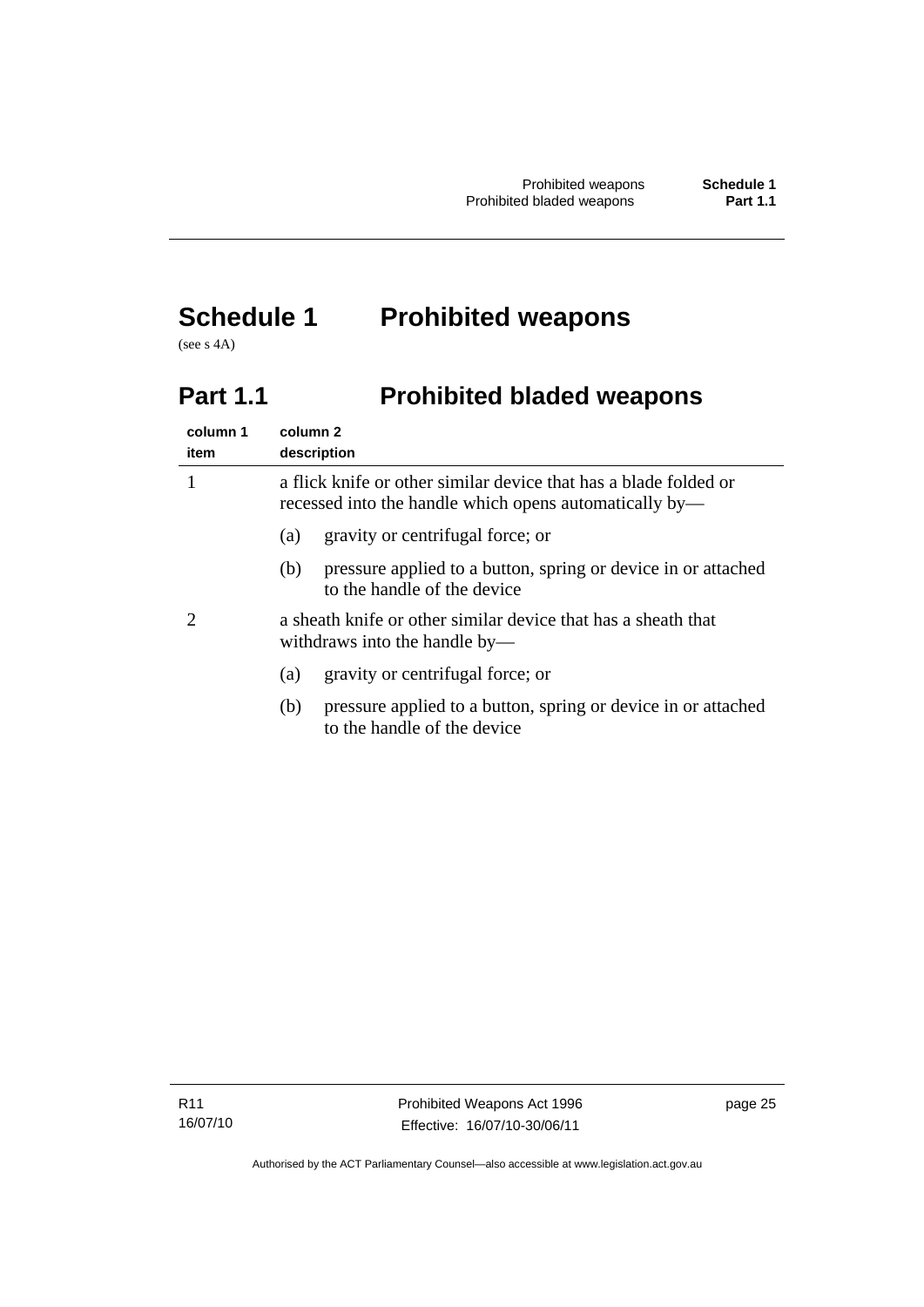| column 1<br>item | column <sub>2</sub><br>description |                                                                                                                                      |                                                                                                                                                                                     |
|------------------|------------------------------------|--------------------------------------------------------------------------------------------------------------------------------------|-------------------------------------------------------------------------------------------------------------------------------------------------------------------------------------|
| 3                |                                    | a dagger or other similar device, that has a sharp-pointed stabbing<br>instrument-                                                   |                                                                                                                                                                                     |
|                  | (a)                                |                                                                                                                                      | that can be concealed on the person; and                                                                                                                                            |
|                  | (b)                                | $that$ —                                                                                                                             |                                                                                                                                                                                     |
|                  |                                    | (i)                                                                                                                                  | has a flat blade with cutting edges (whether serrated<br>or non-serrated) along the length of both sides; or                                                                        |
|                  |                                    | (ii)                                                                                                                                 | has a needle-like blade, the cross section of which is<br>elliptical or has three or more sides; and                                                                                |
|                  |                                    | (iii)                                                                                                                                | is not a sword or bayonet                                                                                                                                                           |
|                  | <b>Example</b>                     |                                                                                                                                      |                                                                                                                                                                                     |
|                  |                                    |                                                                                                                                      | Urban Skinner push dagger                                                                                                                                                           |
|                  | <b>Note</b>                        |                                                                                                                                      | An example is part of the Act, is not exhaustive and may extend, but<br>does not limit, the meaning of the provision in which it appears (see<br>Legislation Act, s 126 and s 132). |
| $\overline{4}$   |                                    | a butterfly knife, balisong or other similar device that consists of a<br>blade (whether single-edged or multi-edged) or spike that— |                                                                                                                                                                                     |
|                  | (a)                                |                                                                                                                                      | fits within 2 handles attached to the blade or spike by<br>transverse pivot points; and                                                                                             |
|                  | (b)                                |                                                                                                                                      | can be opened by gravity or centrifugal force                                                                                                                                       |
| 5                |                                    | a star knife or other similar device that—                                                                                           |                                                                                                                                                                                     |
|                  | (a)                                |                                                                                                                                      | consists of 2 or more angular points, blades or spikes that<br>spreads out about a central axis point; and                                                                          |
|                  | (b)                                |                                                                                                                                      | is designed to spin around the knife's central axis point in<br>flight when thrown at a target                                                                                      |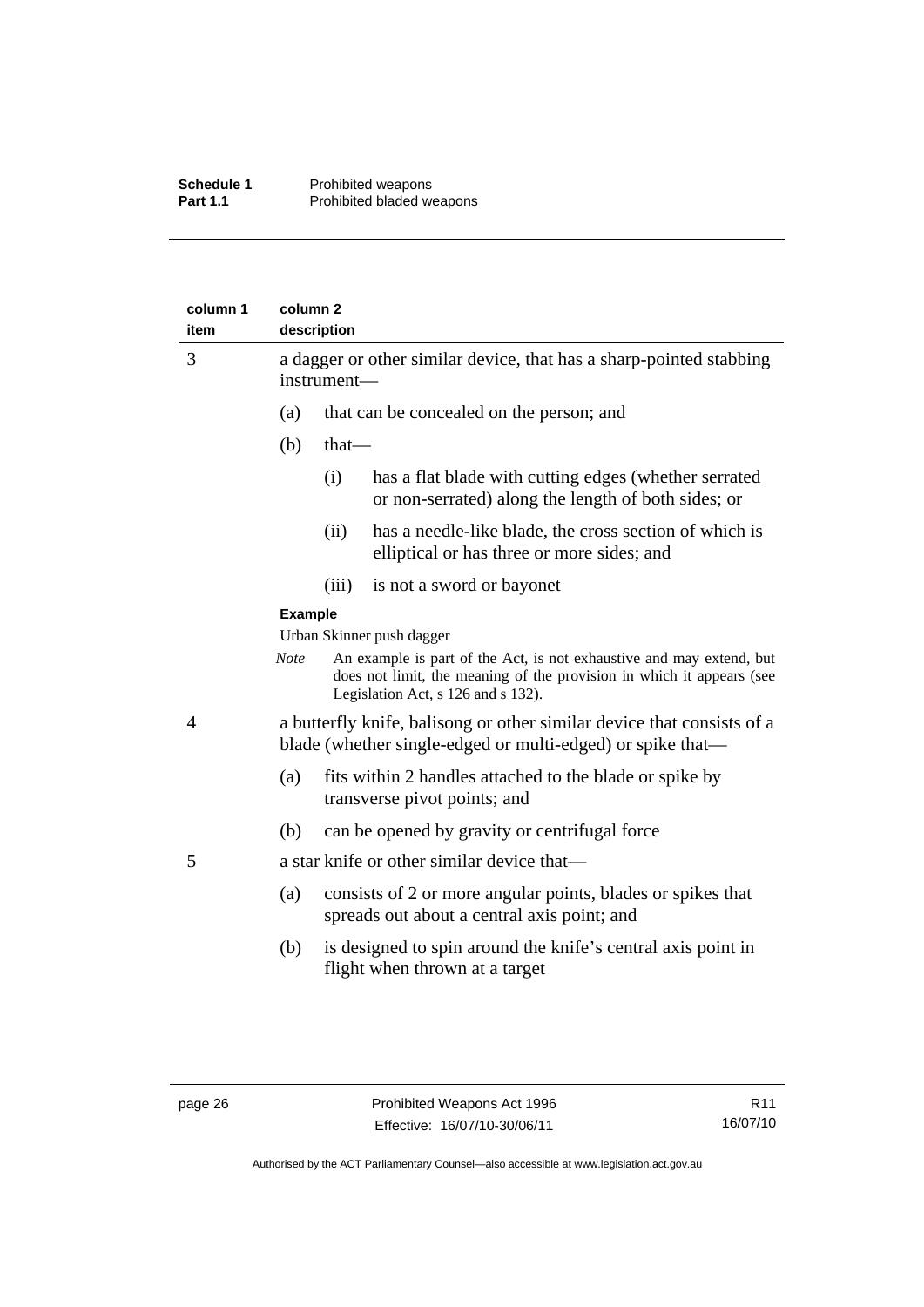| column 1<br>item | column 2<br>description                                                                                                                     |  |
|------------------|---------------------------------------------------------------------------------------------------------------------------------------------|--|
| 6                | a trench knife or other similar device that—                                                                                                |  |
|                  | consists of a blade (whether single-edged or multi-edged) or<br>(a)<br>spike; and                                                           |  |
|                  | is fitted with a handle made of a hard substance; and<br>(b)                                                                                |  |
|                  | is either made or modified to be fitted over the knuckles of<br>(c)<br>the hand of the user—                                                |  |
|                  | to protect the knuckles; and<br>(i)                                                                                                         |  |
|                  | to increase the effect of a punch or blow<br>(ii)                                                                                           |  |
| 7                | a knife that can discharge a blade as a projectile by a spring<br>mechanism or other means (known as a ballistic knife)                     |  |
| 8                | a blade, knife or axe that is either made or modified to be thrown                                                                          |  |
| 9                | a claw (known as a hand or foot claw) made or modified to be<br>attached to or worn on the hand or foot to cause injury to some one<br>else |  |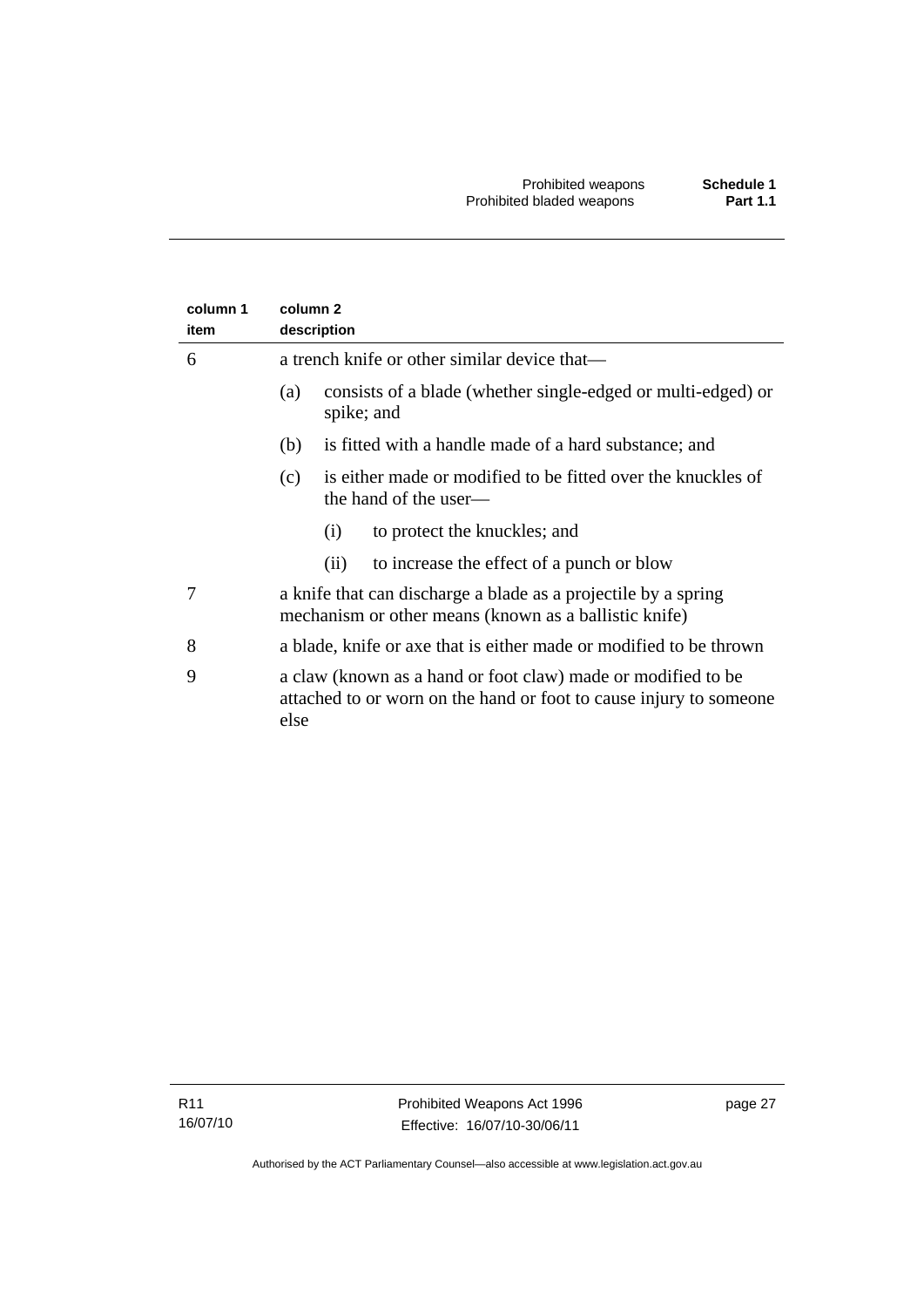# <span id="page-33-0"></span>**Part 1.2 Prohibited hand weapons**

| column 1<br>item | column <sub>2</sub><br>description                                                                                                                                                           |  |
|------------------|----------------------------------------------------------------------------------------------------------------------------------------------------------------------------------------------|--|
| 1                | a knuckle-duster or other similar device, made or modified to be<br>fitted over the knuckles of the hand of the user—                                                                        |  |
|                  | to protect the knuckles; and<br>(a)                                                                                                                                                          |  |
|                  | (b)<br>to increase the effect of a punch or other blow                                                                                                                                       |  |
| 2                | a sap glove or other weighted glove (including a fingerless glove)<br>made or modified to be used as a weapon                                                                                |  |
| 3                | a studded glove, or other similar hand covering, that incorporates<br>protrusions designed to puncture or bruise the skin                                                                    |  |
| 4                | a mace or other similar device (other than a ceremonial mace<br>made for use solely as a symbol of authority on ceremonial<br>occasions) that-                                               |  |
|                  | (a)<br>can cause injury; and                                                                                                                                                                 |  |
|                  | (b)<br>consists of a club or staff fitted with a flanged or spiked<br>head                                                                                                                   |  |
| 5                | a flail or other similar device consisting of a staff or handle that<br>has fitted to 1 end, by any means, a freely swinging part armed<br>with spikes or studded with any protruding matter |  |
| 6                | a whip, the lash of which is comprised completely or partly of<br>metal                                                                                                                      |  |
| 7                | a cat-o'-nine-tails or other similar device whether or not it has<br>9 lashes                                                                                                                |  |
| 8                | nunchakus or kung-fu sticks or other similar device                                                                                                                                          |  |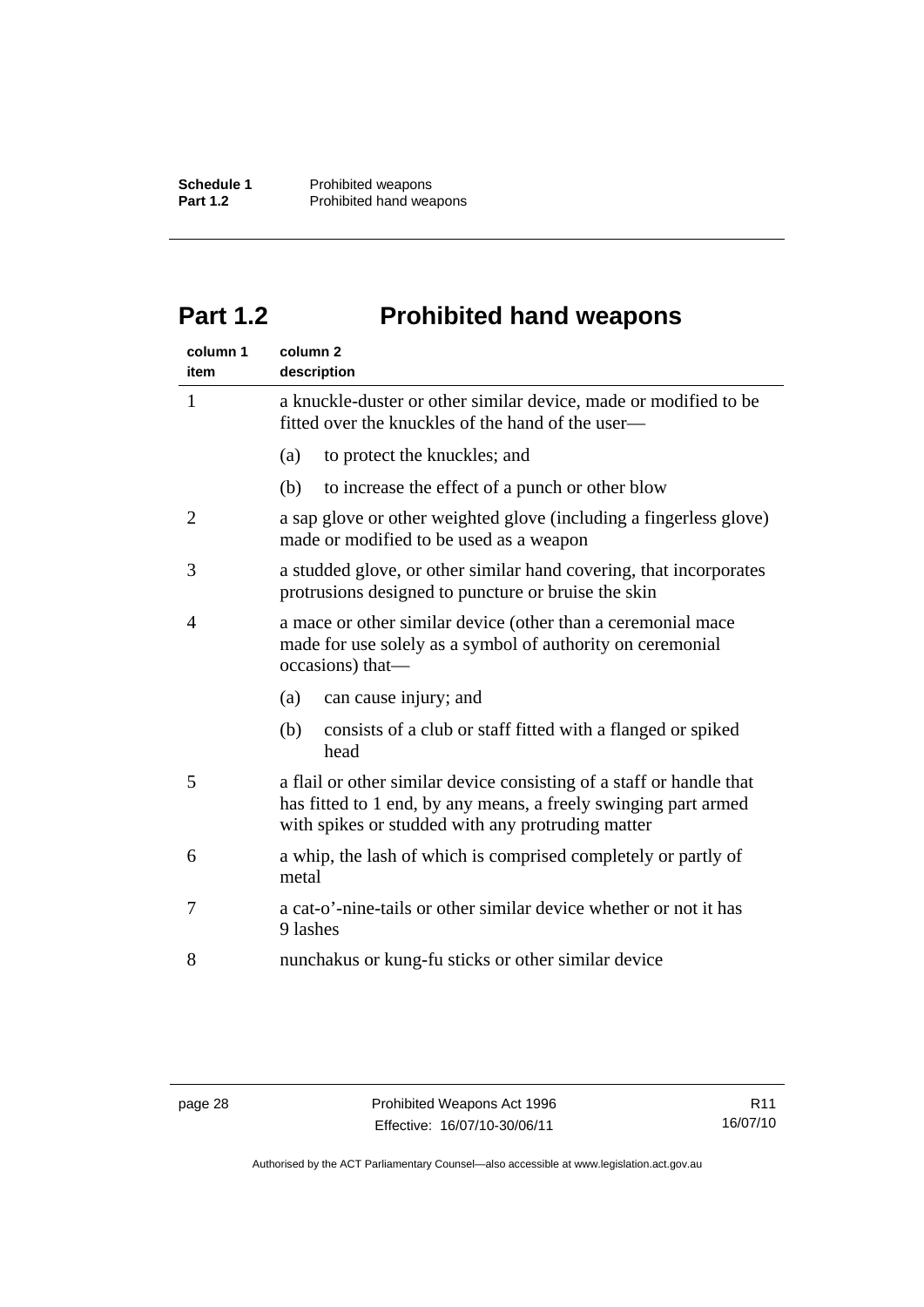| column 1<br>item | column 2<br>description                                                                            |  |
|------------------|----------------------------------------------------------------------------------------------------|--|
| 9                | a side-handled baton or other similar device that—                                                 |  |
|                  | consists of a baton, staff or rod; and<br>(a)                                                      |  |
|                  | is made of a hard substance; and<br>(b)                                                            |  |
|                  | has fitted to 1 side a handle (whether or not permanently<br>(c)<br>fixed)                         |  |
| 10               | an extendable or telescopic baton, made or modified so that the<br>length of the baton extends by— |  |
|                  | gravity; or<br>(a)                                                                                 |  |
|                  | centrifugal force; or<br>(b)                                                                       |  |
|                  | pressure applied to a button, spring or device in or attached<br>(c)<br>to the handle of the baton |  |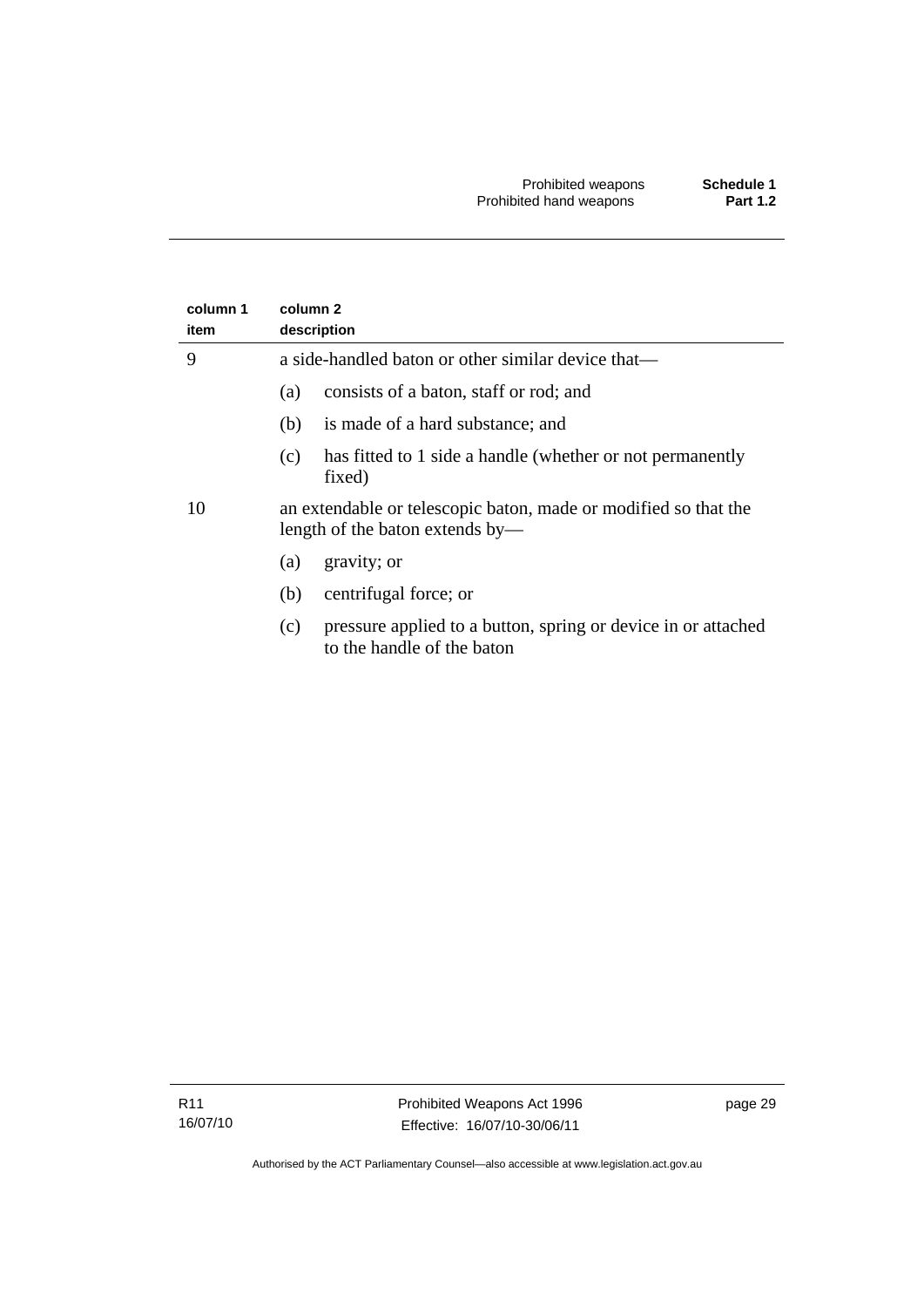# <span id="page-35-0"></span>**Part 1.3 Prohibited missile weapons**

| column 1<br>item | column <sub>2</sub><br>description                                                                                                                                                                 |  |
|------------------|----------------------------------------------------------------------------------------------------------------------------------------------------------------------------------------------------|--|
| 1                | a spear gun with an overall length of less than 45cm when<br>unloaded                                                                                                                              |  |
| 2                | a hunting sling, catapult or sling shot made or modified for use<br>with, or a component part of which is, a brace that—                                                                           |  |
|                  | (a)<br>fits or rests on the forearm or other part of the body; and                                                                                                                                 |  |
|                  | (b)<br>supports the wrist or forearm against the tension of the<br>material used to propel a projectile                                                                                            |  |
|                  | <b>Example</b>                                                                                                                                                                                     |  |
|                  | a Saunders 'falcon' hunting sling                                                                                                                                                                  |  |
|                  | <b>Note</b><br>An example is part of the Act, is not exhaustive and may extend, but<br>does not limit, the meaning of the provision in which it appears (see<br>Legislation Act, s 126 and s 132). |  |
| 3                | a crossbow or other similar device manufactured on or after<br>1 January 1900                                                                                                                      |  |
| 4                | a blow gun, blow-pipe or dart projector that consists of a pipe or<br>tube through which a dart or other device can be projected by—                                                               |  |
|                  | (a)<br>the exhaled breath of the user; or                                                                                                                                                          |  |
|                  | the use of an elasticised band; or<br>(b)                                                                                                                                                          |  |
|                  | means other than by an explosive<br>(c)                                                                                                                                                            |  |
| 5                | a shark dart or other similar device designed to expel, on or after<br>contact, a gas or other substance that can cause bodily harm                                                                |  |
|                  | <b>Example</b><br>a Farallon shark dart                                                                                                                                                            |  |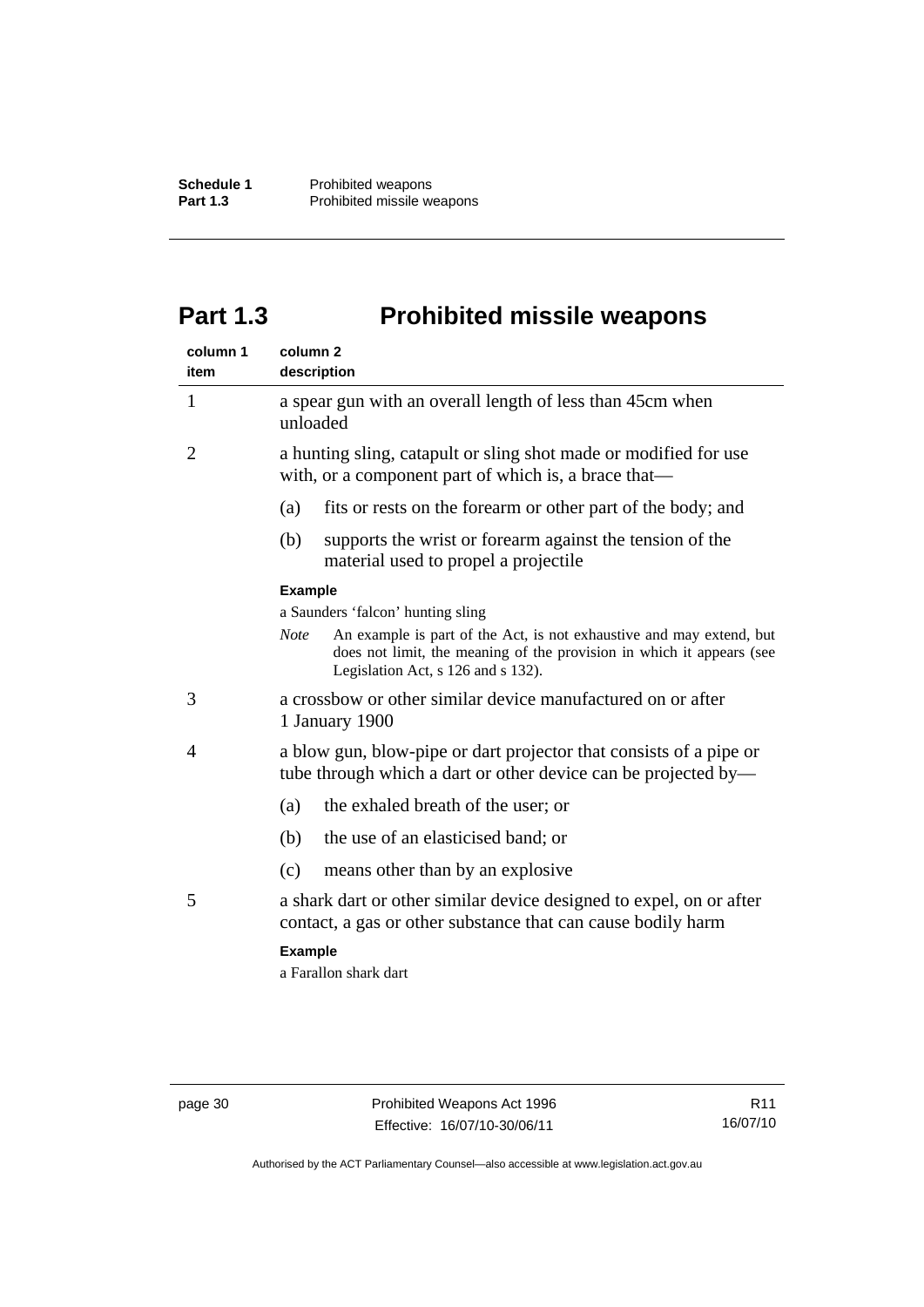# <span id="page-36-0"></span>**Part 1.4 Other prohibited weapons**

| column 1<br>item | column <sub>2</sub><br>description                                                                                                                                                                 |  |
|------------------|----------------------------------------------------------------------------------------------------------------------------------------------------------------------------------------------------|--|
| 1                | an explosive, incendiary, irritant or poison gas—                                                                                                                                                  |  |
|                  | bomb; or<br>(a)                                                                                                                                                                                    |  |
|                  | (b)<br>grenade; or                                                                                                                                                                                 |  |
|                  | rocket with a propellant charge of more than 100g; or<br>(c)                                                                                                                                       |  |
|                  | missile with an explosive or incendiary charge of more than<br>(d)<br>$7g$ ; or                                                                                                                    |  |
|                  | mine<br>(e)                                                                                                                                                                                        |  |
| 2                | a device or apparatus made or modified for use with a gas or<br>liquid, if the device or apparatus is—                                                                                             |  |
|                  | capable of killing or incapacitating someone; or<br>(a)                                                                                                                                            |  |
|                  | (b)<br>made or modified to kill or incapacitate someone                                                                                                                                            |  |
| 3                | A flame thrower or any other device of military design that can<br>propel ignited incendiary fuel                                                                                                  |  |
| 4                | A hand-held or other electric device designed to administer an<br>electric shock on contact, other than a piece of medical equipment<br>or electric prod designed exclusively for use with animals |  |
|                  | Example-hand-held electric device<br>a taser self-defence weapon                                                                                                                                   |  |
|                  | Examples-other electric device                                                                                                                                                                     |  |
|                  | a taxi protection cushion system<br>1                                                                                                                                                              |  |
|                  | a super safety suitcase<br>2                                                                                                                                                                       |  |
|                  | <b>Note</b><br>An example is part of the Act, is not exhaustive and may extend, but<br>does not limit, the meaning of the provision in which it appears (see                                       |  |

Legislation Act, s 126 and s 132).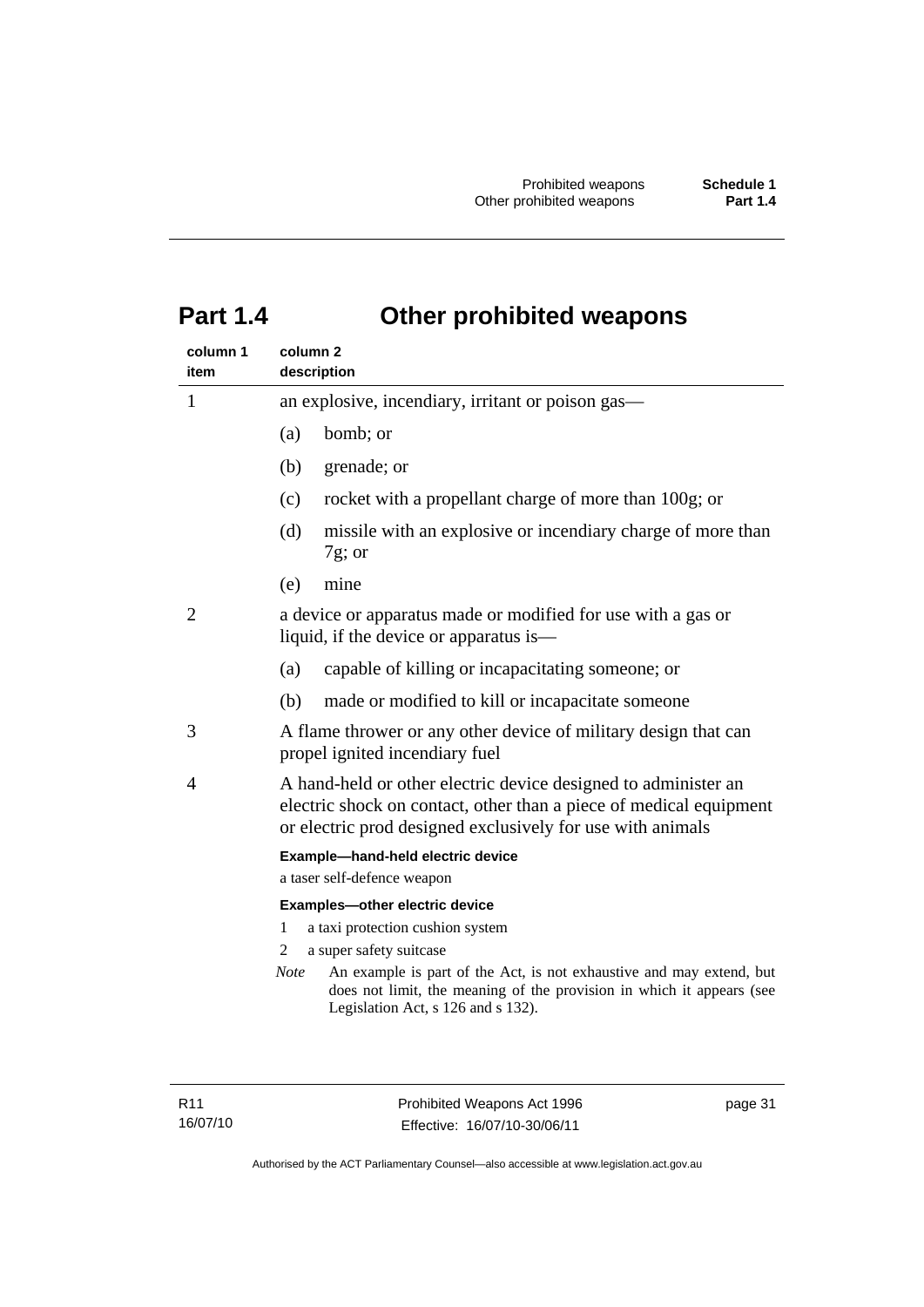| column 1<br>item | column <sub>2</sub><br>description                                                                                                                                                                            |  |  |
|------------------|---------------------------------------------------------------------------------------------------------------------------------------------------------------------------------------------------------------|--|--|
| 5                | a thing made or intended as a defence or antipersonnel spray that<br>can discharge by any means an irritant (other than an irritant<br>matter mentioned in item 6) in liquid, powder, gas or chemical<br>form |  |  |
| 6                | a thing made or intended as a defence or antipersonnel spray that<br>can discharge by any means an irritant in liquid, powder, gas or<br>chemical form, including but not limited to the following:           |  |  |
|                  | chloroacetophenone, known as CN;<br>(a)                                                                                                                                                                       |  |  |
|                  | orthochlorobenzalmalononitrile, known as CS;<br>(b)                                                                                                                                                           |  |  |
|                  | dypenylaminechloroarsone, known as DM or Adamsite;<br>(c)                                                                                                                                                     |  |  |
|                  | oleoresin capsicum, known as OC<br>(d)                                                                                                                                                                        |  |  |
| 7                | an acoustic or light-emitting antipersonnel device made or<br>modified-                                                                                                                                       |  |  |
|                  | to cause permanent or temporary incapacity or disability to<br>(a)<br>a person; or                                                                                                                            |  |  |
|                  | to otherwise physically disorientate a person<br>(b)                                                                                                                                                          |  |  |
| 8                | hand-held articles, commonly known as laser pointers, designed<br>or adapted to emit a laser beam with an accessible emission level<br>of greater than 1mW                                                    |  |  |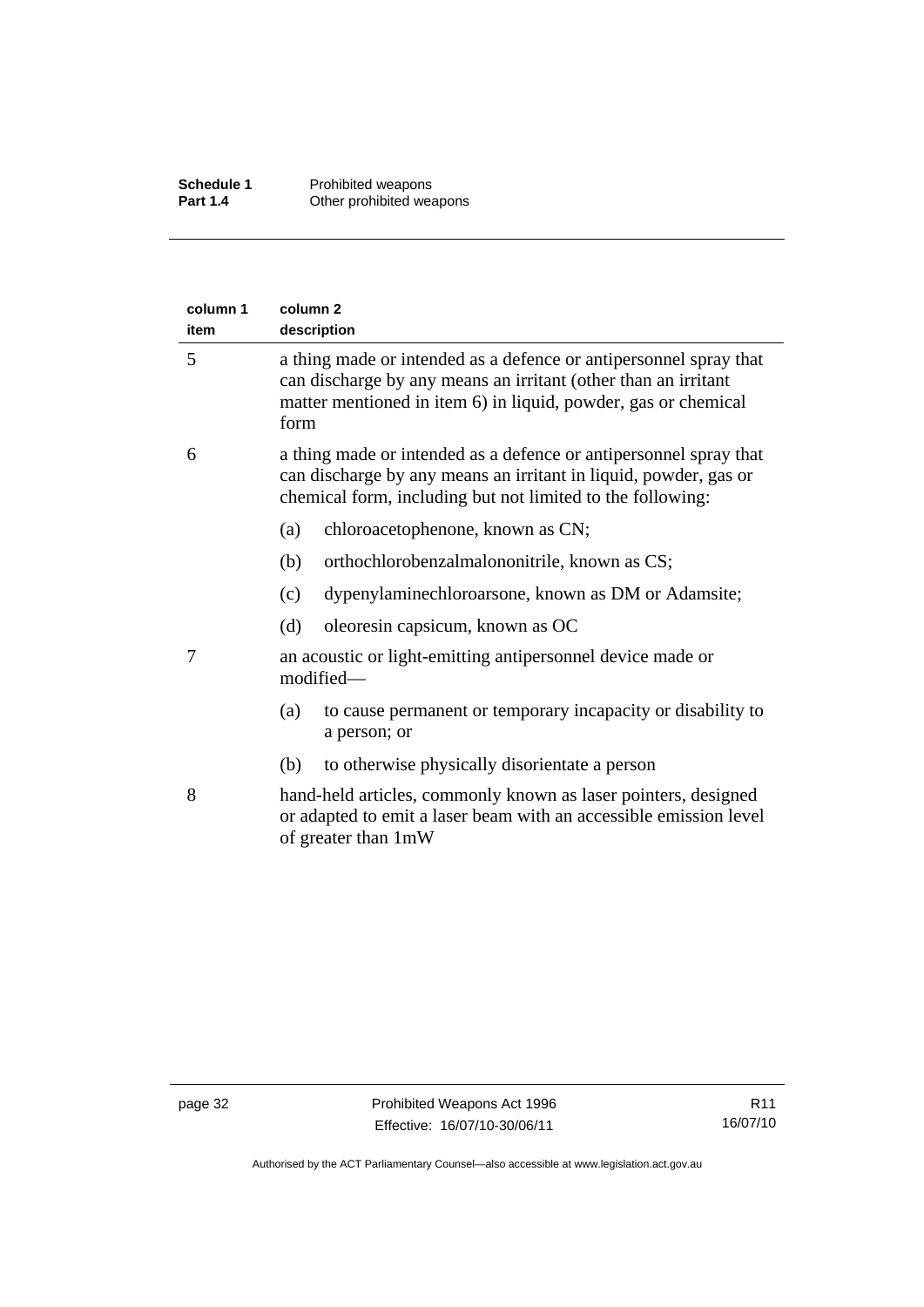# <span id="page-38-0"></span>**Schedule 2 Prohibited articles**

| (see s 4B)     |                                                                                                                                                                                                    |
|----------------|----------------------------------------------------------------------------------------------------------------------------------------------------------------------------------------------------|
| column 1       | column <sub>2</sub>                                                                                                                                                                                |
| item           | description                                                                                                                                                                                        |
| 1              | an article commonly known as soft body armour                                                                                                                                                      |
| $\overline{2}$ | a modified article of clothing, accessory or adornment a purpose<br>of which is to disguise or conceal a weapon                                                                                    |
|                | <b>Examples-modified articles</b>                                                                                                                                                                  |
|                | a walking stick containing a sword<br>1                                                                                                                                                            |
|                | a riding crop containing a stiletto<br>2                                                                                                                                                           |
|                | a Bowen knife belt<br>3                                                                                                                                                                            |
|                | An example is part of the Act, is not exhaustive and may extend, but<br><b>Note</b><br>does not limit, the meaning of the provision in which it appears (see<br>Legislation Act, s 126 and s 132). |
| 3              | an article or device intended for use to muffle, reduce or stop the<br>noise created by firing a firearm                                                                                           |
| 4              | equipment made or modified to make a smoke screen                                                                                                                                                  |
| 5              | a trip flare                                                                                                                                                                                       |
| 6              | a rimfire magazine with a capacity of more than 15 rounds                                                                                                                                          |
| 7              | a pistol magazine with a capacity of more than 10 rounds                                                                                                                                           |
| 8              | a centre-fire self-loading rifle magazine, or shotgun magazine,<br>with a capacity of more than 5 rounds                                                                                           |
| 9              | a shotgun tubular magazine extension to extend the capacity of a<br>shotgun magazine to more than 5 rounds                                                                                         |
| 10             | a device that converts a firearm so it can fire in a fully automatic<br>condition                                                                                                                  |
| 11             | a folding, detachable, telescopic or collapsible stock                                                                                                                                             |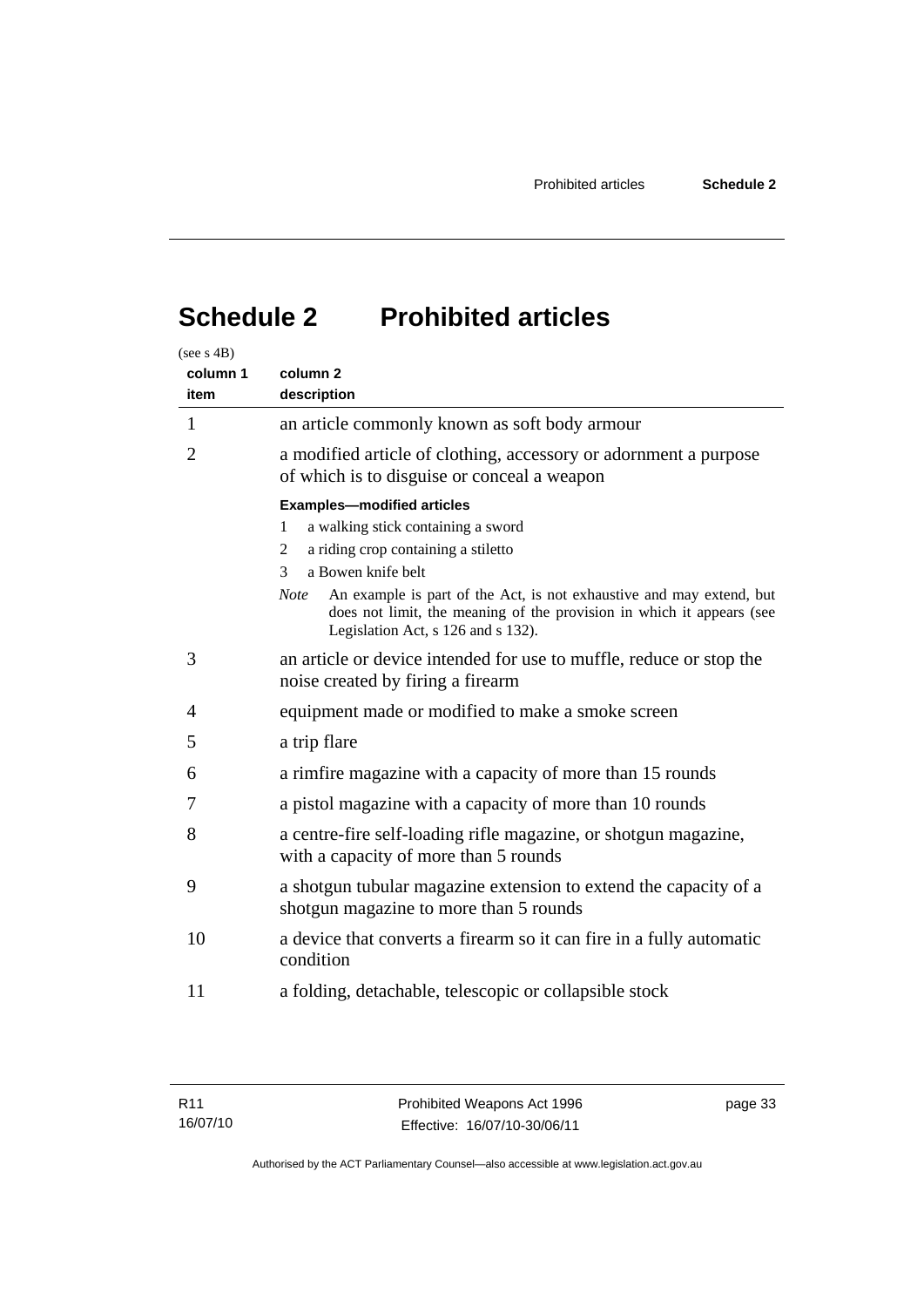# <span id="page-39-0"></span>**Schedule 3 Reviewable decisions**

(see pt 3A)

| column 1<br>item | column 2<br>section | column 3<br>decision      | column 4<br>entity     |
|------------------|---------------------|---------------------------|------------------------|
|                  | 9(1)                | refuse to issue<br>permit | applicant for permit   |
|                  | (5)                 | cancel permit             | person who held permit |

page 34 Prohibited Weapons Act 1996 Effective: 16/07/10-30/06/11

R11 16/07/10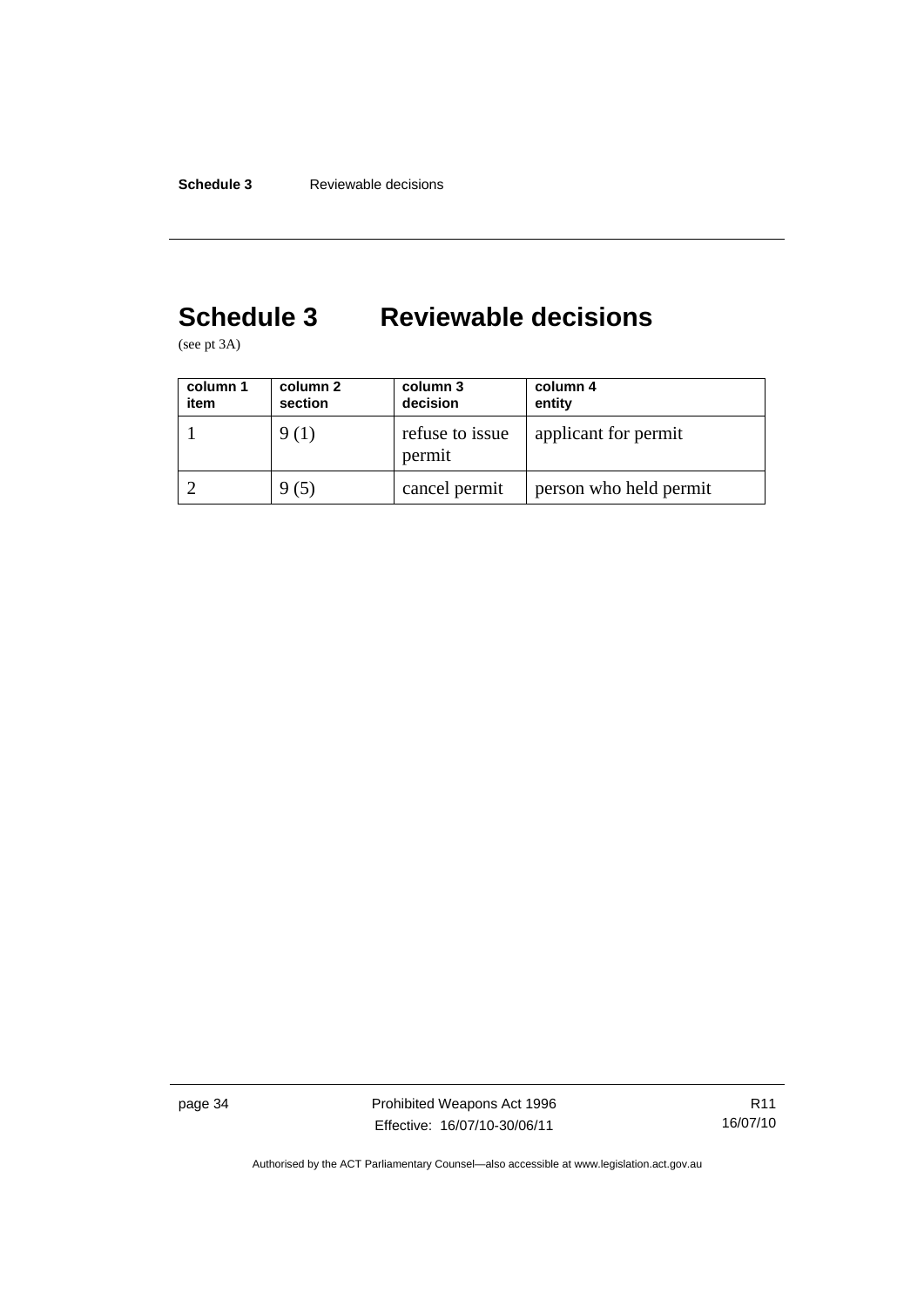## <span id="page-40-0"></span>**Dictionary**

(see s 2)

- *Note 1* The Legislation Act contains definitions and other provisions relevant to this Act.
- *Note 2* For example, the Legislation Act, dict, pt 1, defines the following terms:
	- ACAT
	- **ACT**
	- corrections officer
	- Criminal Code
	- exercise
	- function
	- police officer
	- registrar of firearms
	- reviewable decision notice
	- under.

*connected* with an offence, for part 1B (Unregulated weapons)—see section 4CA.

*dispose*, of a prohibited weapon or article, means sell, give away or otherwise transfer possession of the weapon or article.

*firearm*—see the *Firearms Act 1996*, section 6.

*permit* means a permit under part 3.

*possession*—see section 3.

*premises* means the whole or any part of any land, building or other structure, vehicle, vessel, aircraft or place.

*prohibited article*—see section 4B.

*prohibited weapon*—see section 4A.

*registrar* means the registrar of firearms.

*reviewable decision*, for part 3A (Notification and review of decisions)—see section 14.

Prohibited Weapons Act 1996 Effective: 16/07/10-30/06/11

page 35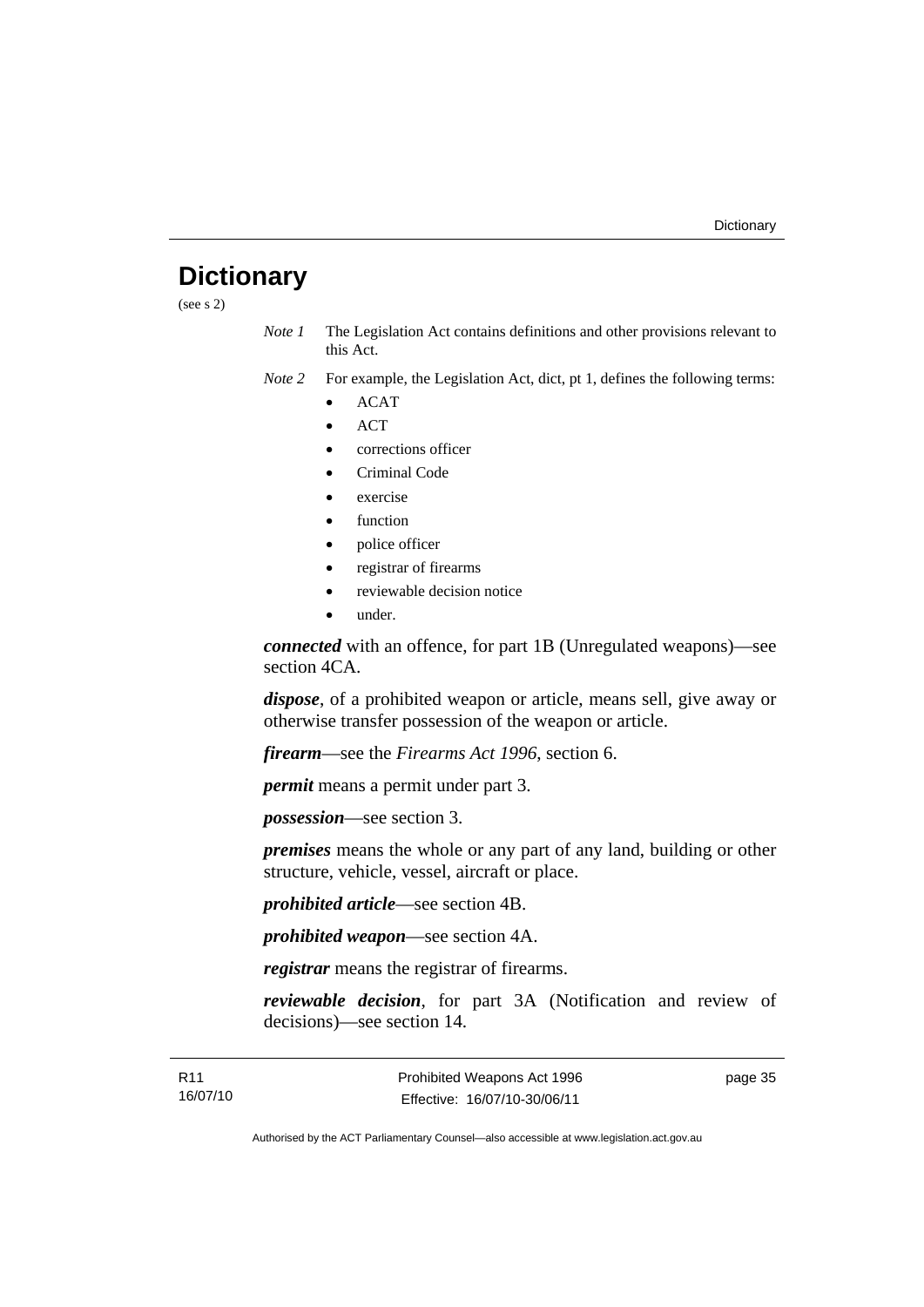Dictionary

*unregulated weapon*—see section 4C.

page 36 Prohibited Weapons Act 1996 Effective: 16/07/10-30/06/11

R11 16/07/10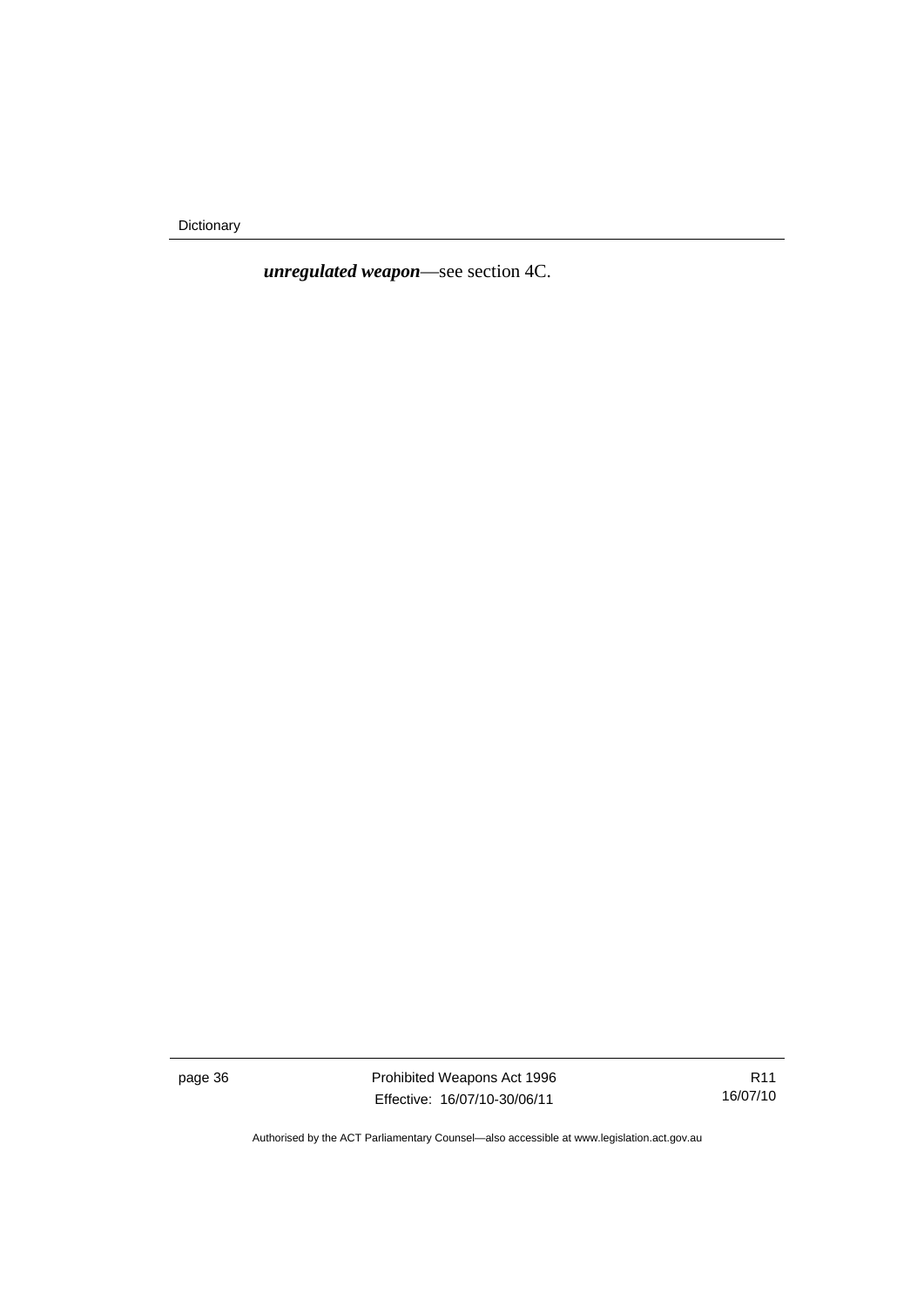## <span id="page-42-0"></span>**Endnotes**

## **1 About the endnotes**

Amending and modifying laws are annotated in the legislation history and the amendment history. Current modifications are not included in the republished law but are set out in the endnotes.

Not all editorial amendments made under the *Legislation Act 2001*, part 11.3 are annotated in the amendment history. Full details of any amendments can be obtained from the Parliamentary Counsel's Office.

Uncommenced amending laws and expiries are listed in the legislation history and the amendment history. These details are underlined. Uncommenced provisions and amendments are not included in the republished law but are set out in the last endnote.

If all the provisions of the law have been renumbered, a table of renumbered provisions gives details of previous and current numbering.

The endnotes also include a table of earlier republications.

| $am = amended$                               | $ord = ordinance$                         |
|----------------------------------------------|-------------------------------------------|
| $amdt = amendment$                           | $orig = original$                         |
| $ch = chapter$                               | $par = paragraph/subparagraph$            |
| $def = definition$                           | $pres = present$                          |
| $dict = dictionary$                          | $prev = previous$                         |
| $disallowed = disallowed by the Legislative$ | $(\text{prev}) = \text{previously}$       |
| Assembly                                     | $pt = part$                               |
| $div = division$                             | $r = rule/subrule$                        |
| $exp = expires/expired$                      | $remum = renumbered$                      |
| $Gaz = gazette$                              | $reloc = relocated$                       |
| $hda =$ heading                              | $R[X]$ = Republication No                 |
| $IA = Interpretation Act 1967$               | $RI = reissue$                            |
| $ins = inserted/added$                       | $s = section/subsection$                  |
| $LA =$ Legislation Act 2001                  | $sch = schedule$                          |
| $LR =$ legislation register                  | $sdiv = subdivision$                      |
| $LRA =$ Legislation (Republication) Act 1996 | $sub =$ substituted                       |
| $mod = modified/modification$                | SL = Subordinate Law                      |
| $o = order$                                  | underlining = whole or part not commenced |
| $om = omitted/repealed$                      | or to be expired                          |
|                                              |                                           |

#### <span id="page-42-2"></span>**2 Abbreviation key**

R11 16/07/10 Prohibited Weapons Act 1996 Effective: 16/07/10-30/06/11

page 37

<span id="page-42-1"></span>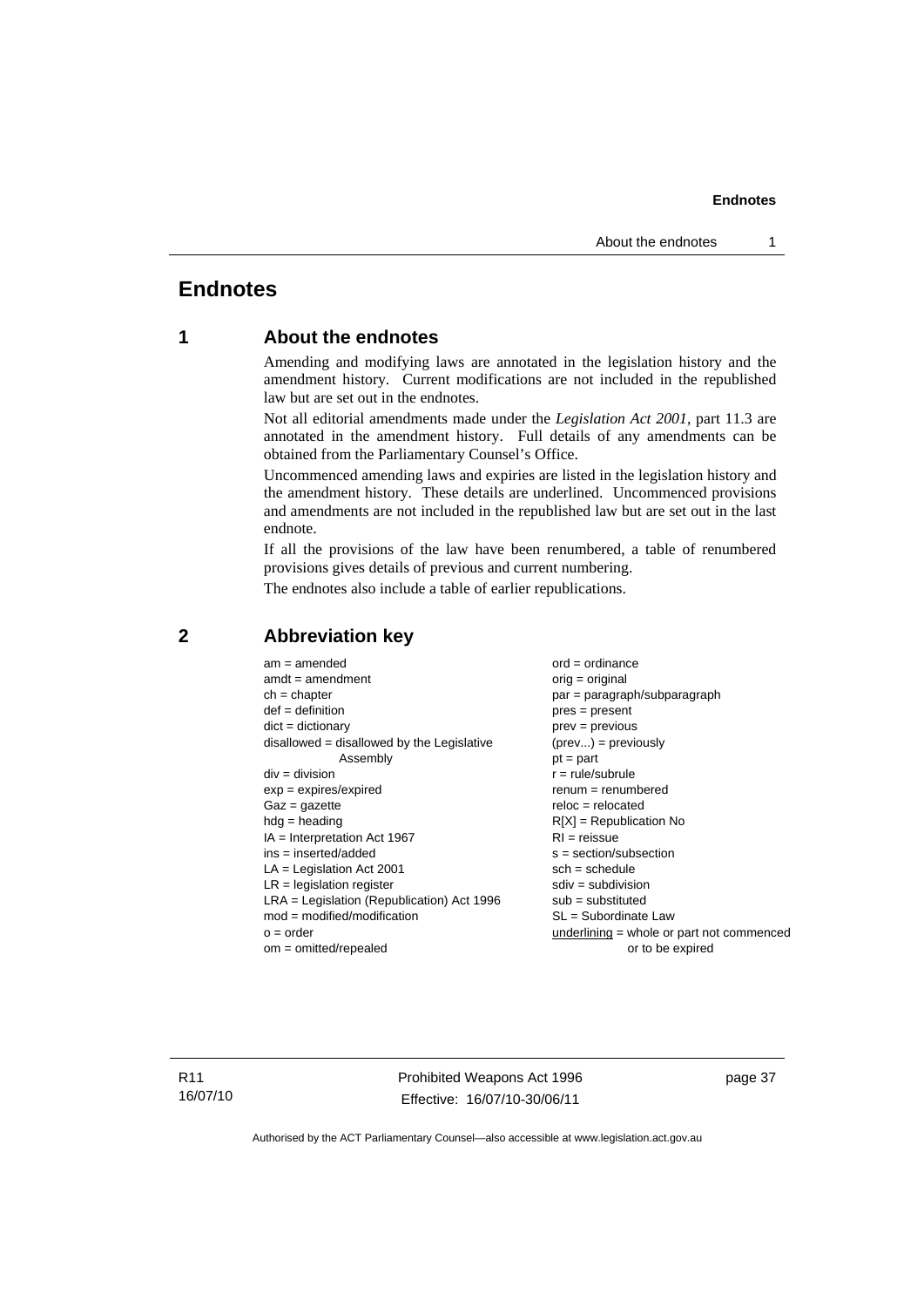# <span id="page-43-0"></span>**3 Legislation history**

| <b>Prohibited Weapons Act 1996 No 75</b><br>notified 20 December 1996 (Gaz 1998 No S328)<br>s 1, s 2 commenced 20 December 1996 (s 2 (1))<br>remainder commenced 22 May 1997 (s 2 (2) and Gaz 1997 No S140)                                                                                                                                                         |
|---------------------------------------------------------------------------------------------------------------------------------------------------------------------------------------------------------------------------------------------------------------------------------------------------------------------------------------------------------------------|
| as amended by                                                                                                                                                                                                                                                                                                                                                       |
| Prohibited Weapons Regulations 1997 SL No 12<br>notified 19 May 1997 (Gaz 1997 No S137)<br>commenced 22 May 1997 (s 2)                                                                                                                                                                                                                                              |
| Legislation (Consequential Amendments) Act 2001 No 44 pt 301<br>notified 26 July 2001 (Gaz 2001 No 30)<br>s 1, s 2 commenced 26 July 2001 (IA s 10B)<br>pt 301 commenced 12 September 2001 (s 2 and see Gaz 2001<br>No S65)                                                                                                                                         |
| <b>Criminal Code (Theft, Fraud, Bribery and Related Offences)</b><br>Amendment Act 2004 A2004-15 sch 2 pt 2.71<br>notified LR 26 March 2004<br>s 1, s 2 commenced 26 March 2004 (LA s 75 (1))<br>sch 2 pt 2.71 commenced 9 April 2004 (s 2 (1))                                                                                                                     |
| Sentencing Legislation Amendment Act 2006 A2006-23 sch 1 pt 1.29<br>notified LR 18 May 2006<br>s 1, s 2 commenced 18 May 2006 (LA s 75 (1))<br>sch 1 pt 1.29 commenced 2 June 2006 (s 2 (1) and see Crimes<br>(Sentence Administration) Act 2005 A2005-59 s 2, Crimes<br>(Sentencing) Act 2005 A2005-58, s 2 and LA s 79)                                           |
| Firearms Amendment Act 2008 A2008-25 pt 3, sch 1 pt 1.2<br>notified LR 15 July 2008<br>s 1, s 2 commenced 15 July 2008 (LA s 75 (1))<br>s 76, s 81 commenced 16 July 2008 (s 2 (2))<br>s 71, s 72, s 82, sch 1 amdt 1.14, amdt 1.16 commenced 15 July 2009<br>(s 2(3))<br>pt 3 remainder, sch 1 pt 1.2 remainder commenced 15 January 2009<br>(s 2 (1) and LA s 79) |

page 38 Prohibited Weapons Act 1996 Effective: 16/07/10-30/06/11

R11 16/07/10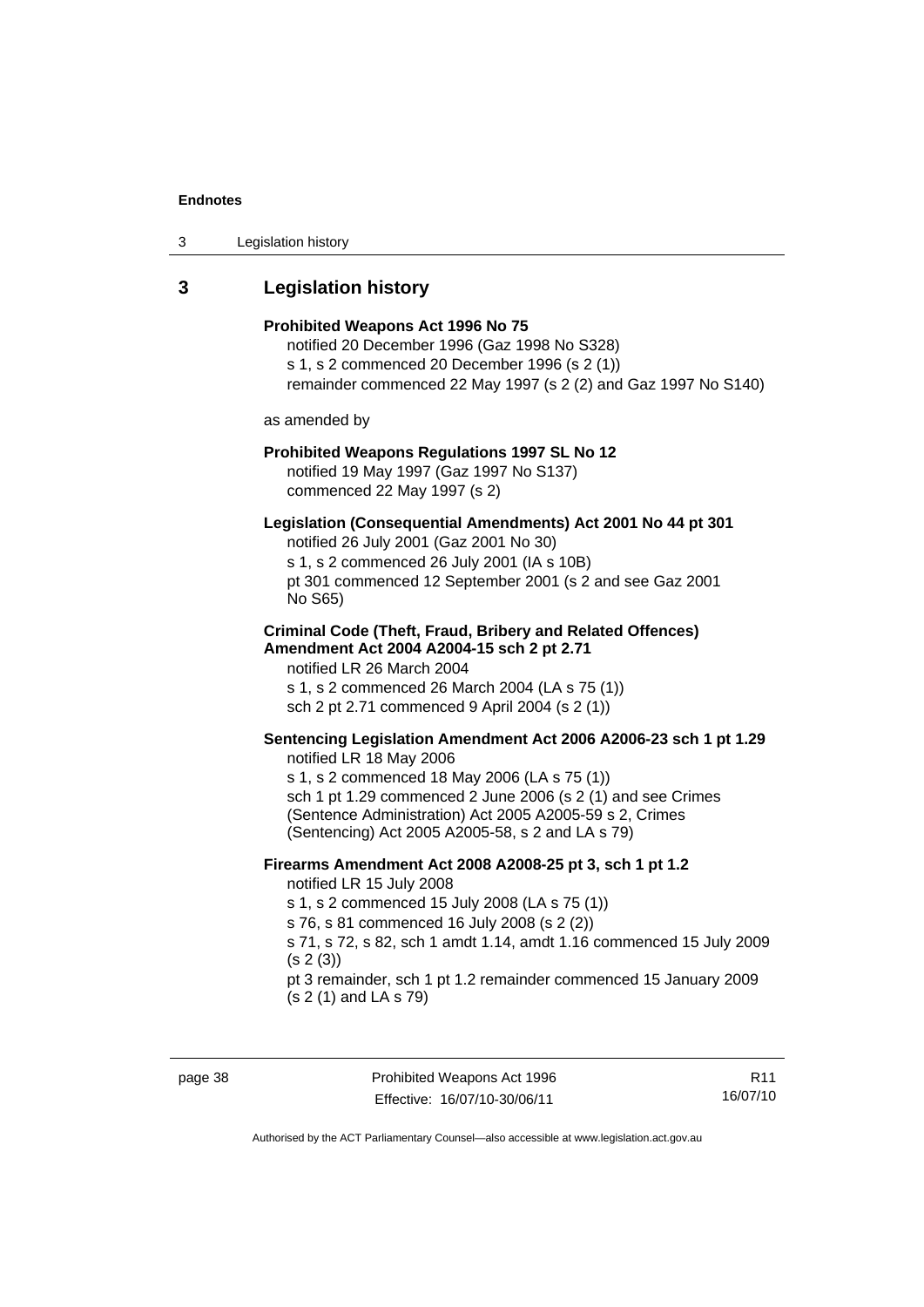#### **ACT Civil and Administrative Tribunal Legislation Amendment Act 2008 A2008-36 sch 1 pt 1.41**

notified LR 4 September 2008

s 1, s 2 commenced 4 September 2008 (LA s 75 (1)) sch 1 pt 1.41 commenced 15 July 2009 (s 2 (4) and see Firearms Amendment Act 2008 A2008-25, s 2 (3))

#### **Justice and Community Safety Legislation Amendment Act 2009 (No 2) A2009-19 pt 12**

notified LR 1 September 2009 s 1, s 2 commenced 1 September 2009 (LA s 75 (1)) pt 12 commenced 29 September 2009 (s 2)

#### **Statute Law Amendment Act 2009 A2009-20 sch 3 pt 3.60**

notified LR 1 September 2009 s 1, s 2 commenced 1 September 2009 (LA s 75 (1)) sch 3 pt 3.60 commenced 22 September 2009 (s 2)

#### **Justice and Community Safety Legislation Amendment Act 2010 A2010-13 sch 1 pt 1.5**

notified LR 31 March 2010 s 1, s 2 commenced 31 March 2010 (LA s 75 (1))

s 3 commenced 1 April 2010 (LA s 75AA)

sch 1 pt 5 commenced 28 April 2010 (s 2 (4))

#### <span id="page-44-0"></span>**4 Amendment history**

| Name of Act<br>s 1                                               | sub A2008-25 amdt 1.13                                                                  |  |  |
|------------------------------------------------------------------|-----------------------------------------------------------------------------------------|--|--|
| <b>Dictionary</b><br>s <sub>2</sub>                              | om 2001 No 44 amdt 1.3294<br>ins A2008-25 amdt 1.14                                     |  |  |
| <b>Notes</b><br>S <sub>2A</sub>                                  | ins A2008-25 amdt 1.15                                                                  |  |  |
| s 2B                                                             | Offences against Act—application of Criminal Code etc<br>ins A2008-25 amdt 1.15         |  |  |
| Meaning of possession-Act<br>sub A2008-25 s 71<br>s <sub>3</sub> |                                                                                         |  |  |
| s 3A                                                             | Evidence of possession--prohibited weapons or articles at premises<br>ins A2008-25 s 71 |  |  |

R11 16/07/10 Prohibited Weapons Act 1996 Effective: 16/07/10-30/06/11

page 39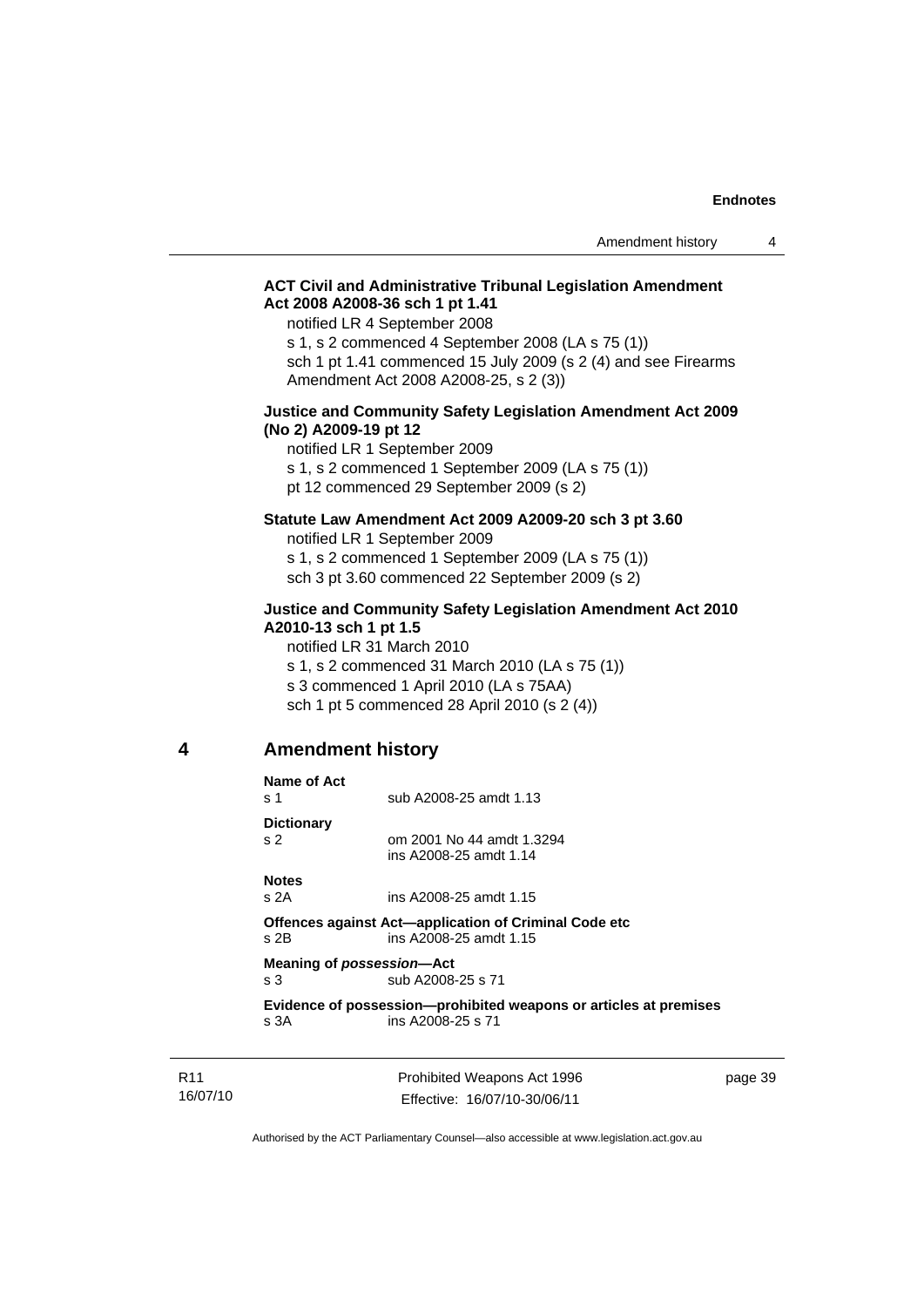4 Amendment history

**Evidence of possession—care, control or management of prohibited weapon or article**  s 3B ins A2008-25 s 71 **Application of Act**  s 4 am 2001 No 44 amdt 1.3295, amdt 1.3296; A2006-23 amdts 1.272-1.275; A2009-19 s 60; pars renum R9 LA; A2010-13 amdt 1.27 **Important concepts**  ins A2008-25 s 72 **Meaning of** *prohibited weapon***—Act**  s 4A ins A2008-25 s 72 **Meaning of** *prohibited article***—Act**  s 4B ins A2008-25 s 72 **Unregulated weapons**  pt 1B hdg ins A2008-25 s 73 **Meaning of** *unregulated weapon***—Act**  s 4C ins A2008-25 s 73 **Meaning of** *connected***—pt 1B**  s 4CA ins A2008-25 s 73 **Unregulated weapons—seizure by police**  s 4D ins A2008-25 s 73 **Unregulated weapons—receipt for seizure**  s 4E ins A2008-25 s 73 **Unregulated weapons—examination**  s 4F ins A2008-25 s 73 **Unregulated weapons—access to things seized**  s 4G ins A2008-25 s 73 **Unregulated weapons—review of decision to seize**  s 4H ins A2008-25 s 73 **Unregulated weapons—forfeiture**  s 4I ins A2008-25 s 73 **Minister's guidelines**  pt 1C hdg ins A2008-25 s 73 **Minister's guidelines**  s 4K ins A2008-25 s 73 **Declarations about prohibited articles and weapons**  pt 1D hdg ins A2008-25 s 73

page 40 **Prohibited Weapons Act 1996** Effective: 16/07/10-30/06/11

R11 16/07/10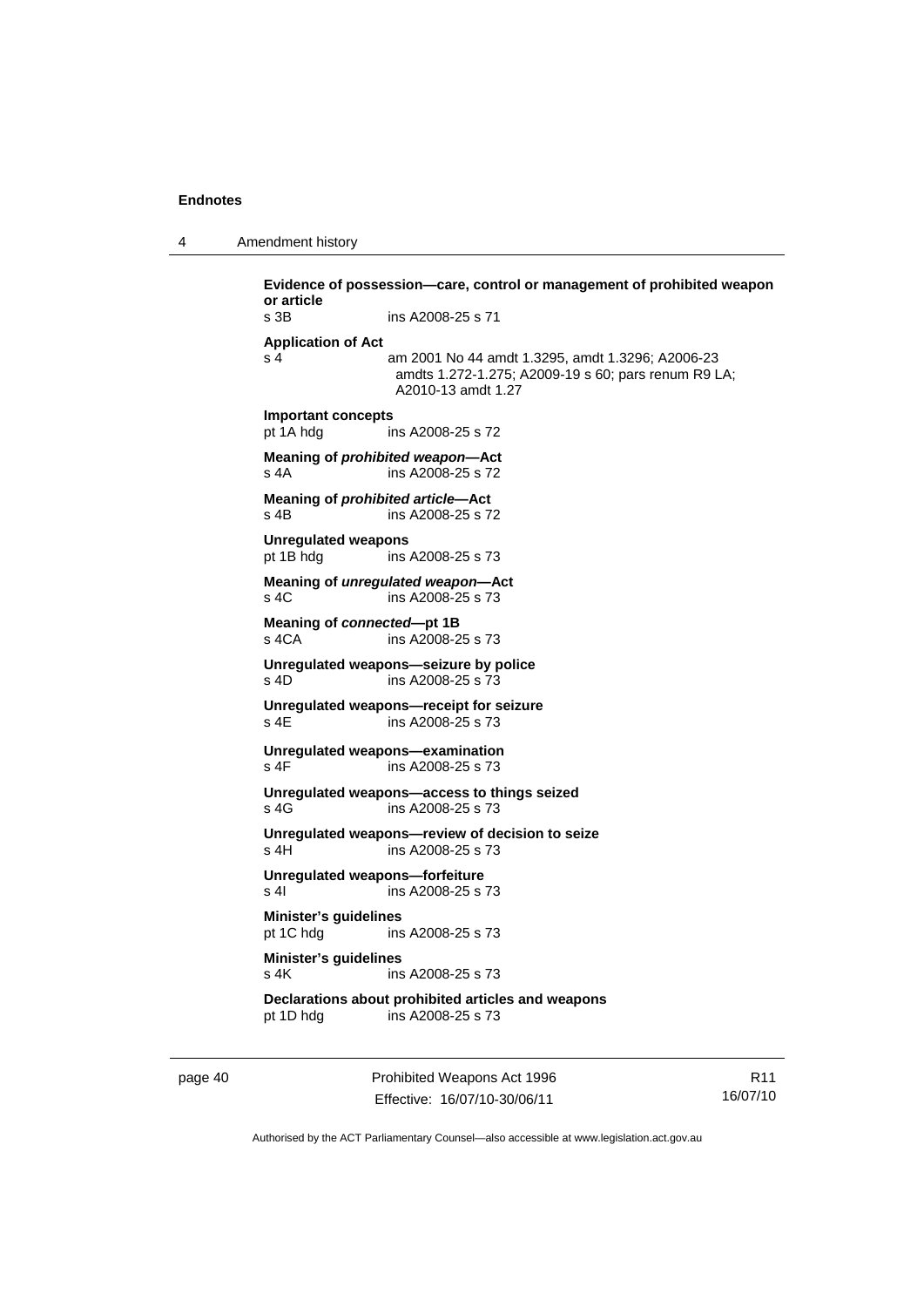Prohibited Weapons Act 1996 **Prohibited articles and weapons declarations by registrar**  s 4L ins A2008-25 s 73 am A2009-20 amdt 3.165, amdt 3.166 **Effect of certain declarations**  s 4M ins A2008-25 s 73 **Offences**  pt 2 hdg sub A2008-25 s 74 **Offence—unauthorised possession or use of prohibited weapons**  s 5 am 2001 No 44 amdt 1.3297 sub A2008-25 s 75 **Offence—unauthorised possession or use of prohibited articles**  s 6 am 2001 No 44 amdt 1.3298 sub A2008-25 s 75 **Declarations about authorised possession and use of laser pointers**  s 6A ins A2008-25 s 76 **Guidelines for declarations under section 6A**  s 6B ins A2008-25 s 76 **Offence—disposal of prohibited weapons and articles by unauthorised holders**  sub A2008-25 s 77 **Notification and review of decisions**  pt 3A hdg ins A2008-36 amdt 1.571 **Meaning of** *reviewable decision—***pt 3A**  s 14 sub A2008-36 amdt 1.571 **Reviewable decision notices**  s 14A ins A2008-36 amdt 1.571 **Applications for review**  s 14B ins A2008-36 amdt 1.571 **Applications—false or misleading particulars**  s 10 om A2004-15 amdt 2.148 **Evidentiary provisions**  s 17 sub A2008-25 s 78 **Determination of fees**  s 17A ins A2008-25 s 78 **Approved forms**  s 18 sub 2001 No 44 amdt 1.3299 (4)-(7) exp 12 September 2002 (s 18 (7)) am A2008-25 s 79

R11 16/07/10

Effective: 16/07/10-30/06/11

page 41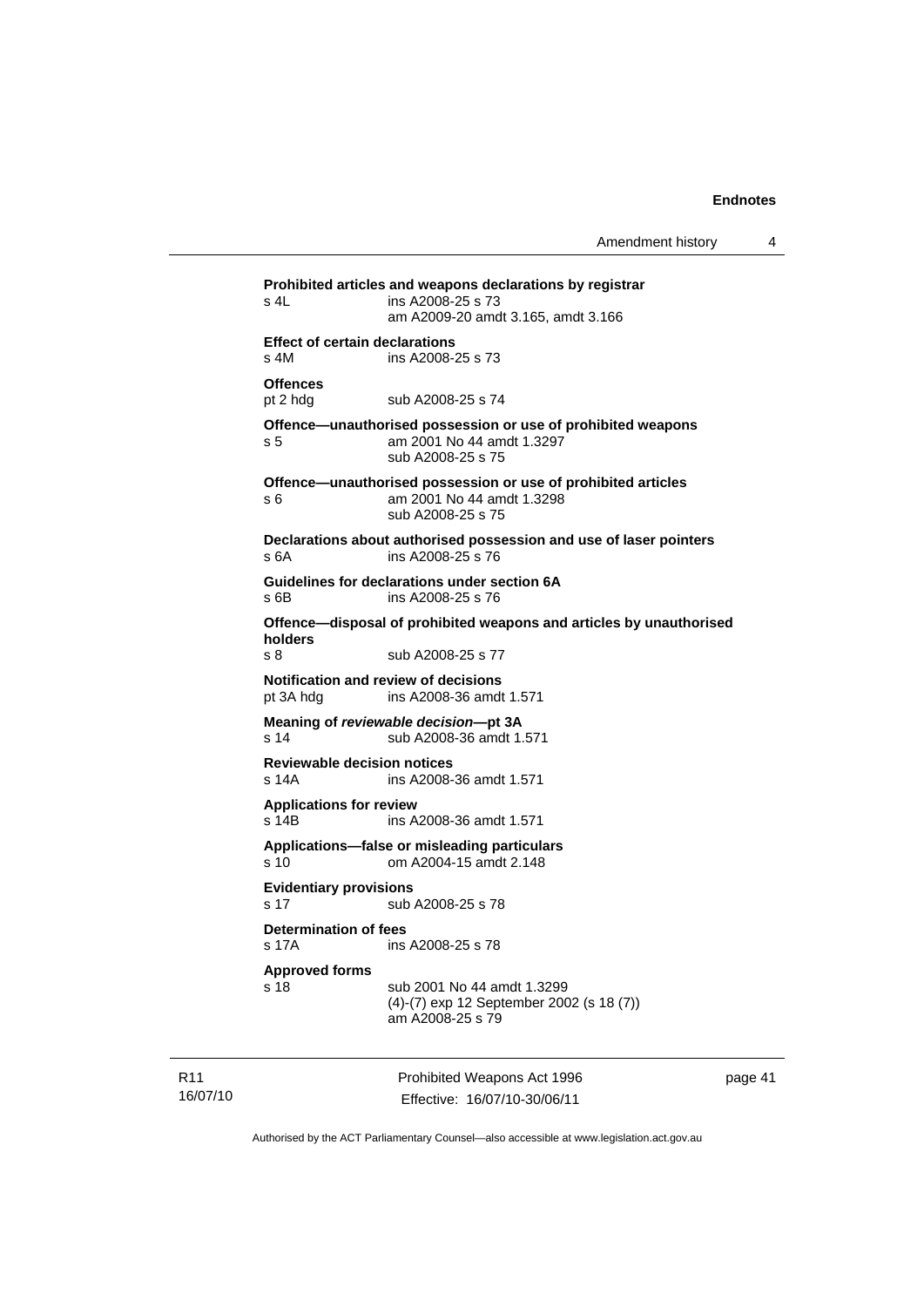| 4 | Amendment history |
|---|-------------------|
|---|-------------------|

| <b>Regulation-making power</b><br>s 19          | ins 2001 No 44 amdt 1.3299                                                                                                                                                                                                                                    |  |  |  |
|-------------------------------------------------|---------------------------------------------------------------------------------------------------------------------------------------------------------------------------------------------------------------------------------------------------------------|--|--|--|
| <b>Transitional</b><br>pt 5 hdg                 | ins A2008-25 s 80<br>exp 15 July 2010 (s 54)                                                                                                                                                                                                                  |  |  |  |
| Definitions-pt 5<br>s 50                        | ins A2008-25 s 80<br>exp 15 July 2010 (s 54)<br>def commencement day ins A2008-25 s 80<br>exp 15 July 2010 (s 54)<br>def <i>dispose</i> ins A2008-25 s 80<br>exp 15 July 2010 (s 54)<br>def pre-commencement day ins A2008-25 s 80<br>exp 15 July 2010 (s 54) |  |  |  |
| s 51                                            | Pre-commencement Act-permitted weapons and articles generally<br>ins A2008-25 s 80<br>exp 15 July 2010 (s 54)                                                                                                                                                 |  |  |  |
| for permit                                      | Pre-commencement Act—permitted weapons and articles—late application                                                                                                                                                                                          |  |  |  |
| s 52                                            | ins A2008-25 s 80<br>exp 15 July 2010 (s 54)                                                                                                                                                                                                                  |  |  |  |
| <b>Transitional regulations</b><br>s 53         | ins A2008-25 s 80<br>exp 15 July 2010 (s 54)                                                                                                                                                                                                                  |  |  |  |
| Expiry-pt 5<br>s 54                             | ins A2008-25 s 80<br>exp 15 July 2010 (s 54)                                                                                                                                                                                                                  |  |  |  |
| <b>Prohibited weapons</b>                       |                                                                                                                                                                                                                                                               |  |  |  |
| sch 1 hdg                                       | (prev sch hdg) am SL 1997 No 12 reg 15<br>renum R1 LA                                                                                                                                                                                                         |  |  |  |
| sch 1                                           | am A2008-25 s 81<br>sub A2008-25 s 82                                                                                                                                                                                                                         |  |  |  |
|                                                 | <b>Prohibited articles</b>                                                                                                                                                                                                                                    |  |  |  |
| sch 2                                           | ins A2008-25 s 82                                                                                                                                                                                                                                             |  |  |  |
| Note for sch 2                                  | sch 2 also ins A2008-36 amdt 1.572<br>renum as sch 3 R7 LA                                                                                                                                                                                                    |  |  |  |
| <b>Reviewable decisions</b><br>sch <sub>3</sub> | (prev sch 2) ins A2008-36 amdt 1.572<br>renum as sch 3 R7 LA                                                                                                                                                                                                  |  |  |  |

page 42 Prohibited Weapons Act 1996 Effective: 16/07/10-30/06/11

R11 16/07/10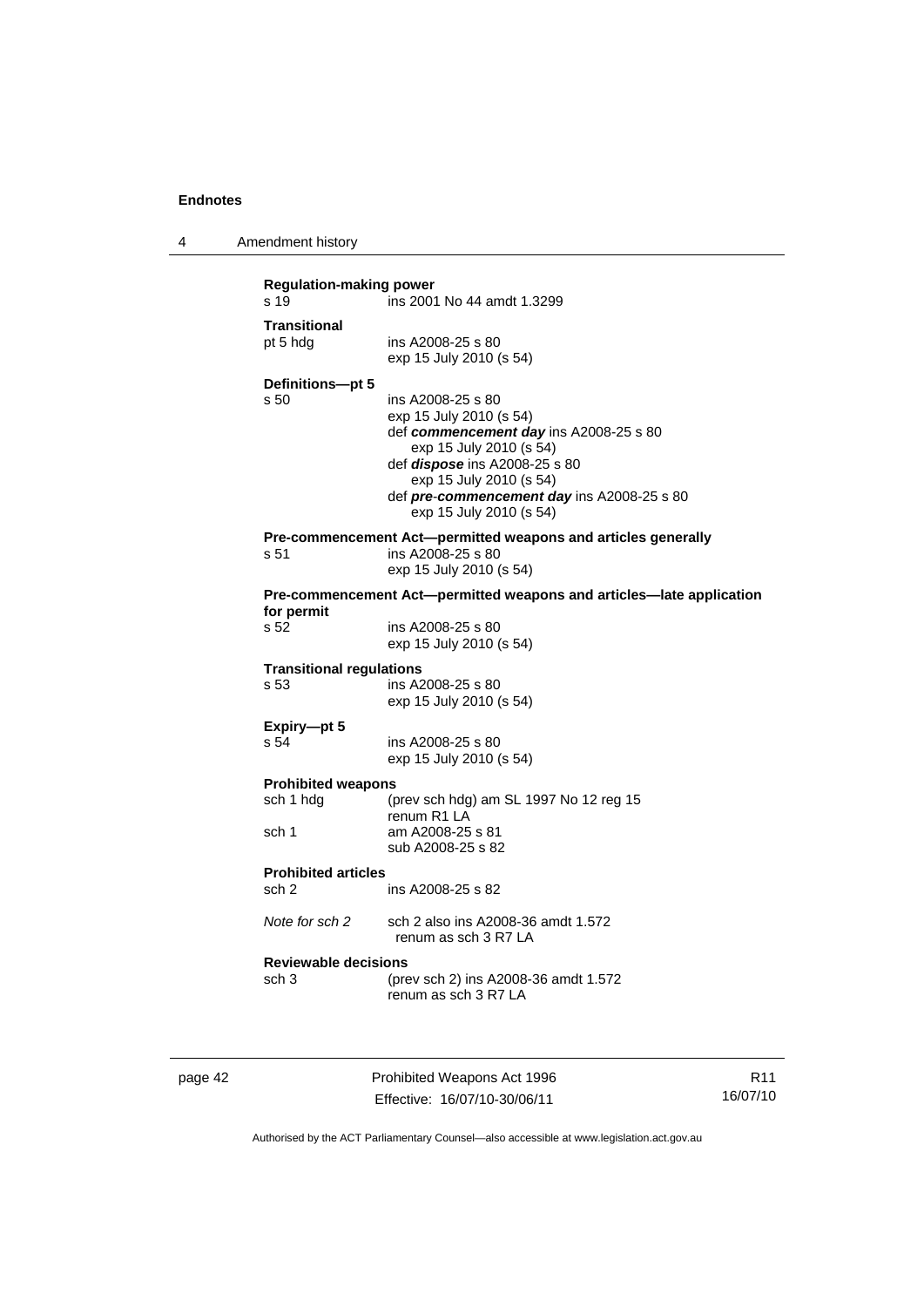# **Dictionary**

| dict | ins A2008-25 amdt 1.16                               |
|------|------------------------------------------------------|
|      | am A2008-36 amdt 1.573, amdt 1.574                   |
|      | def connected ins A2008-25 amdt 1.16                 |
|      | def <i>dispose</i> ins A2008-25 amdt 1.16            |
|      | def <i>firearm</i> ins A2008-25 amdt 1.16            |
|      | def <i>permit</i> ins A2008-25 amdt 1.16             |
|      | def possession ins A2008-25 amdt 1.16                |
|      | def <i>premises</i> ins $A2008-25$ amdt $1.16$       |
|      | def <b>prohibited article</b> ins A2008-25 amdt 1.16 |
|      | def <b>prohibited weapon</b> ins A2008-25 amdt 1.16  |
|      | def registrar ins A2008-25 amdt 1.16                 |
|      | def reviewable decision ins A2008-36 amdt 1.575      |
|      | def <i>unrequlated weapon</i> ins A2008-25 amdt 1.16 |
|      |                                                      |

## <span id="page-48-0"></span>**5 Earlier republications**

Some earlier republications were not numbered. The number in column 1 refers to the publication order.

Since 12 September 2001 every authorised republication has been published in electronic pdf format on the ACT legislation register. A selection of authorised republications have also been published in printed format. These republications are marked with an asterisk (\*) in column 1. Electronic and printed versions of an authorised republication are identical.

| <b>Republication</b><br>No and date | <b>Effective</b>            | Last<br>amendment<br>made by | <b>Republication</b><br>for |
|-------------------------------------|-----------------------------|------------------------------|-----------------------------|
| R <sub>0</sub> A                    | 22 May 1997-                | SL1997-12                    | amendments by               |
| 30 July 2003                        | 11 Sept 2001                |                              | SL1997-12                   |
| R1                                  | 12 Sept 2001-               | A2001-44                     | amendments by               |
| 18 Feb 2002                         | 12 Sept 2002                |                              | A2001-44                    |
| R <sub>2</sub><br>13 Sept 2002      | 13 Sept 2002-<br>8 Apr 2004 | A2001-44                     | commenced expiry            |
| R <sub>3</sub>                      | 9 Apr 2004-                 | A2004-15                     | amendments by               |
| 9 Apr 2004                          | 1 June 2006                 |                              | A2004-15                    |
| R4                                  | 2 June 2006-                | A2006-23                     | amendments by               |
| 2 June 2006                         | 15 July 2008                |                              | A2006-23                    |
| R <sub>5</sub>                      | 16 July 2008-               | A2008-25                     | amendments by               |
| 16 July 2008                        | 14 Jan 2009                 |                              | A2008-25                    |
|                                     |                             |                              |                             |

R11 16/07/10 Prohibited Weapons Act 1996 Effective: 16/07/10-30/06/11

page 43